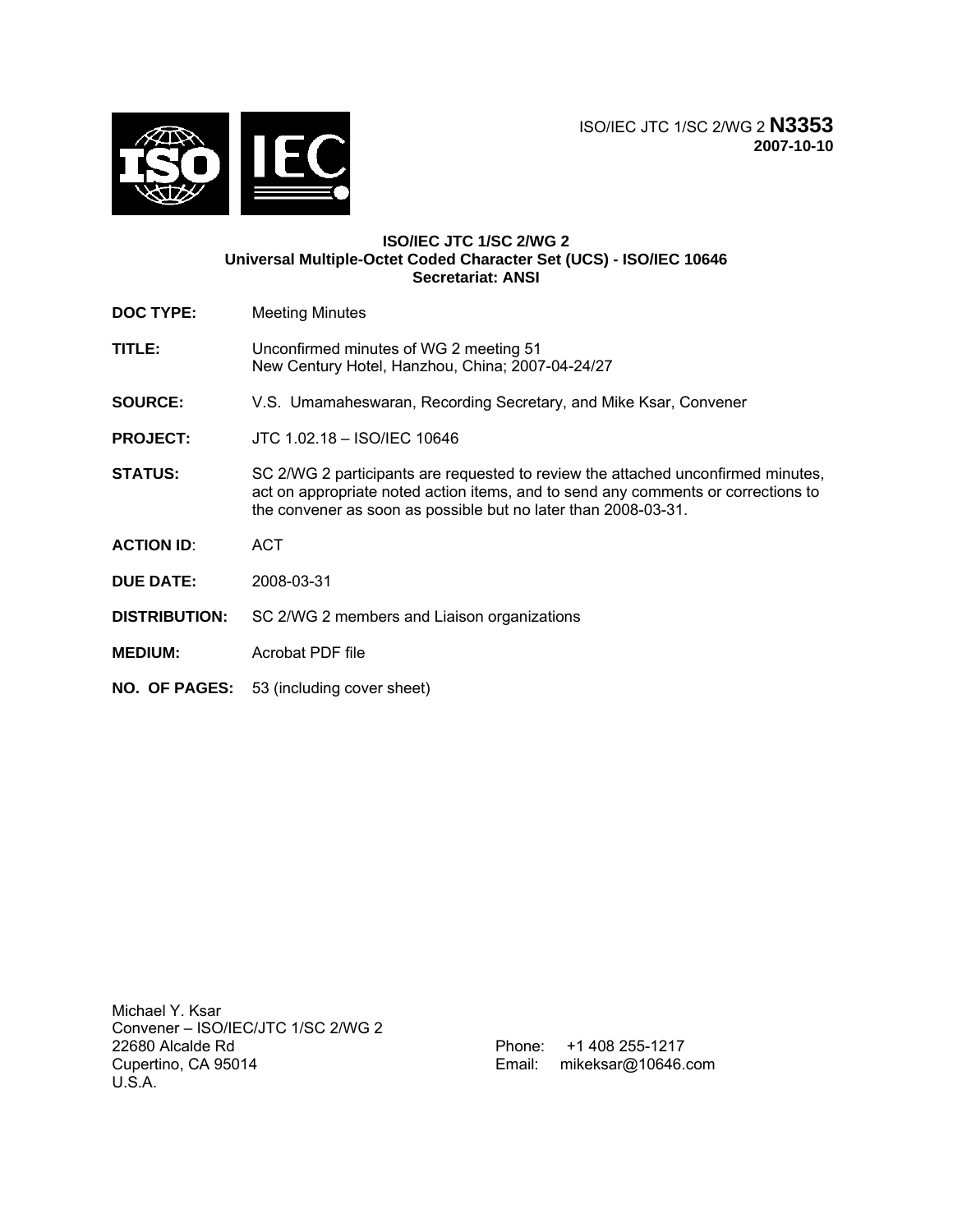### **ISO International Organization for Standardization Organisation Internationale de Normalisation**

# ISO/IEC JTC 1/SC 2/WG 2 Universal Multiple-Octet Coded Character Set (UCS)

# ISO/IEC JTC 1/SC 2/WG 2 **N3353**

**2007-10-10** 

<span id="page-1-0"></span>

| <b>Title:</b> Unconfirmed minutes of WG 2 meeting 51                           |
|--------------------------------------------------------------------------------|
| New Century Hotel, Hangzhou, China; 2007-09-17/21                              |
| <b>Source:</b> V.S. Umamaheswaran (umays@ca.ibm.com), Recording Secretary      |
| Mike Ksar (mikeksar@10646.com), Convener                                       |
| <b>Action:</b> WG 2 members and Liaison organizations                          |
| <b>Distribution:</b> ISO/IEC JTC 1/SC 2/WG 2 members and liaison organizations |

# **1 Opening**

**Input document:** 

**[3271](http://www.dkuug.dk/jtc1/sc2/wg2/docs/n3271.doc) 1st Call, preliminary agenda, logistics; Mike Ksar; 2007-05-23** 

Mr. Mike Ksar convened the meeting at 10.02h, welcomed the delegates, and introduced the host Mr. Chen Zhuang of CESI, the national body of China.

Mr. Chen Zhuang: Welcome to Hangzhou. There will be no officials at this meeting; there is no formal reception and no formal speech. Ms. Huang Shanshan helped in organizing this meeting and is the support person from CESI.

Ms. Huang Shanshan: I handle all the logistics. If you have any problems you can contact me. An excursion for Friday has been arranged. Delegates interested in attending are requested to fill the form and return by Tuesday.

Mr. Mike Ksar: If someone wants to submit a new document, please give it to me, before it gets a number and then gets posted or copied. OWG Sort will also meet this week. Mr. Alain LaBonté, the project editor, needs about half a day. Two sessions are planned - two hours on Wednesday and two hours on Thursday. We will try to finish our business by noon Thursday. Another room is available for ad hoc discussions and for OWG-Sort meeting. The major focus of this meeting is to review ballot responses for FPDAM 4 and PDAM 5. The results were announced last week and are posted on the web. A proposed disposition of comments from the editor for FPDAM 4 is available. Disposition of comments for PDAM 5 is being prepared by the editor. All the documents I have received for discussion at this meeting are on the web site. I also have a memory stick available for anyone to copy from, if the access via the wireless network is not functional. All the documents are under the directory 'meeting cd'. Some documents that are on the draft agenda are still pending and are not on the memory stick.

# *1.1 Roll Call*

**Input document:** 

**[3251](http://www.dkuug.dk/jtc1/sc2/wg2/docs/n3251.xls) WG2 Experts List – end of meeting 50; Ksar; 2007-05-03** 

A document containing the names and other contact details of WG2 experts was circulated. Attendees were requested to make any corrections and mark their attendance in that document and to give their business card to the recording secretary. Experts outside of those invited by Chinese national body are to identify themselves, and the convener has to recognize them as invited experts. The following **42** attendees representing **9** national bodies, **3** liaison organizations, including **4** invited experts were present at different times during the meeting.

| <u>al alliel ein milles aallig mie lileemigi</u> |                        |                                                      |  |
|--------------------------------------------------|------------------------|------------------------------------------------------|--|
| <b>Name</b>                                      | Representing           | <b>Affiliation</b>                                   |  |
| Mike KSAR                                        | Convener, USA          | Independent                                          |  |
| HE Zheng-an                                      | host, China            | Chinese Electronics Standardization Institute        |  |
| <b>HUANG Shanshan</b>                            | host. China            | <b>Chinese Electronics Standardization Institute</b> |  |
| WANG Li                                          | host, China            | <b>Chinese Electronics Standardization Institute</b> |  |
| <b>Adrian CHEUK</b>                              | Invited expert, China  | <b>SIL</b> International                             |  |
| Erich FICKLE                                     | invited expert, China  | <b>SIL International</b>                             |  |
| Daniel ZHANG                                     | Invited expert, Sweden | Sony Ericsson Mobile Communication                   |  |

| itc1/sc2/wg2/N3353 | Unconfirmed minutes of meeting M51                | Page 2 of 53 |
|--------------------|---------------------------------------------------|--------------|
| 2007-10-10         | New Century Hotel, Hangzhou, China; 2007-09-17/21 |              |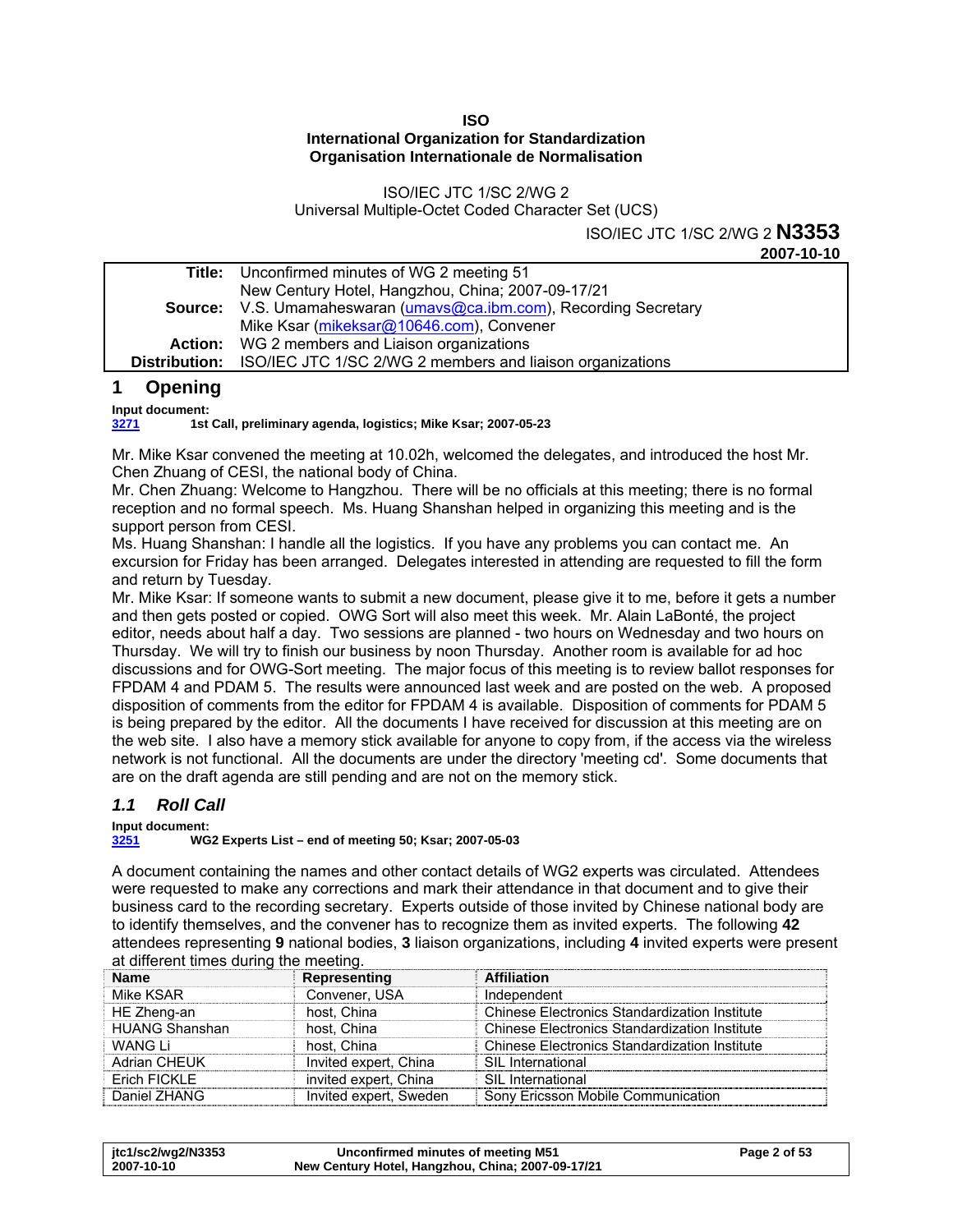<span id="page-2-0"></span>

| <b>Name</b>                 | <b>Representing</b>                                                             | <b>Affiliation</b>                                           |
|-----------------------------|---------------------------------------------------------------------------------|--------------------------------------------------------------|
| David MORSE                 | Invited expert, Thailand                                                        | LISU Literature outreach                                     |
| LU Qin                      | <b>IRG Rapporteur</b>                                                           | Hong Kong Polytechnic University                             |
| Tatsuo KOBAYASHI            | SC2 Chair, Japan                                                                | Justsystems Corporation                                      |
| Deborah ANDERSON            | SEI, UC Berkeley -                                                              | Dept. of Linguistics, UC Berkeley                            |
|                             | Liaison                                                                         |                                                              |
| Shih-Shyeng TSENG           | TCA - Liaison                                                                   | Academia Sinica                                              |
| Alain LABONTÉ               | Canada; Editor 14651                                                            | Ministère des services gouvernementaux du Québec             |
| V. S. (Uma)                 | Canada; Recording                                                               | IBM Canada Ltd.                                              |
| <b>UMAMAHESWARAN</b>        | Secretary                                                                       |                                                              |
| Al Wendan                   | China                                                                           | Xishuangbanna Newspaper Company                              |
| Al Xiang                    | China                                                                           | Xishuangbanna Minority language Commission                   |
| CHEN Zhuang                 | China                                                                           | <b>Chinese Electronics Standardization Institute</b>         |
| <b>HE Lifeng</b>            | China                                                                           | Yunnan Minority Language Commission                          |
| <b>HUANG Yanjun</b>         | China                                                                           | Independent                                                  |
| LI Xulian                   | China                                                                           | Minority Language Office, State Ethnic Affairs<br>Commission |
| Mai Maitiaili               | China                                                                           | Xinjiang Province Committee of Language                      |
| ABUDUREYIMU                 |                                                                                 |                                                              |
| RONG Fengmei                | China                                                                           | Yunnan Minority Language Commission                          |
| <b>TAN Yuting</b>           | China                                                                           | Yunnan Minority Language Commission                          |
| <b>WANG Xiaoming</b>        | China                                                                           | Institute of Applied Linguistics, Ministry of Education      |
| Wushour SILAMU              | China                                                                           | Xinjiang University                                          |
| XIE Ming Yao                | China                                                                           | Jiangyong, Hunan                                             |
| XIONG Yuyou                 | China                                                                           | Yunnan Minority Language Commission                          |
| <b>YIN Jianmin</b>          | China                                                                           | <b>Huaguang Company</b>                                      |
| <b>YIN Jianghong</b>        | China                                                                           | Beijing Founder Electronics Co. Ltd.                         |
| <b>YU Kanglong</b>          | China                                                                           | Xishuangbanna Newspaper Company                              |
| ZHAO Liming                 | China                                                                           | Nüshu Institute, Tsinghua University                         |
| <b>ZHAO Shihong</b>         | China                                                                           | Lijiang Dongba Culture Research Institute                    |
| <b>ZHU Cuifang</b>          | China                                                                           | <b>Tsinghua University</b>                                   |
| Eero VITIE                  | Finland                                                                         | CSC - Finnish IT Centre for Science                          |
| Michael EVERSON             | Ireland; Contributing                                                           | Evertype                                                     |
|                             | Editor                                                                          |                                                              |
| Masahiro SEKIGUCHI          | Japan                                                                           | <b>Fujitsu Limited</b>                                       |
| Dae Hyuk AHN                | Korea (Republic of)                                                             | Microsoft Korea                                              |
| <b>KIM Kyongsok</b>         | Korea (Republic of)                                                             | <b>Pusan National University</b>                             |
| Elżbieta BROMA-<br>WRZESIEŃ | Poland                                                                          | Telekomunikacja Polska S.A.                                  |
| John KNIGHTLEY              | <b>UK</b>                                                                       | Independent                                                  |
| Michel SUIGNARD             | USA; Project Editor                                                             | <b>Microsoft Corporation</b>                                 |
| Peter CONSTABLE             | <b>USA</b> ; The Unicode<br>Consortium - Liaison;<br><b>Contributing Editor</b> | Microsoft Corporation                                        |

*Drafting Committee:* The recording secretary Dr. Umamaheswaran was assisted by Messrs. Mike Ksar, Michael Everson, Masahiro Sekiguchi, Michel Suignard and Ms. Deborah Anderson in drafting the meeting resolutions.

# **2 Approval of the agenda**

**Input document:** 

**[3305](http://www.dkuug.dk/jtc1/sc2/wg2/docs/n3305.doc) Proposed Agenda Meeting 51; Ksar; 2007-09-13** 

The agenda was reviewed and changes were incorporated. The changed agenda was adopted.

Mr. Mike Ksar: I have posted the revisions to the agenda in document [N3305](http://www.dkuug.dk/jtc1/sc2/wg2/docs/n3305.doc) as of 17 September 2007 morning. I have some information about Amd. 3. Input to SC2 chair for his business plan is welcome can be communicated to the chair. IRG items are now early in the agenda compared to previous years. IRG rapporteur has to leave by Wednesday noon. Some IRG items can be discussed when the editor is here.

| itc1/sc2/wg2/N3353 | Unconfirmed minutes of meeting M51                | Page 3 of 53 |
|--------------------|---------------------------------------------------|--------------|
| 2007-10-10         | New Century Hotel, Hangzhou, China; 2007-09-17/21 |              |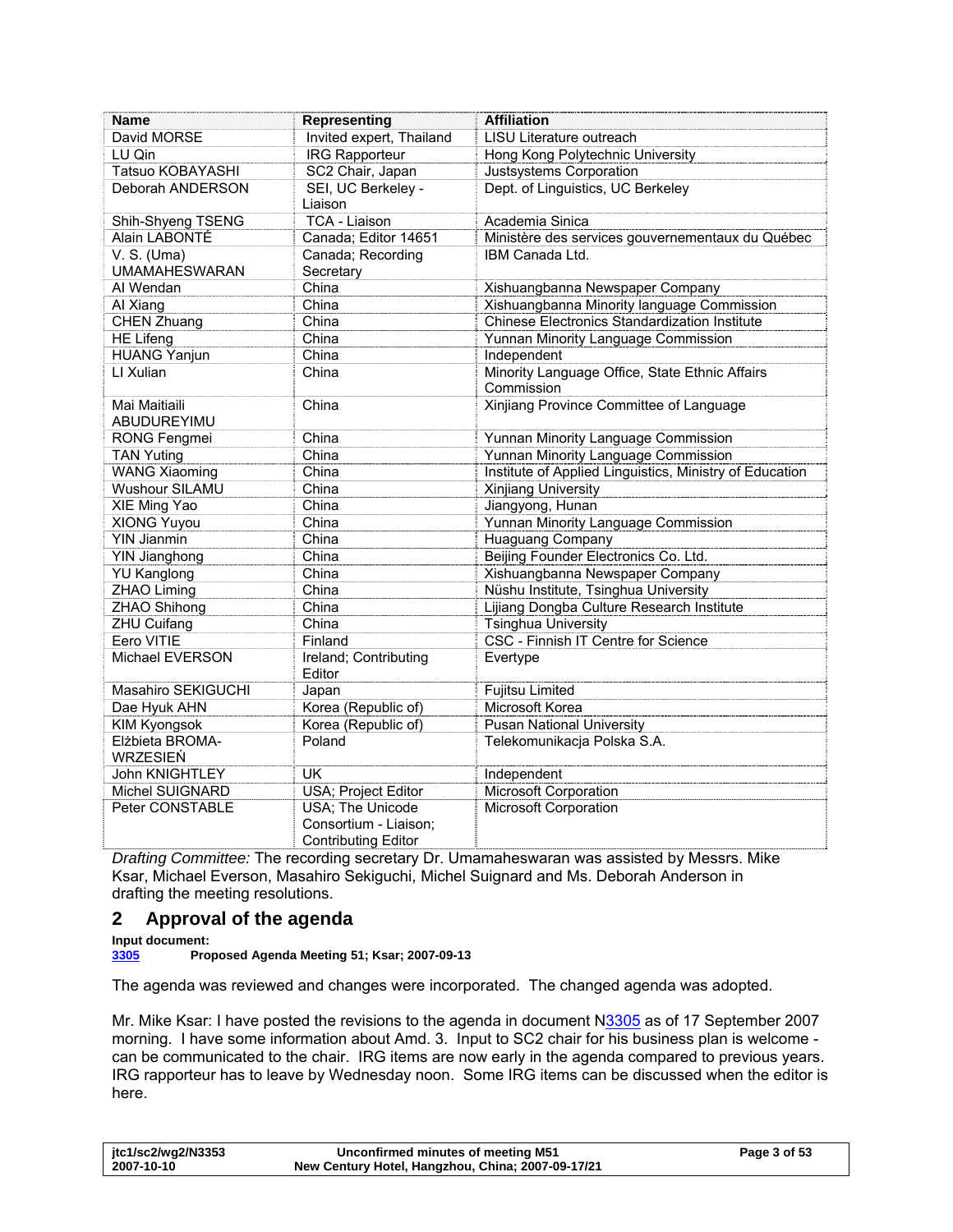Additional changes made during the progress of the meeting are included in the appropriate sections in this document. Some of the agenda items have been reorganized or renumbered in these minutes. Some agenda items that were not discussed have been deleted. The following table of contents reflects where the items are discussed and recorded.

| <b>Item Number</b>      | <b>Title</b>                                                                                        | Page           |
|-------------------------|-----------------------------------------------------------------------------------------------------|----------------|
| 1                       | Opening                                                                                             | 2              |
| 1.1                     | Roll Call                                                                                           | $\overline{c}$ |
| $\overline{\mathbf{c}}$ | Approval of the agenda                                                                              | 3              |
| 3                       | Approval of minutes of meeting 50                                                                   | 5              |
| 4                       | Review action items from previous meeting                                                           | 5              |
| 4.1                     | Outstanding action items from meeting 47, 2005-09-12/15, Sophia Antipolis, France                   | $\mathbf 5$    |
| 4.2                     | Outstanding action items from meeting 48, 2006-04-24/27, Mountain View, CA, USA                     | 5              |
| 4.3                     | New action items from meeting 50, 2007-04-23/27, Frankfurt-Am-Main, Germany                         | 5              |
| 5                       | JTC1 and ITTF matters                                                                               | 11             |
| 6                       | SC2 matters                                                                                         | 11             |
| 6.1                     | SC2 Program of Work                                                                                 | 11             |
|                         | 6.1.1 SC2 Proposed Business Plan to JTC1                                                            | 11             |
| 6.2                     | Ballot results - FPDAM 4                                                                            | 12             |
| 6.3                     | Ballot results - PDAM 5                                                                             | 12             |
| 7                       | WG2 matters/housekeeping                                                                            | 12             |
| 7.1                     | Roadmap snapshot                                                                                    | 12             |
| 8                       | IRG status and reports                                                                              | 12             |
| 9                       | Scripts contributions - not under ballot                                                            | 14             |
| 9.1                     | Imperial Aramaic script<br>Two Phoenician numbers                                                   | 15             |
| 9.2<br>9.3              | Replacing 11 KP source references                                                                   | 15<br>16       |
| 9.4                     |                                                                                                     | 16             |
| 9.5                     | Nüshu script<br>Samaritan alphabet                                                                  | 17             |
| 9.6                     | Javanese script                                                                                     | 18             |
| 9.7                     | Book Pahlavi script                                                                                 | 19             |
| 9.8                     | Parthian, Inscriptional Pahlavi & Psalter Pahlavi                                                   | 19             |
| 9.9                     | Old South Arabian script                                                                            | 20             |
| 9.10                    | Tangut ideographs                                                                                   | 20             |
| 9.11                    | Orkhun script                                                                                       | 21             |
| 9.12                    | Addition of six CJK Ideographs                                                                      | 22             |
| 9.13                    | Old Lisu script                                                                                     | 24             |
| 9.14                    | North Indian accounting signs                                                                       | 26             |
| 9.15                    | Ganda Currency Mark in Bengali script                                                               | 27             |
| 9.16                    | North-eastern Yunnan Simple Miao script                                                             | 27             |
| 9.17                    | 4 religious characters in Tibetan block                                                             | 28             |
| 9.18                    | 3 additional Malayalam characters                                                                   | 28             |
| 9.19                    | Japanese TV Symbols                                                                                 | 29             |
| 10                      | Contributions on scripts and characters under ballot                                                | 29             |
| 10.1                    | China NB comments on Lanna encoding in FPDAM 4                                                      | 30             |
| 10.2                    | Letter in support of the Egyptian Hieroglyphs proposal                                              | 31             |
| 10.3                    | Request to remove Bamum from PDAM 5                                                                 | 32             |
| 10.4                    | Comments on Meitei Dandas - PDAM5                                                                   | 32             |
| 10.5                    | Add generic Word Separator Middle Dot                                                               | 32             |
| 10.6                    | Myanmar additions for Shan                                                                          | 33             |
| 11                      | Other contributions                                                                                 | 34             |
| 11.1                    | Working Draft for FCD 10646 - next edition                                                          | 34             |
| 11.2<br>12              | Towards a default deterministic ordering for Egyptian Hieroglyphs<br>Disposition of ballot comments | 34<br>35       |
| 12.1                    | FPDAM 4                                                                                             | 35             |
| 12.2                    | PDAM <sub>5</sub>                                                                                   | 37             |
| 13                      | Liaison reports                                                                                     | 44             |
| 13.1                    | Unicode Consortium                                                                                  | 44             |
| 13.2                    | SEI - UC Berkeley                                                                                   | 44             |
| 13.3                    | <b>TC46 Report</b>                                                                                  | 44             |
| 14                      | Other business                                                                                      | 45             |
| 14.1                    | Web Site                                                                                            | 45             |
|                         |                                                                                                     |                |

| itc1/sc2/wg2/N3353 | Unconfirmed minutes of meeting M51                | Page 4 of 53 |
|--------------------|---------------------------------------------------|--------------|
| 2007-10-10         | New Century Hotel, Hangzhou, China; 2007-09-17/21 |              |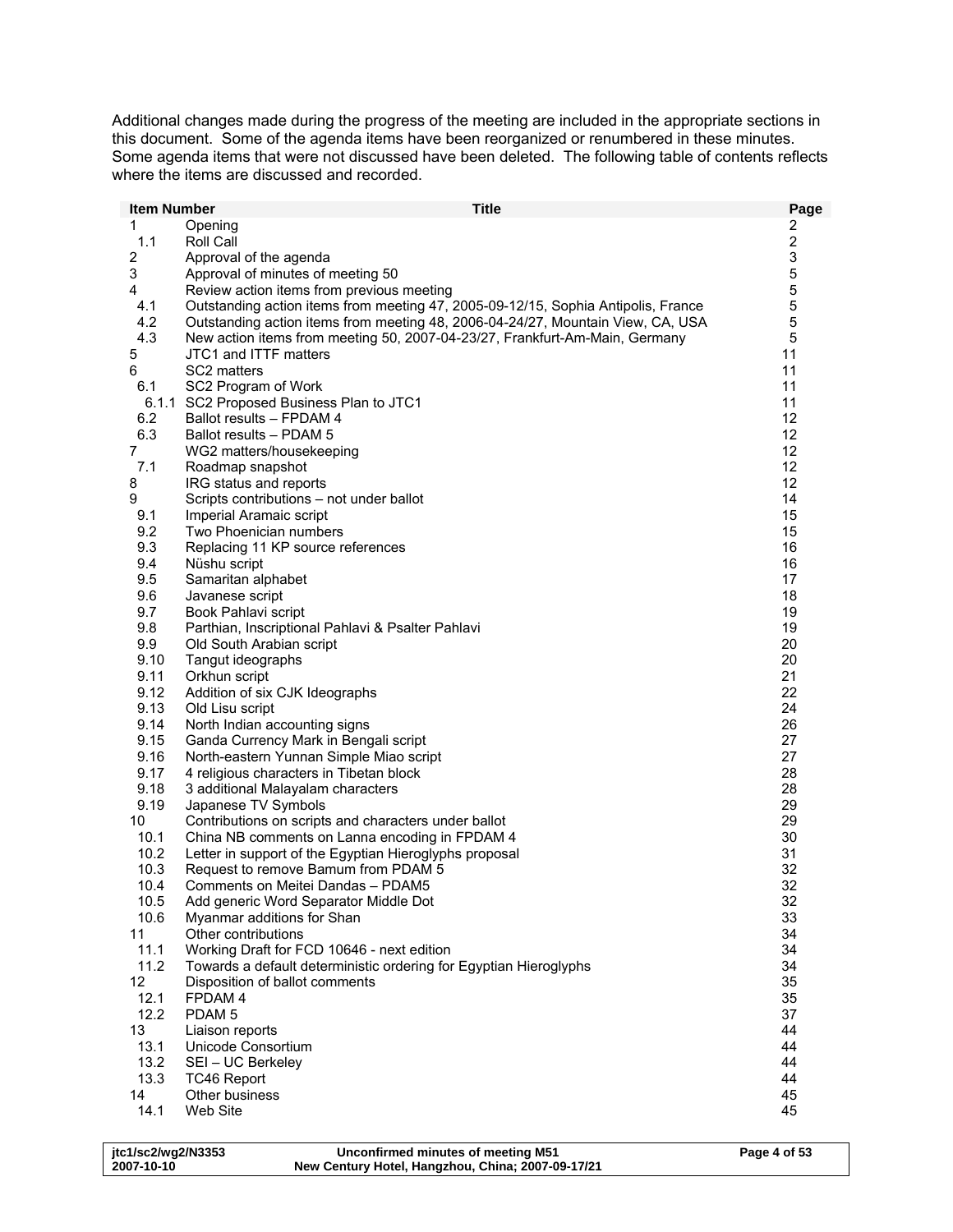<span id="page-4-0"></span>

| <b>Item Number</b> | <b>Title</b>                                                                        | Page |
|--------------------|-------------------------------------------------------------------------------------|------|
| 14.2               | <b>Future Meetings</b>                                                              | 45   |
| 15                 | Closing                                                                             | 45   |
| 15.1               | Approval of Resolutions of Meeting 51                                               | 45   |
| 15.2               | Adiournment                                                                         | 46   |
| 16                 | Action items                                                                        | 46   |
| 16.1               | Outstanding action items from meeting 48, 2006-04-24/27, Mountain View, CA, USA     | 46   |
| 16.2               | Outstanding action items from meeting 50, 2007-04-23/27, Frankfurt-Am-Main, Germany | 46   |
| 16.3               | New action items from meeting 51, 2007-09-17/21, Hangzhou, China                    | 47   |

# *3* **Approval of minutes of meeting 50**

**Input document: [3253](http://www.dkuug.dk/jtc1/sc2/wg2/docs/n3253.pdf) Minutes Meeting 50, including Action Items; Uma/Ksar; 2007-07-26** 

There were no comments sent either to the convener or the recording secretary. Dr. Umamaheswaran pointed to some notes buried in the minutes reflecting changes to the scripts adopted in different amendments. The minutes were approved as written.

# **4 Review action items from previous meeting**

# **Input document:**

**[3253](http://www.dkuug.dk/jtc1/sc2/wg2/docs/n3253.pdf) Section 17 of Minutes Meeting 50, including Action Items; Uma/Ksar; 2007-07-26** 

Dr. Umamaheswaran reviewed the action items list in document [N3253-AI](http://www.dkuug.dk/jtc1/sc2/jtc1/wg2/N3253-AI.pdf). Of the **54** action items reviewed, **52** items have been completed; **2** items are carried over.

### *4.1 Outstanding action items from meeting 47, 2005-09-12/15, Sophia Antipolis, France*

| Item    | Assigned to / action (Reference resolutions in document N2954, and<br><b>Status</b><br>unconfirmed minutes in document N2953 for meeting 47 - with any corrections<br>noted in section 3 of document N3103 from meeting 48).          |                                     |
|---------|---------------------------------------------------------------------------------------------------------------------------------------------------------------------------------------------------------------------------------------|-------------------------------------|
| AI-47-5 | IRG Rapporteur (Dr. Lu Qin)                                                                                                                                                                                                           |                                     |
|         | To take note of and act upon the following items.                                                                                                                                                                                     |                                     |
|         | <b>b.</b> With reference to discussion in meeting 47, regarding IICORE and safe characters for<br>security, IRG is requested to review and feedback on UTS 36 for safe characters and<br>to RFC 3743.<br>M48, M49, M50 - in progress. | Completed:<br>see document<br>N3282 |

### *4.2 Outstanding action items from meeting 48, 2006-04-24/27, Mountain View, CA, USA*

| <b>Item</b> | Assigned to / action (Reference resolutions in document N3104, and<br>unconfirmed minutes in document N3103 for meeting 48 - with any corrections<br>noted in section 3 of document N3153 from meeting 49). |                                                           |
|-------------|-------------------------------------------------------------------------------------------------------------------------------------------------------------------------------------------------------------|-----------------------------------------------------------|
| AI-48-7     | US national body (Ms. Deborah Anderson)                                                                                                                                                                     |                                                           |
|             | <b>b.</b> To prepare updated Arabic Math proposal(s) based on documents N3085 to N3089.<br>M48, M49, M50 - in progress.                                                                                     | In progress:<br>transferred to<br>Ms. Deborah<br>Anderson |

### *4.3 New action items from meeting 50, 2007-04-23/27, Frankfurt-Am-Main, Germany*

| <b>Item</b> | Assigned to / action (Reference resolutions in document N3254, and<br>unconfirmed minutes in document N3253 for meeting 50 - this document you are<br>reading) |                        |
|-------------|----------------------------------------------------------------------------------------------------------------------------------------------------------------|------------------------|
| AI-50-1     | Recording Secretary - Dr. V.S. UMAmaheswaran                                                                                                                   |                        |
|             | $\mathbf{a}$ . To finalize the document N3254 containing the adopted meeting resolutions and send                                                              | Completed:             |
|             | it to the convener as soon as possible.                                                                                                                        | see document<br>N3254. |
|             | <b>b.</b> To finalize the document N3253 containing the unconfirmed meeting minutes and send                                                                   | Completed;             |
|             | it to the convener as soon as possible.                                                                                                                        | see document           |
|             |                                                                                                                                                                | N3253.                 |
| AI-50-2     | <b>Convener - Mr. Mike Ksar</b>                                                                                                                                |                        |
|             | To take note of and act upon the following items.                                                                                                              |                        |
|             | a.   M50.42 (Roadmap snapshot): WG2 instructs its convener to post the updated                                                                                 | Completed.             |
|             | snapshot of the roadmaps (in document N3228) to the WG2 web site.                                                                                              |                        |

| itc1/sc2/wg2/N3353 | Unconfirmed minutes of meeting M51                | Page 5 of 53 |
|--------------------|---------------------------------------------------|--------------|
| 2007-10-10         | New Century Hotel, Hangzhou, China; 2007-09-17/21 |              |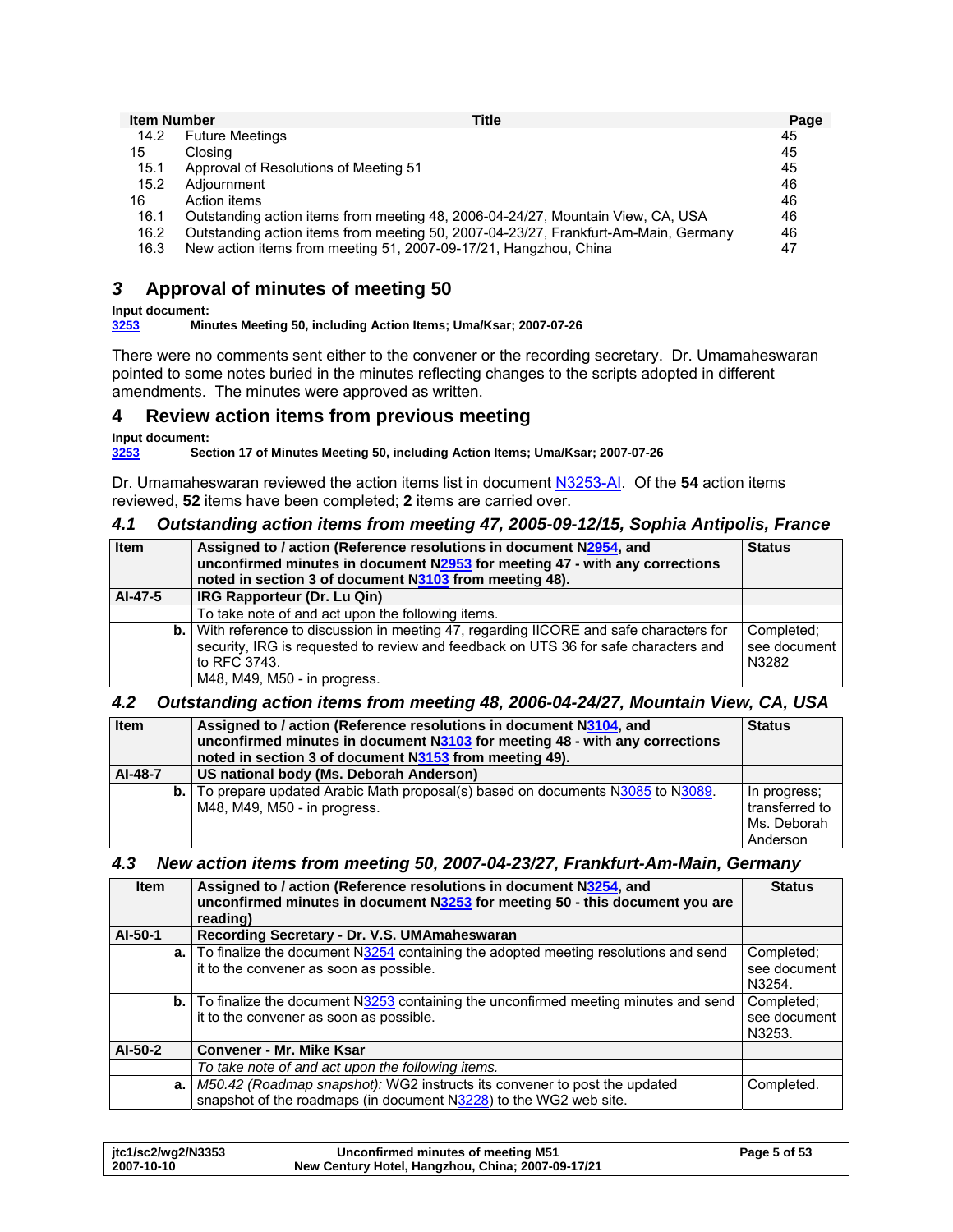| Item      | Assigned to / action (Reference resolutions in document N3254, and                                                                                                   | <b>Status</b>     |
|-----------|----------------------------------------------------------------------------------------------------------------------------------------------------------------------|-------------------|
|           | unconfirmed minutes in document N3253 for meeting 50 - this document you are                                                                                         |                   |
|           | reading)                                                                                                                                                             |                   |
| b.        | M50.41 (Letter from SEI- UC Berkeley): WG2 appreciates the valuable contributions on                                                                                 | Completed.        |
|           | Minority Scripts by the SEI at UC Berkeley, and instructs the convener to forward                                                                                    |                   |
|           | documents N3232 and N3233 to SC2 and JTC1 for information.                                                                                                           |                   |
| c.        | M50.36 (Amendment 5 – subdivision and PDAM text): WG2 instructs its editor to                                                                                        | Completed;        |
|           | prepare a project sub division proposal and PDAM text based on resolutionsM50.27                                                                                     | see document      |
|           | toM50.35 above, and forward them to the SC2 secretariat for ballot. The proposed                                                                                     | N3262.            |
|           | start dates for the progression of this work item are: PDAM 2007-05-10, FPDAM 2007-                                                                                  |                   |
|           | 10-30, and FDAM 2008-07.                                                                                                                                             |                   |
|           | Due to the tight schedule prior to meeting M51 national bodies are encouraged to copy                                                                                |                   |
|           | the project editor on their ballot comments at the same time they submit them to SC2                                                                                 |                   |
| d.        | secretariat.<br>To add the following carried forward scripts to next meeting agenda, if any updates are                                                              |                   |
|           | available:                                                                                                                                                           | Completed;<br>see |
|           | Manichaean script - document N2544                                                                                                                                   | documents         |
|           | Avestan and Pahlavi script- document N2556                                                                                                                           | 3286 and          |
|           | Dictionary Symbols - document N2655                                                                                                                                  | N3294 on          |
|           | Samaritan Pointing characters - document N2758                                                                                                                       | Pahlavi,          |
|           | Babylonian Pointing characters - document N2759                                                                                                                      | document          |
|           | Bantu Phonetic Click characters - document N2790                                                                                                                     | N3299 on          |
|           | Invisible Letter - document N2822                                                                                                                                    | Orkhun script;    |
|           | Palestinian Pointing characters - document N2838                                                                                                                     | document          |
|           | Kaithi script - document N3014                                                                                                                                       | N3286 on          |
|           | Orkhon script - document N3258                                                                                                                                       | Parthian etc::    |
|           | Tibetan additions - document 3240                                                                                                                                    | document          |
|           | Parthian, Inscriptional Pahlavi, and Psalter Pahlavi scripts -document N3241                                                                                         | N3290 on          |
|           | Anatolian Hieroglyphs - document N3236                                                                                                                               | Vedic             |
|           | Vedic Sanskrit - document N3235                                                                                                                                      | Sanskrit.         |
|           |                                                                                                                                                                      | Drop the          |
|           |                                                                                                                                                                      | others.           |
| $AI-50-3$ | Editor of ISO/IEC 10646: Mr. Michel Suignard with assistance from contributing<br>editors                                                                            |                   |
|           | To prepare the appropriate amendment texts, sub-division proposals, collection of                                                                                    |                   |
|           | editorial text for the next edition, corrigendum text, or entries in collections of                                                                                  |                   |
|           | characters for future coding, with assistance from other identified parties, in                                                                                      |                   |
|           | accordance with the following:                                                                                                                                       |                   |
| а.        | M50.1 (Devanagari Candra A): With reference to document N3249, WG2 accepts to                                                                                        | Completed.        |
|           | encode:                                                                                                                                                              |                   |
|           | 0972 DEVANAGARI CANDRA A                                                                                                                                             |                   |
|           | in the Devanagari block, with its glyph as shown in document $N3249$ .                                                                                               |                   |
| b. I      | M50.2 (Vai script glyph corrections and character additions): With reference to<br>documents N3243, WG2 accepts to correct the glyphs highlighted in the code charts | Completed.        |
|           | shown on pages 6 and 7. WG2 also accepts to encode the following two additional Vai                                                                                  |                   |
|           | characters:                                                                                                                                                          |                   |
|           | A62A VAI SYLLABLE NDOLE MA                                                                                                                                           |                   |
|           | A62B VAI SYLLABLE NDOLE DO                                                                                                                                           |                   |
|           | with their glyphs shown in document N3243.                                                                                                                           |                   |
| c.        | M50.3 (Arabic math symbols): With reference to document N3259, WG2 accepts to                                                                                        | Completed.        |
|           | encode the following 6 characters:                                                                                                                                   |                   |
|           | 2B47 REVERSE TILDE OPERATOR ABOVE RIGHTWARDS ARROW                                                                                                                   |                   |
|           | 2B48 RIGHTWARDS ARROW ABOVE REVERSE ALMOST EQUAL TO                                                                                                                  |                   |
|           | 2B49 TILDE OPERATOR ABOVE LEFTWARDS ARROW                                                                                                                            |                   |
|           | 2B4A LEFTWARDS ARROW ABOVE ALMOST EQUAL TO                                                                                                                           |                   |
|           | 2B4B LEFTWARDS ARROW ABOVE REVERSE TILDE OPERATOR                                                                                                                    |                   |
|           | 2B4C RIGHTWARDS ARROW ABOVE REVERSE TILDE OPERATOR                                                                                                                   |                   |
|           | with their glyphs based on descriptions provided in document N3259.                                                                                                  |                   |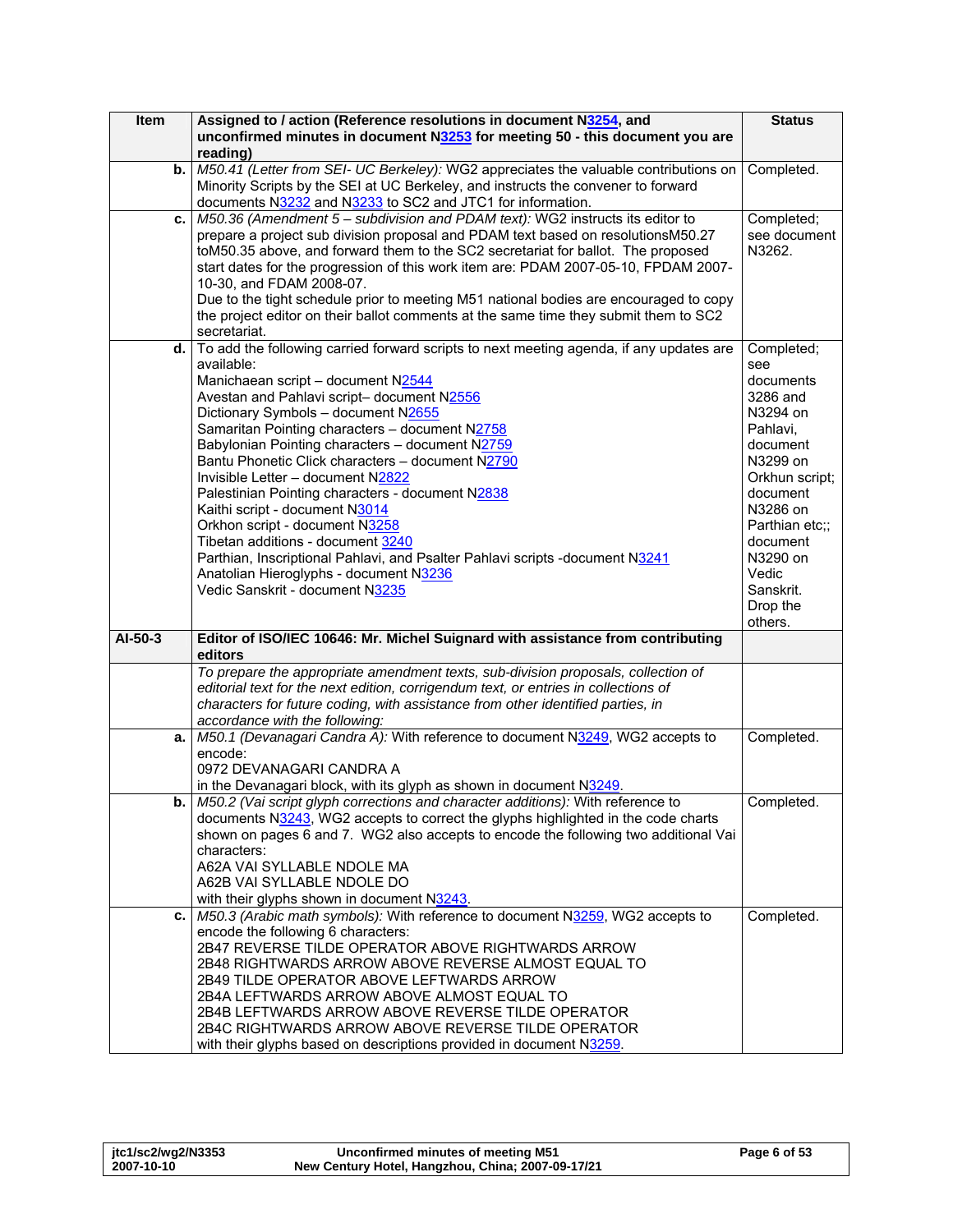| Item | Assigned to / action (Reference resolutions in document N3254, and<br>unconfirmed minutes in document N3253 for meeting 50 - this document you are<br>reading)          | <b>Status</b> |
|------|-------------------------------------------------------------------------------------------------------------------------------------------------------------------------|---------------|
| d.   | M50.4 (Disposition of FPDAM3 ballot comments): WG2 accepts the disposition of<br>ballot comments on FPDAM3 in document N3260 and instructs its editor to prepare the    | Completed.    |
|      | final text of Amendment 3 incorporating the dispositions. The following changes are<br>noted in particular:                                                             |               |
|      | 0C71 TELUGU SIGN ARDHAVISARGA is removed from this amendment.                                                                                                           |               |
|      | 2C78 is renamed LATIN SMALL LETTER E WITH NOTCH                                                                                                                         |               |
|      | VAI block is extended by 1 column                                                                                                                                       |               |
|      | Updates to three Collection names as provided by Japan                                                                                                                  |               |
|      | Names of characters in the range 0773 to 077D are changed by replacing the word<br>'EASTERN' with 'EXTENDED' in them.                                                   |               |
|      | 0972 DEVANAGARI CANDRA A is added (see resolution M50.1 above)                                                                                                          |               |
| e.   | M50.5 (Phonetic characters glyph correction): With reference to documents N3219 and                                                                                     | Completed.    |
|      | N3215 item 4, WG2 accepts to correct the glyphs for:                                                                                                                    |               |
|      | 027F LATIN SMALL LETTER REVERSED R WITH FISHHOOK, and                                                                                                                   |               |
|      | 0285 LATIN SMALL LETTER SQUAT REVERSED ESH                                                                                                                              |               |
| f.   | by adjusting the vertical alignment of these glyphs as shown in document N3219.<br>M50.6 (IVD reference): With reference to document N3256, the project editor is       | Completed.    |
|      | instructed to update the reference to the Ideographic Variation Database at the earliest                                                                                |               |
|      | opportunity. If the relevant final information is available before FDAM3 ballot is issued                                                                               |               |
|      | it should be included in the final text of FDAM 3.                                                                                                                      |               |
| g.   | M50.7 (Math symbol glyph correction): With reference to documents N3198 item 12,                                                                                        | Completed.    |
|      | WG2 accepts to correct the glyph for:                                                                                                                                   |               |
|      | 22C4 DIAMOND OPERATOR<br>to the shape shown in Table 1 in document N3198, with a more symmetric aspect                                                                  |               |
|      | ratio.                                                                                                                                                                  |               |
|      | h.   M50.8 (Cyrillic glyph corrections): With reference to documents N3184, N3194, N3226                                                                                | Completed.    |
|      | and N3215 item 5, WG2 accepts to correct the glyphs for:                                                                                                                |               |
|      | 0460 CYRILLIC CAPITAL LETTER OMEGA                                                                                                                                      |               |
|      | 0478 CYRILLIC CAPITAL LETTER UK                                                                                                                                         |               |
|      | 0479 CYRILLIC SMALL LETTER UK                                                                                                                                           |               |
|      | 047C CYRILLIC CAPITAL LETTER OMEGA WITH TITLO,<br>047D CYRILLIC SMALL LETTER OMEGA WITH TITLO                                                                           |               |
|      | 047E CYRILLIC CAPITAL LETTER OT                                                                                                                                         |               |
|      | with their glyphs as shown in the code chart on page 9 in document N3194.                                                                                               |               |
| i.   | M50.9 (Progression of Amendment 3): WG2 resolves to include all the items accepted                                                                                      | Completed;    |
|      | for inclusion in the standard noted in resolutions M50.4 toM50.8, into Amendment 3.                                                                                     | Awaiting      |
|      | WG2 instructs its project editor to forward the final text of Amendment 3 along with the                                                                                | FDAM3 ballot  |
|      | disposition of comments document N3260 to the SC2 secretariat for an FDAM ballot.<br>The final set of charts and names lists are in document N3263. The target starting | from ITTF.    |
|      | date for FDAM is 2007-06-30.                                                                                                                                            |               |
|      | M50.10 (Lanna - changes): WG2 notes the following significant changes to Lanna                                                                                          | Completed.    |
|      | script in Amd. 4 given in document N3261:                                                                                                                               |               |
|      | Remove Vowel Signs AM and TALL AM at 1A65 and 1A66, and move up characters at                                                                                           |               |
|      | 1A67 to 1A7D by two code positions to 1A65 to 1A7B                                                                                                                      |               |
|      | Move down characters at 1A29 to 1A5E by one code position to 1A2A to 1A5F per                                                                                           |               |
|      | document N3207<br>Add two characters:                                                                                                                                   |               |
|      | 1A29 LANNA LETTER KHUEN HIGH CHA                                                                                                                                        |               |
|      | 1AAD LANNA SIGN CAANG                                                                                                                                                   |               |
|      | Use the Khün font style for the code chart (shown in page 16 of document N3207), and                                                                                    |               |
|      | Change the names for several characters as given in document N3261                                                                                                      |               |
|      | Add (Old Tai Lue) to the block name Lanna in A.2.2                                                                                                                      |               |
|      | Add clarification that parenthetical items are not part of the block names                                                                                              |               |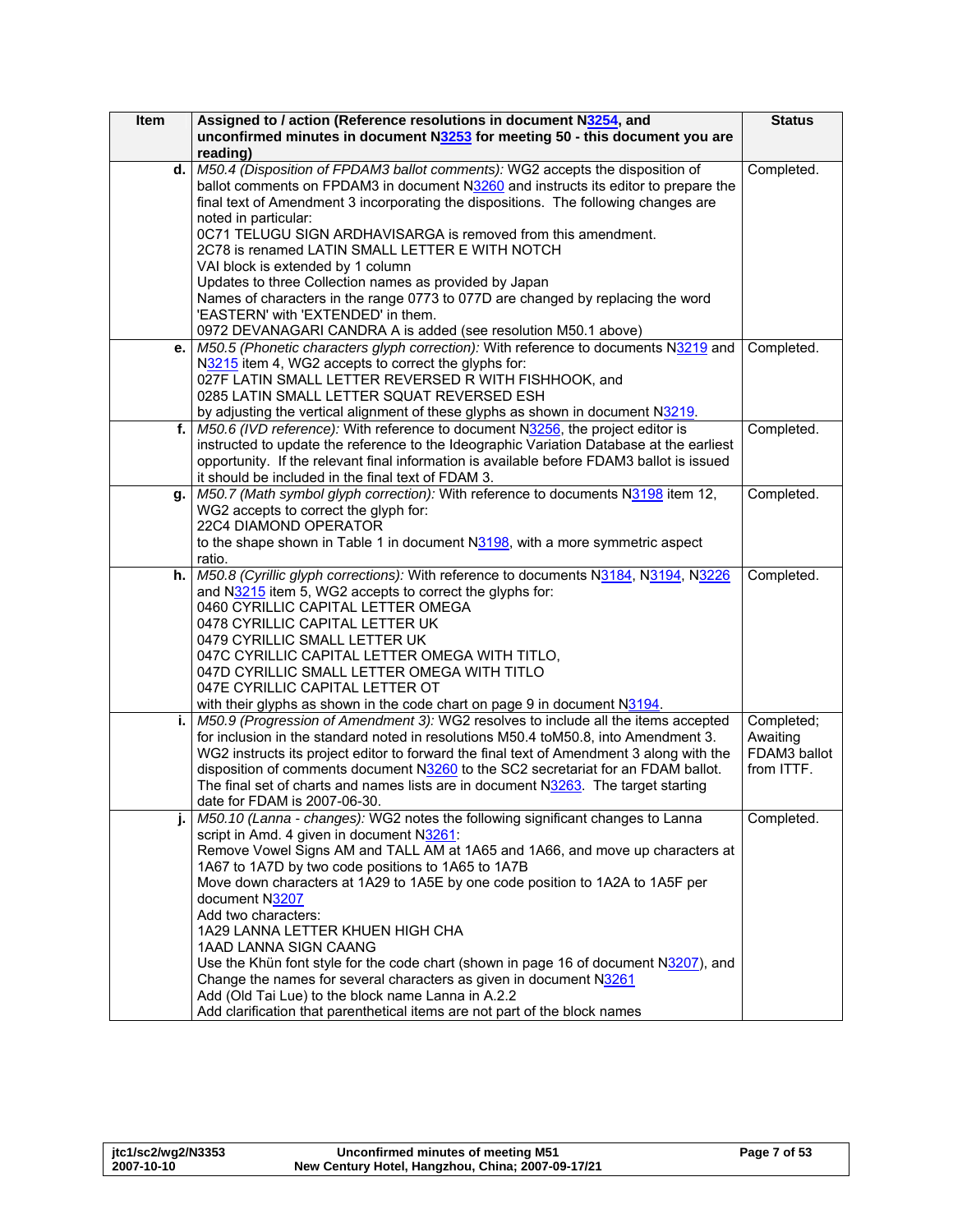| <b>Item</b> | Assigned to / action (Reference resolutions in document N3254, and                                                                                                      | <b>Status</b> |
|-------------|-------------------------------------------------------------------------------------------------------------------------------------------------------------------------|---------------|
|             | unconfirmed minutes in document N3253 for meeting 50 - this document you are                                                                                            |               |
|             | reading)                                                                                                                                                                |               |
| k.          | M50.11 (Cyrillic additions): With reference to documents N3194R and N3215, WG2                                                                                          | Completed.    |
|             | accepts to encode 106 additional Cyrillic characters at code positions:                                                                                                 |               |
|             | 0487 in Cyrillic block (1 combining mark)                                                                                                                               |               |
|             | 0514 to 0523 in Cyrillic Supplement block (16 characters)                                                                                                               |               |
|             | 2DF6 to 2DFF in Cyrillic Extended-A block (10 characters)                                                                                                               |               |
|             | A640 to A65F, A662 to A673, A67C to A697 in Cyrillic Extended-B block (78<br>characters)                                                                                |               |
|             | 2E3B in Supplemental Punctuation Block (1 character)                                                                                                                    |               |
|             | with their names and glyphs as shown in document N3194R.                                                                                                                |               |
| ı.          | M50.12 (CJK Unified Ideographs Extension C): With reference to the report of the ad                                                                                     | Completed.    |
|             | hoc in document N3267, and the summary table in the PDAM4 disposition of ballot                                                                                         |               |
|             | comments document N3261, related to CJK Ext-C, WG2 resolves to remove six                                                                                               |               |
|             | ideographs from the current CJK Ext-C repertoire and move the remaining CJK Ext-C                                                                                       |               |
|             | characters out of Amendment 4 and process it as part of a new Amendment 5.                                                                                              |               |
| m.          | M50.13 (Disposition of PDAM4 ballot comments): WG2 accepts the disposition of                                                                                           | Completed.    |
|             | ballot comments on PDAM4 in document N3261 and instructs its editor to prepare the                                                                                      |               |
|             | final text of Amendment 4 incorporating the dispositions. The following changes are                                                                                     |               |
|             | noted in particular:                                                                                                                                                    |               |
|             | Changes to Lanna encoding as in resolutionM50.10 above                                                                                                                  |               |
|             | Adjusting CJK Ext-C repertoire, source references and glyphs and moving these out<br>for processing in a new Amendment                                                  |               |
|             | Correcting the glyphs for 4 Mahjong Tiles and annotating the name for another Tile.                                                                                     |               |
|             | Changes to Cyrillic Extension-A repertoire arising out of resolutionM50.11 above.                                                                                       |               |
| n.          | M50.14 (Qur'anic Arabic letters): With reference to documents N3185 and N3215 item                                                                                      | Completed.    |
|             | 4, WG2 accepts to encode the following combining characters:                                                                                                            |               |
|             | 0617 ARABIC SMALL HIGH ZAIN                                                                                                                                             |               |
|             | 0618 ARABIC SMALL FATHA                                                                                                                                                 |               |
|             | 0619 ARABIC SMALL DAMMA                                                                                                                                                 |               |
|             | 061A ARABIC SMALL KASRA                                                                                                                                                 |               |
|             | with their glyphs as shown in the code chart on page 7 in document N3211.                                                                                               |               |
| о.          | M50.15 (Old Persian and Azerbaijani characters): With reference to documents N3180                                                                                      | Completed.    |
|             | and N3215 item 4, WG2 accepts to encode 8 Arabic characters at code positions                                                                                           |               |
|             | 0616, and 063B to 063F in the Arabic block, and 077E and 077F in the Arabic<br>Supplement block, with their names and glyphs as shown on pages 7 to 10 in               |               |
|             | document N3211. The first one of these is a combining mark.                                                                                                             |               |
| p.          | M50.16 (Mathematical and Symbol characters): With reference to documents N3198,                                                                                         | Completed.    |
|             | WG2 accepts to encode 29 mathematical and symbol characters at code positions:                                                                                          |               |
|             | 2064 in the General Punctuation block, with its name and glyph from pages 22 and 23                                                                                     |               |
|             | in document N3211                                                                                                                                                       |               |
|             | 20F0 in the Combining Diacritical Marks for Symbols block, with its name and glyph                                                                                      |               |
|             | from pages 24 and 25 in document N3211                                                                                                                                  |               |
|             | 27CC, 27EE and 27EF in the Miscellaneous Mathematical Symbols block, with their                                                                                         |               |
|             | names and glyphs from pages 30 and 31 in document N3211<br>2B1B to 2B1F, 2B24 to 2B2F 2B45, 2B46, and 2B50 to 2B54 in the Miscellaneous                                 |               |
|             | Symbols and Arrows block, with their names and glyphs from pages 31 and 32 in                                                                                           |               |
|             | document N3211.                                                                                                                                                         |               |
| q.          | M50.17 (Symbol for Samaritan Source): With reference to document N3217, WG2                                                                                             | Completed.    |
|             | accepts to encode:                                                                                                                                                      |               |
|             | 214F SYMBOL FOR SAMARITAN SOURCE                                                                                                                                        |               |
|             | in the Letterlike Symbols block, with its glyph as shown on page 25 in document                                                                                         |               |
|             | N3211.                                                                                                                                                                  |               |
|             | r.   M50.18 (Latin capital letter sharp S): With reference to document N3227R, WG2                                                                                      | Completed.    |
|             | accepts to encode:                                                                                                                                                      |               |
|             | 1E9E LATIN CAPITAL LETTER SHARP S                                                                                                                                       |               |
|             | in the Latin Extended Additional block, with its glyph as shown in document N3227R.<br>M50.19 (Bopomofo character): With reference to documents N3179 and N3215 item 2, | Completed.    |
| s.          | WG2 accepts to encode:                                                                                                                                                  |               |
|             | 312D BOPOMOFO LETTER IH                                                                                                                                                 |               |
|             | with its glyph as shown on page 36 in document N3211.                                                                                                                   |               |
|             |                                                                                                                                                                         |               |

| itc1/sc2/wg2/N3353 | Unconfirmed minutes of meeting M51                | Page 8 of 53 |
|--------------------|---------------------------------------------------|--------------|
| 2007-10-10         | New Century Hotel, Hangzhou, China; 2007-09-17/21 |              |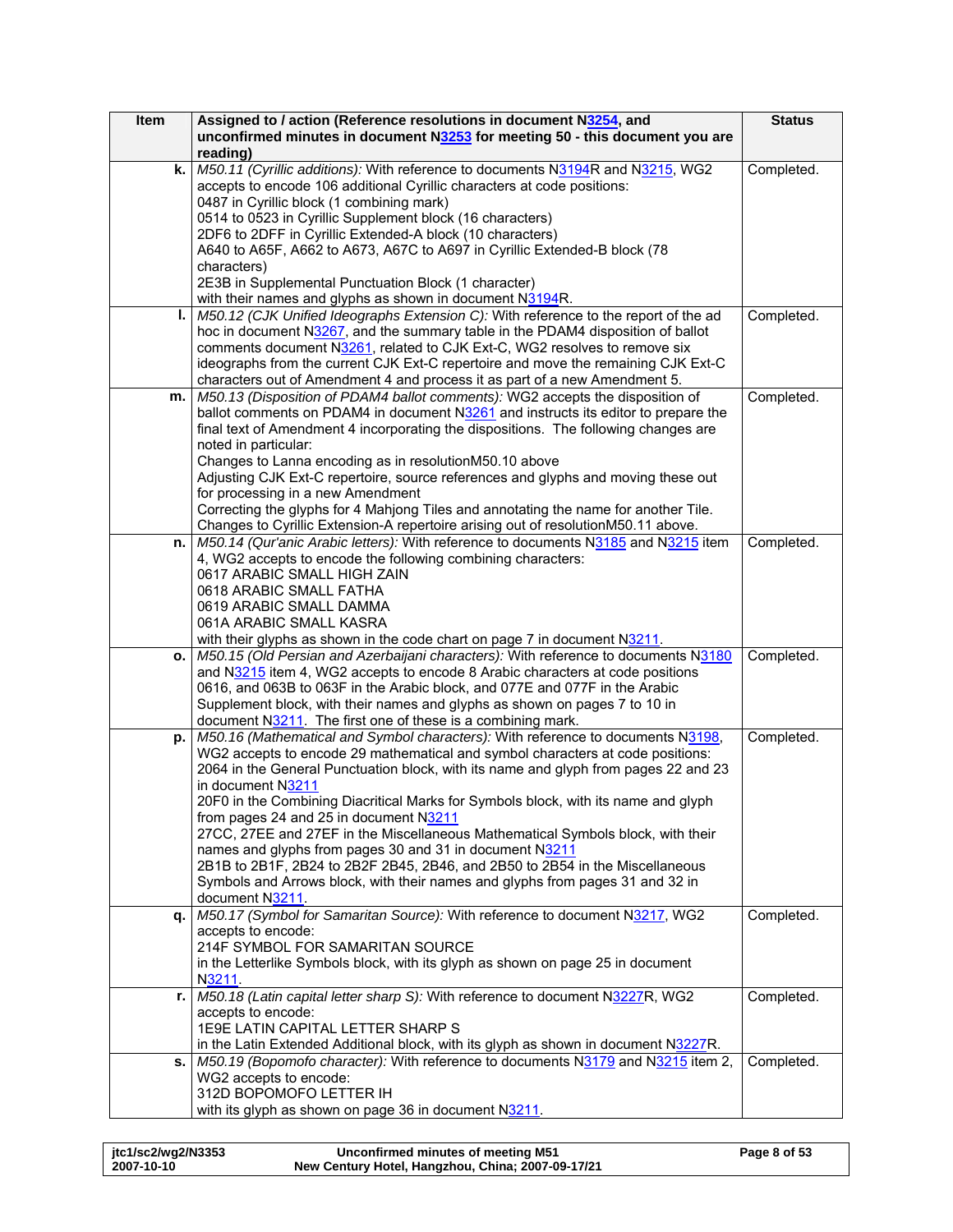| Item | Assigned to / action (Reference resolutions in document N3254, and                                                                                                  | <b>Status</b> |
|------|---------------------------------------------------------------------------------------------------------------------------------------------------------------------|---------------|
|      | unconfirmed minutes in document N3253 for meeting 50 - this document you are                                                                                        |               |
|      | reading)                                                                                                                                                            |               |
| t.   | M50.20 (Disunification of CJK ideograph 4039): With reference to documents N3196,                                                                                   | Completed.    |
|      | WG2 accepts to encode the new CJK Ideograph at code position 9FC3, with the                                                                                         |               |
|      | second glyph in the figure on page 1 of document N3196, and the source references                                                                                   |               |
|      | G KX0809.020, KP1-5E2B and T4-3946. WG2 also accepts to add a new source                                                                                            |               |
|      | reference T6-4B7A to CJK ideograph at code position 4039 (keeping its current source<br>references G3-5952 and KP1-5E34 and removing its source reference T4-3946). |               |
| u.   | M50.21 (Orthographic and Modifier characters): With reference to document N3216,                                                                                    | Completed.    |
|      | WG2 accepts to encode the following 4 combining marks:                                                                                                              |               |
|      | A789 MODIFIER LETTER COLON                                                                                                                                          |               |
|      | A78A MODIFIER LETTER SHORT EQUALS SIGN                                                                                                                              |               |
|      | A78B LATIN CAPITAL LETTER SALTILLO                                                                                                                                  |               |
|      | A78C LATIN SMALL LETTER SALTILLO                                                                                                                                    |               |
|      | in the Latin Extended-D block, with their glyphs as shown on page 41 in document                                                                                    |               |
|      | N3211.                                                                                                                                                              |               |
| v.   | M50.22 (3 Combining Macrons): With reference to document N3222, WG2 accepts to                                                                                      | Completed.    |
|      | encode the following 3 combining marks:                                                                                                                             |               |
|      | FE24 COMBINING MACRON LEFT HALF                                                                                                                                     |               |
|      | FE25 COMBINING MACRON RIGHT HALF                                                                                                                                    |               |
|      | FE26 COMBINING CONJOINING MACRON                                                                                                                                    |               |
|      | in the Combining Half Marks block, with their glyphs as shown in document N3222.                                                                                    |               |
| w.   | M50.23 (Indic characters for Vedic): With reference to document N3235R, WG2                                                                                         | Completed.    |
|      | accepts to encode the following 4 combining marks:                                                                                                                  |               |
|      | 0B44 ORIYA VOWEL SIGN VOCALIC RR                                                                                                                                    |               |
|      | 0B62 ORIYA VOWEL SIGN VOCALIC L<br>0B63 ORIYA VOWEL SIGN VOCALIC LL                                                                                                 |               |
|      | in the Oriya block, and,                                                                                                                                            |               |
|      | 0D63 MALAYALAM VOWEL SIGN VOCALIC LL                                                                                                                                |               |
|      | in the Malayalam block                                                                                                                                              |               |
|      | with their glyphs as shown in document N3264.                                                                                                                       |               |
| x.   | M50.24 (Ancient Roman characters): With reference to documents N3218 and N3215                                                                                      | Completed.    |
|      | item 6, WG2 accepts to encode 11 additional characters at code positions:                                                                                           |               |
|      | 2185 to 2188 in the Number Forms block,                                                                                                                             |               |
|      | 2E19 in the Supplemental Punctuation block,                                                                                                                         |               |
|      | A7FB to A7FF in the Latin Extended-D block, and                                                                                                                     |               |
|      | 1019B in the Ancient Symbols block,                                                                                                                                 |               |
|      | with their names and glyphs as shown in document N3211.                                                                                                             |               |
| у.   | M50.25 (CJK Unified Ideographs additions): WG2 accepts to encode the 7 CJK                                                                                          | Completed.    |
|      | Unicode-sourced ideographs, with their glyphs as shown in document N3210 at code                                                                                    |               |
|      | positions 9FBC to 9FC2.                                                                                                                                             |               |
|      | z.   $M50.26$ (Medievalist and Iranianist punctuations): With reference to document $N3193$ ,                                                                       | Completed.    |
|      | WG2 accepts to encode the following 20 characters at code positions 2E1A, 2E1B,                                                                                     |               |
|      | 2E1E, 2E1F, 2E2A, 2E2C, 2E2E, 2E2F, 2E34, 2E38, and 2E40 to 2E49 in the                                                                                             |               |
|      | Supplemental Punctuation block, with their names and glyphs as shown on pages 34<br>and 35 in document N3211.                                                       |               |
| aa.  | M50.27 (Progression of Amendment 4): WG2 resolves to include all the items                                                                                          | Completed;    |
|      | accepted for inclusion in the standard noted in resolutionsM50.10 toM50.26 above into                                                                               | see document  |
|      | Amendment 4. WG2 instructs its project editor to forward the final text of Amendment                                                                                | N3269.        |
|      | 4 along with the disposition of comments document N3261 to the SC2 secretariat for                                                                                  |               |
|      | an FPDAM ballot. The final set of charts and names lists are in document N3264. The                                                                                 |               |
|      | corrected starting dates for this work item are: FPDAM 2007-06-01, and FDAM 2007-                                                                                   |               |
|      | 12.                                                                                                                                                                 |               |
| bb.  | M50.28 (Archaic Sinhala numbers): With reference to document N3195R, WG2                                                                                            | Completed.    |
|      | accepts to encode 20 characters in the Sinhala block at code positions ODE7 to ODEF                                                                                 |               |
|      | and 0DF5 to 0DFF, with their names and glyphs as shown on pages 3 and 4 in                                                                                          |               |
|      | document N3195R.                                                                                                                                                    |               |
| CC.  | M50.29 (Egyptian Hieroglyphs): With reference to document N3237, WG2 accepts to                                                                                     | Completed.    |
|      | encode in the standard 1063 hieroglyphs in code positions 13000 to 13426 in a new                                                                                   |               |
|      | block 13000 to 1342F named Egyptian Hieroglyphs, with their names and glyphs as                                                                                     |               |
|      | shown in document N3237.                                                                                                                                            |               |

| jtc1/sc2/wg2/N3353 | Unconfirmed minutes of meeting M51                | Page 9 of 53 |
|--------------------|---------------------------------------------------|--------------|
| 2007-10-10         | New Century Hotel, Hangzhou, China; 2007-09-17/21 |              |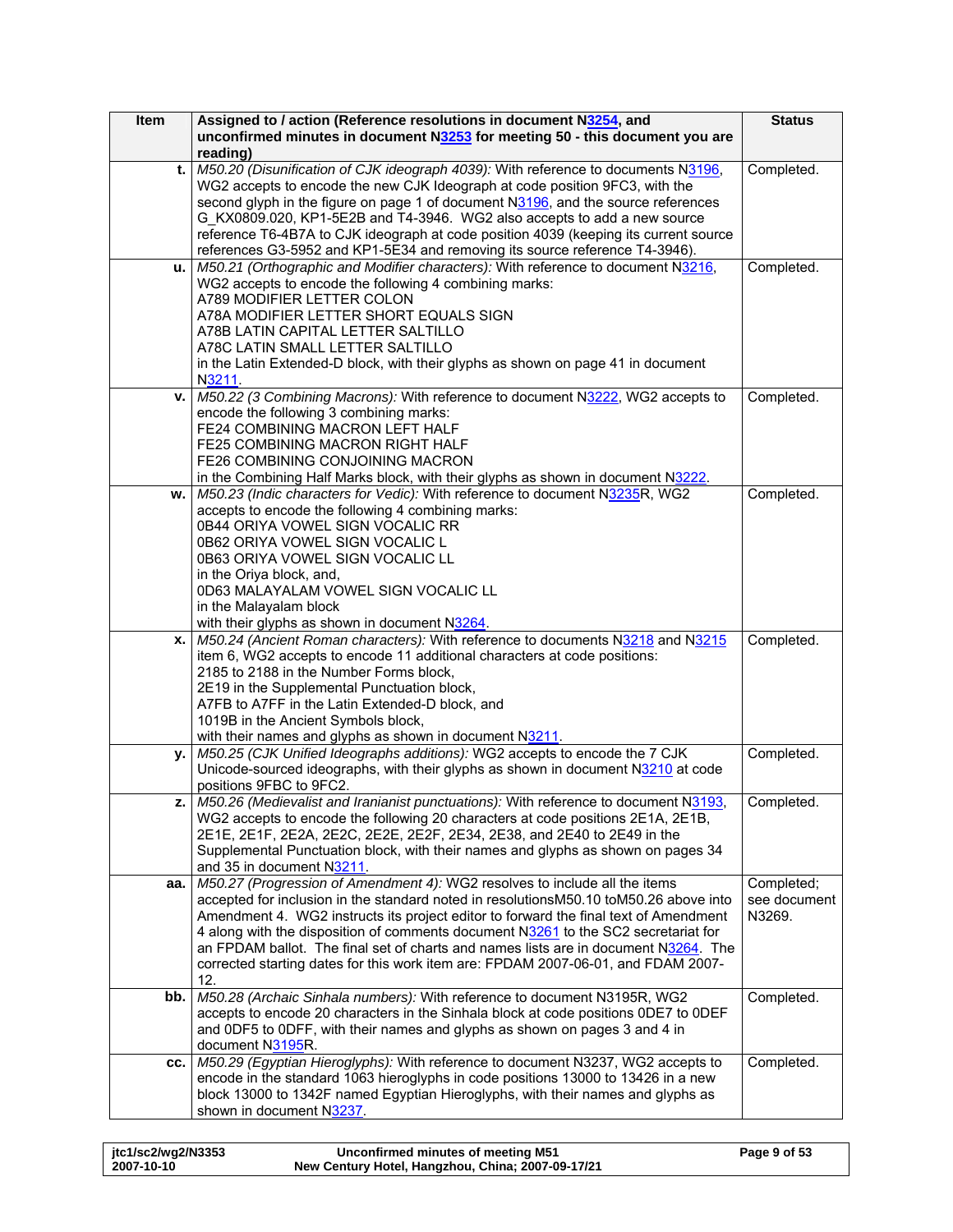| Item    | Assigned to / action (Reference resolutions in document N3254, and                                                                                  | <b>Status</b> |
|---------|-----------------------------------------------------------------------------------------------------------------------------------------------------|---------------|
|         | unconfirmed minutes in document N3253 for meeting 50 - this document you are                                                                        |               |
|         | reading)                                                                                                                                            |               |
| dd.     | M50.30 (Coptic additions): With reference to documents N3222, WG2 accepts to                                                                        | Completed.    |
|         | encode in the standard 7 characters in code positions 2CEB to 2CF1 in the Coptic                                                                    |               |
|         | block, with their names and glyphs as shown in document N3222. Three of these                                                                       |               |
|         | characters are combining marks.                                                                                                                     |               |
| ee.     | M50.31 (Tai Viet script): With reference to documents N3220 and N3221, WG2                                                                          | Completed.    |
|         | accepts to encode in the standard 73 characters in code positions AA80 to AAC3 and                                                                  |               |
|         | AADB to AADF in a new block AA80 to AADF named Tai Viet, with their names and                                                                       |               |
|         | glyphs as shown in document N3220. Several of the characters are combining marks.                                                                   |               |
| ff.     | M50.32 (Bamum script): With reference to document N3209, WG2 accepts to encode                                                                      | Completed.    |
|         | in the standard 88 characters in code positions A6A0 to A6F7 in a new block A6A0 to                                                                 |               |
|         | A6FF named Bamum, with their names and glyphs as shown in document N3265.                                                                           |               |
|         | Two of these characters are combining marks.                                                                                                        |               |
| gg.     | M50.33 (Meitei Mayek script): WG2 accepts to encode in the standard 76 characters in                                                                | Completed.    |
|         | code positions 1C80 to 1CBC, 1CBF to 1CCC and 1CCF, in a new block 1C80 to                                                                          |               |
|         | 1CCF named Meitei Mayek, with their names and glyphs as shown in document                                                                           |               |
|         | N3206                                                                                                                                               |               |
| hh.     | M50.34 (Hangul Jamo additions): WG2 accepts to encode in the standard 117 Hangul                                                                    | Completed.    |
|         | Jamo characters as detailed in document N3242. This includes creating two new                                                                       |               |
|         | blocks A960 to A97F named Hangul Jamo Extended-A and D7B0 to D7FF named                                                                             |               |
|         | Hangul Jamo Extended-B along with annotations proposed in document N3172.                                                                           |               |
| ii.     | M50.35 (Avestan script): With reference to document N3197, WG2 accepts to encode                                                                    | Completed.    |
|         |                                                                                                                                                     |               |
|         | in the standard 62 characters in code positions 10B00 to 10B35 and 10B38 to 10B3F                                                                   |               |
|         | in a new block 10B00 to 10B3F named Avestan, with their names and glyphs as                                                                         |               |
|         | shown in document N3197.                                                                                                                            |               |
| jj.     | M50.36 (Amendment 5 - subdivision and PDAM text): WG2 instructs its editor to                                                                       | Completed;    |
|         | prepare a project sub division proposal and PDAM text based on resolutionsM50.27                                                                    | see document  |
|         | toM50.35 above, and forward them to the SC2 secretariat for ballot. The proposed                                                                    | N3270.        |
|         | start dates for the progression of this work item are: PDAM 2007-05-10, FPDAM 2007-                                                                 |               |
|         | 10-30, and FDAM 2008-07.                                                                                                                            |               |
|         | Due to the tight schedule prior to meeting M51 national bodies are encouraged to copy                                                               |               |
|         | the project editor on their ballot comments at the same time they submit them to SC2                                                                |               |
|         | secretariat.                                                                                                                                        |               |
| AI-50-4 | <b>Project Editor, Michel Suignard</b>                                                                                                              |               |
|         | To act on the resolution below.                                                                                                                     |               |
| a.      | M50.37 (WD of next edition): With reference to documents N3229, N3230, N3248 and                                                                    | Completed;    |
|         | N3214, WG2 instructs its editor to prepare working draft of the next edition of the                                                                 | see           |
|         | standard for consideration at meeting M51, incorporating the texts of Amendments 1                                                                  | documents     |
|         | through Amendment 4, along with a rationale document for the proposed changes in                                                                    | N3274,        |
|         | document N3229, and including the expanded names list based on the NamesList.txt<br>file publicly available from the Unicode Consortium's web site. | N3275 and     |
|         |                                                                                                                                                     | N3276.        |
| AI-50-5 | Ad hoc group on principles and procedures (lead - Dr. V.S. UMAmaheswaran)                                                                           |               |
|         | To take note of and act upon the following items.                                                                                                   |               |
| a.      | Check and propose any updates to the P&P document arising from adopting the                                                                         | In progress.  |
|         | combined code table and enhanced names list format per document N3214.                                                                              |               |
| AI-50-6 | Chinese national body - Mr. Chen Zhuang and Mr. Ngodrup                                                                                             |               |
|         | To take note of and act upon the following items.                                                                                                   |               |
| a.      | M50.40 (Addition of 3 Tibetan characters): WG2 invites the Chinese national body to                                                                 | Noted.        |
|         | discuss and resolve the concerns raised at meeting M50 on the proposal for 3                                                                        |               |
|         | additional Tibetan characters in document N3240 by other WG2 experts.                                                                               |               |
| AI-50-7 | China, Ireland and UK - national bodies; Prof. Silamu, Mr. Michael Everson and                                                                      |               |
|         | Mr. Andrew West                                                                                                                                     |               |
|         | To take note of and act upon the following items.                                                                                                   |               |
| a.      | M50.39 (Orkhon): With reference to document N3258, WG2 invites the national bodies                                                                  | Completed;    |
|         | of China, Ireland and the UK to prepare a revised proposal taking into account the                                                                  | see document  |
|         | discussion at meeting M50 on Orkhon, for consideration at meeting M51.                                                                              | N3299.        |
| AI-50-8 | All national bodies and liaison organizations                                                                                                       |               |
|         | To take note of and act upon the following items.                                                                                                   |               |

| itc1/sc2/wg2/N3353 | Unconfirmed minutes of meeting M51                | Page 10 of 53 |
|--------------------|---------------------------------------------------|---------------|
| 2007-10-10         | New Century Hotel, Hangzhou, China; 2007-09-17/21 |               |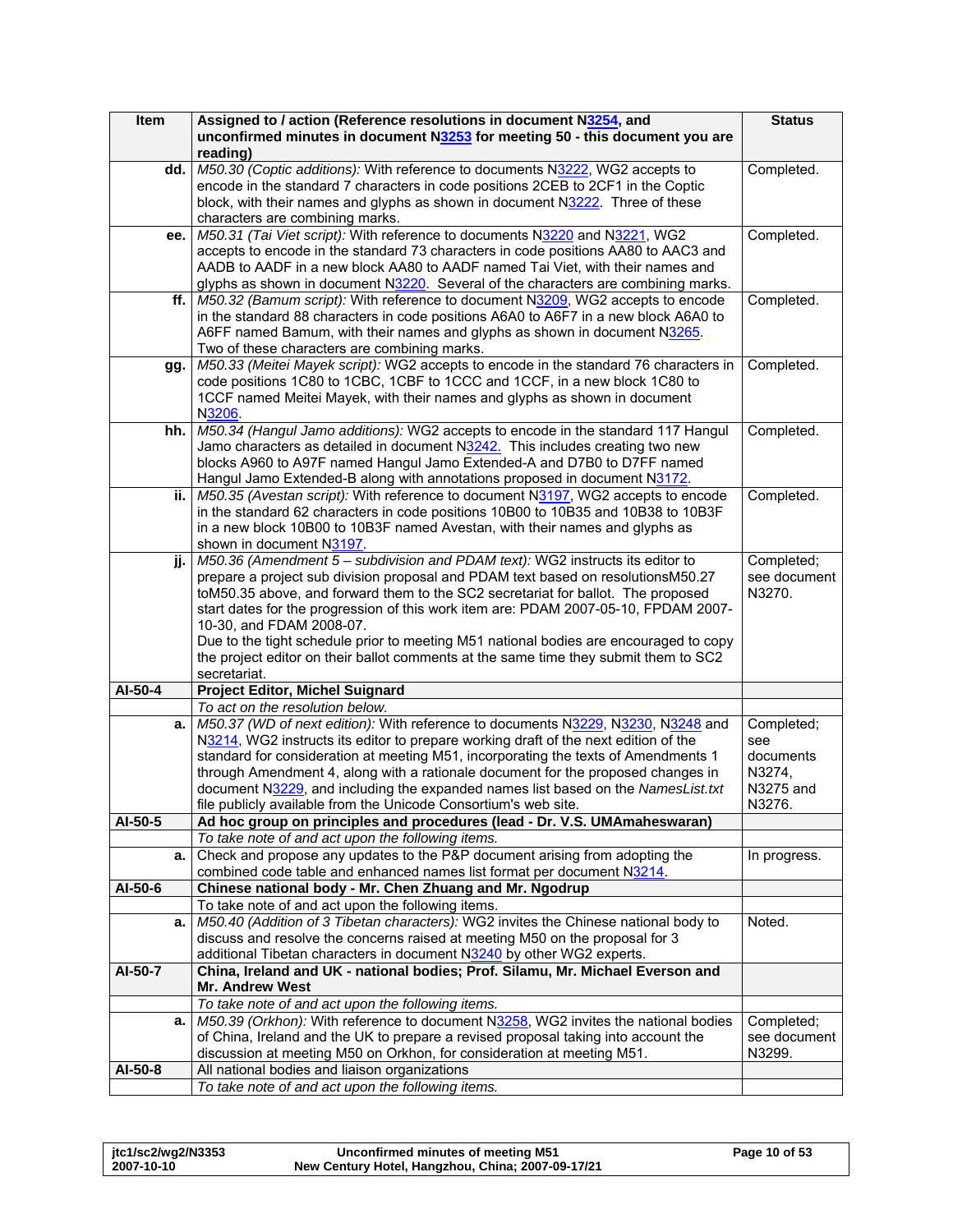<span id="page-10-0"></span>

| Item | Assigned to / action (Reference resolutions in document N3254, and                    | <b>Status</b>                 |
|------|---------------------------------------------------------------------------------------|-------------------------------|
|      | unconfirmed minutes in document N3253 for meeting 50 - this document you are          |                               |
|      | reading)                                                                              |                               |
| a.   | M50.38 (Hangul Jamo usage model): With reference to document N3257, WG2 notes         | Noted.                        |
|      | that national body of Republic of Korea has withdrawn their proposal for a new Hangul |                               |
|      | Jamo usage model in document N3113.                                                   |                               |
| b.   | M50.39 (Orkhon): With reference to document N3258, WG2 invites the national bodies    | Completed;                    |
|      | of China, Ireland and the UK to prepare a revised proposal taking into account the    | see document                  |
|      | discussion at meeting M50 on Orkhon, for consideration at meeting M51.                | N3299.                        |
| c.   | M50.40 (Addition of 3 Tibetan characters): WG2 invites the Chinese national body to   | Noted.                        |
|      | discuss and resolve the concerns raised at meeting M50 on the proposal for 3          |                               |
|      | additional Tibetan characters in document N3240 by other WG2 experts.                 |                               |
| d.   | To review and feedback on the following contributions introduced at meeting M49:      | Noted; see                    |
|      | N3241 Parthian, Inscriptional Pahlavi, and Psalter Pahlavi scripts                    | documents                     |
|      | N3236 Anatolian Hieroglyphs                                                           | N3286,                        |
|      | N3235 Vedic Sanskrit                                                                  | N3290.                        |
| e.   | M50.43 (Future meetings):                                                             | Noted.                        |
|      | WG 2 meetings:                                                                        |                               |
|      | Meeting 51 - 2007-09-17/21, Hangzhou, China (note new location); along with SC2       |                               |
|      | plenary.                                                                              |                               |
|      | Meeting 52 - 2008-05-19/23 (to be confirmed), West Coast, USA.                        |                               |
|      | Meeting 53 - 2008-10, (tentative) Tokushima (near Osaka), Japan; along with SC2       |                               |
|      | plenary.                                                                              |                               |
|      | Meeting 54 - 2009-05, (tentative) Hong Kong SAR.                                      |                               |
|      | Meeting 55 - 2009-10 - seeking host.                                                  |                               |
|      | IRG meetings:                                                                         |                               |
|      | IRG #28 - 2007-06-04/08, Xi'an, China (note new location)                             |                               |
|      | IRG #29 - 2007-11-12/16, San Jose, California, USA (host Adobe; to be                 |                               |
|      | confirmed).                                                                           |                               |
| f.   | In addition to the proposals mentioned in the items above, the following proposals    | Noted, No.                    |
|      | have been carried forward from earlier meetings. All national bodies and liaison      | feedback:                     |
|      | organizations are invited to review and comment on them.                              | remove this<br>list from next |
|      | Manichaean script - document N2544<br>Dictionary Symbols - document N2655             | set of Als.                   |
|      | Samaritan Pointing characters - document N2758                                        |                               |
|      | Babylonian Pointing characters - document N2759                                       |                               |
|      | Bantu Phonetic Click characters - document N2790                                      |                               |
|      | Invisible Letter - document N2822                                                     |                               |
|      | Palestinian Pointing characters - document N2838                                      |                               |
|      | Kaithi script -- document N3014                                                       |                               |
|      |                                                                                       |                               |

# **5 JTC1 and ITTF matters**

Mr. Mike Ksar: The FDAM 3 text has been sent to ITTF; but no ballot has been issued by JTC 1 as yet. The SC2 chair's report to JTC1 should bring the matter of this delay to JTC1's attention.

### **Relevant resolution:**

### **M51.34 (Concern on delay in FDAM 3 progression): Unanimous**

WG2 instructs its convener to communicate to ITTF via SC2 secretariat and SC2 chair its concern on the delay by ITTF in processing FDAM3 to ISO/IEC 10646: 2003 with a request for expediting its processing.

# **6 SC2 matters**

### *6.1 SC2 Program of Work*

### *6.1.1* **SC2 Proposed Business Plan to JTC1**

**Input documents:**<br>
<u>3332</u> SC2<br>
<u>3333</u> Cana **[3332](http://www.dkuug.dk/jtc1/sc2/wg2/docs/n3332.pdf) SC2 Business Plan for JTC1 Plenary; SC2 Secretariat, SC02 N3962; 2007-09-12 [3333](http://www.dkuug.dk/jtc1/sc2/wg2/docs/n3333.pdf) Canadian NB input to SC2 Business Plan; SC2 Secretariat, SC02 N3961; 2007-09-12** 

Mr. Mike Ksar: Delegates can review the draft SC2 business plan in document N[3332](http://www.dkuug.dk/jtc1/sc2/wg2/docs/n3332.pdf) and give feedback to the SC2 chair, Mr. Tatsuo Kobayashi.

| jtc1/sc2/wg2/N3353 | Unconfirmed minutes of meeting M51                | Page 11 of 53 |
|--------------------|---------------------------------------------------|---------------|
| 2007-10-10         | New Century Hotel, Hangzhou, China; 2007-09-17/21 |               |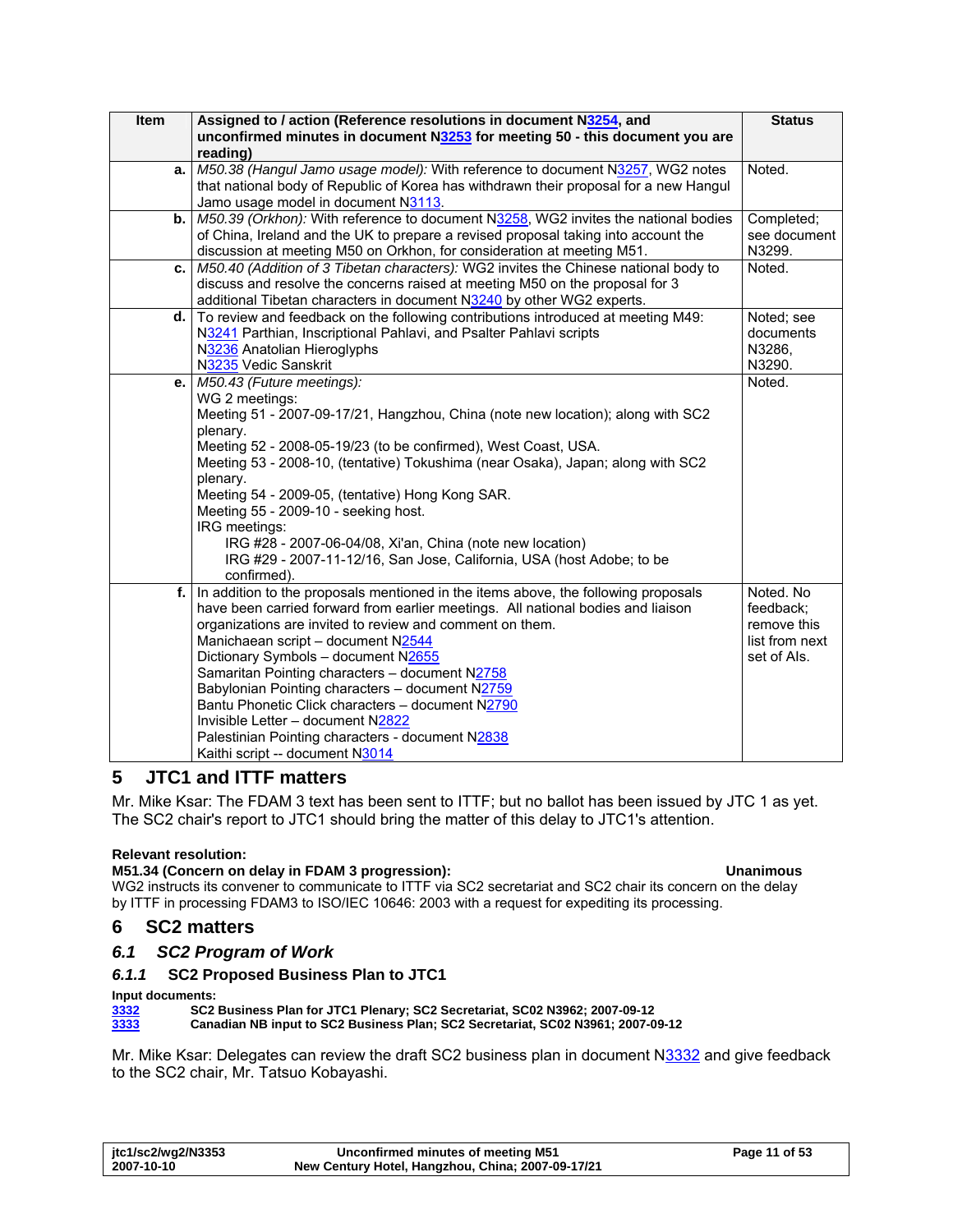<span id="page-11-0"></span>Mr. Tatsuo Kobayashi: The corrections identified by Canada in document N[3333](http://www.dkuug.dk/jtc1/sc2/wg2/docs/n3333.pdf) have been noted and fixed. The input regarding the bilingual version of the Sort standard will be taken up by the OWG-SORT meeting.

# *6.2 Ballot results – FPDAM 4*

**Input document:** 

**[3330](http://www.dkuug.dk/jtc1/sc2/wg2/docs/n3330.pdf) FPDAM4 Ballot Results including USNB as attachment A; SC2 Secretariat, SC02 N3960; 2007-09-12** 

Document N[3330](http://www.dkuug.dk/jtc1/sc2/wg2/docs/n3330.pdf) contains the results of FPDAM 4 ballot. Of the 30 member bodies, 15 had approved (Germany, UK and USA had comments), 3 had disapproved (China, Ireland and Japan), 3 had abstained and 9 had not voted. The comments are addressed under item [12.1](#page-34-1) on page [35.](#page-34-1)

# *6.3 Ballot results – PDAM 5*

**Input document:**<br>**3331** PDA **[3331](http://www.dkuug.dk/jtc1/sc2/wg2/docs/n3331.pdf) PDAM5 Ballot Results; SC2 Secretariat, SC02 N3959; 2007-09-12** 

Document N[3331](http://www.dkuug.dk/jtc1/sc2/wg2/docs/n3331.pdf) contains the results of PDAM 5 ballot. Of the 30 member bodies, 12 had approved (China, Iran, and India had comments), 6 had disapproved (Germany, Ireland, Japan, Korea (RO), UK and USA), 3 had abstained and 9 had not voted. The comments are addressed under item [12.2](#page-36-1) on page [37](#page-36-1).

# **7 WG2 matters/housekeeping**

### *7.1 Roadmap snapshot*

**Input document: [3306](http://www.dkuug.dk/jtc1/sc2/wg2/docs/n3306.pdf) Roadmap Snapshot; Uma; 2007-08-29** 

Dr. Umamaheswaran: Document N[3306](http://www.dkuug.dk/jtc1/sc2/wg2/docs/n3306.pdf) is the latest snapshot of roadmaps. If there is any feedback please give them to me. The changes from the previous version are in the history section. Mr. Mike Ksar: This is an important document for contributors to WG2's work. Delegates are requested to take note.

### **Relevant resolution:**

**M51.40 (Roadmap snapshot): Unanimous**  WG2 instructs its convener to post the updated snapshot of the roadmaps (in document N3306) to the WG2 web site.

# **8 IRG status and reports**

**Input documents:** 

| 3278 | IRGN 1313: IRG Meeting #28 Resolution; IRG Rappoorteur; 2007-06-08                                                                            |
|------|-----------------------------------------------------------------------------------------------------------------------------------------------|
| 3279 | IRGN 1329: CJK Cv91; IRG Rappoorteur; 2007-07-18                                                                                              |
| 3280 | IRGN 1330: Request to remove from CJK_C PDAM5, Attachment A to N3280; Attachment B to N3280; IRG                                              |
|      | Rappoorteur: 2007-07-16                                                                                                                       |
| 3281 | IRGN 1331: Request for change of Glyphs in CJK C PDAM5 plus Attachments A and B; IRG Rappoorteur;                                             |
|      | 2007-07-16                                                                                                                                    |
| 3282 | IRGN 1335: Response to WG2 on the security issue of IICORE; IRG Rappoorteur; 2007-06-06                                                       |
| 3283 | Summary Report to WG2 by IRG Rapporteur.; IRG Rappoorteur; 2007-07-14                                                                         |
| 3285 | Proposal to replace 11 KP source references to existing ISO/IEC 10646:2003; Committee for standardization<br>of DPRK (CSK) - DPRK: 2007-07-03 |
|      |                                                                                                                                               |

Of the above documents, Dr. Lu Qin presented the IRG summary report document [N3283](http://www.dkuug.dk/jtc1/sc2/wg2/docs/n3283.doc), referring to the other documents for information.

*Item 1 - Future meetings; for information to the delegates.* 

| IRG #29    | San Jose, California (USA), 2007-11-12 ~ 16                                    |
|------------|--------------------------------------------------------------------------------|
| IRG #30    | Kunming, Yunnan (China), 2008-06-09 ~13                                        |
| IRG #31    | HKSAR, November 2008 (tentative, to be confirmed after obtaining approval from |
| authority) |                                                                                |
| IRG #32    | Busan (RO Korea), June 2009, (tentative, pending approval from authority)      |
| IRG #33    | IRG is seeking host, November 2009                                             |
|            |                                                                                |

Dr. Lu Qin: IRG meetings 29 and 30 have already been endorsed by WG2. The rest can await the next WG2 meeting.

| itc1/sc2/wg2/N3353 | Unconfirmed minutes of meeting M51                | Page 12 of 53 |
|--------------------|---------------------------------------------------|---------------|
| 2007-10-10         | New Century Hotel, Hangzhou, China; 2007-09-17/21 |               |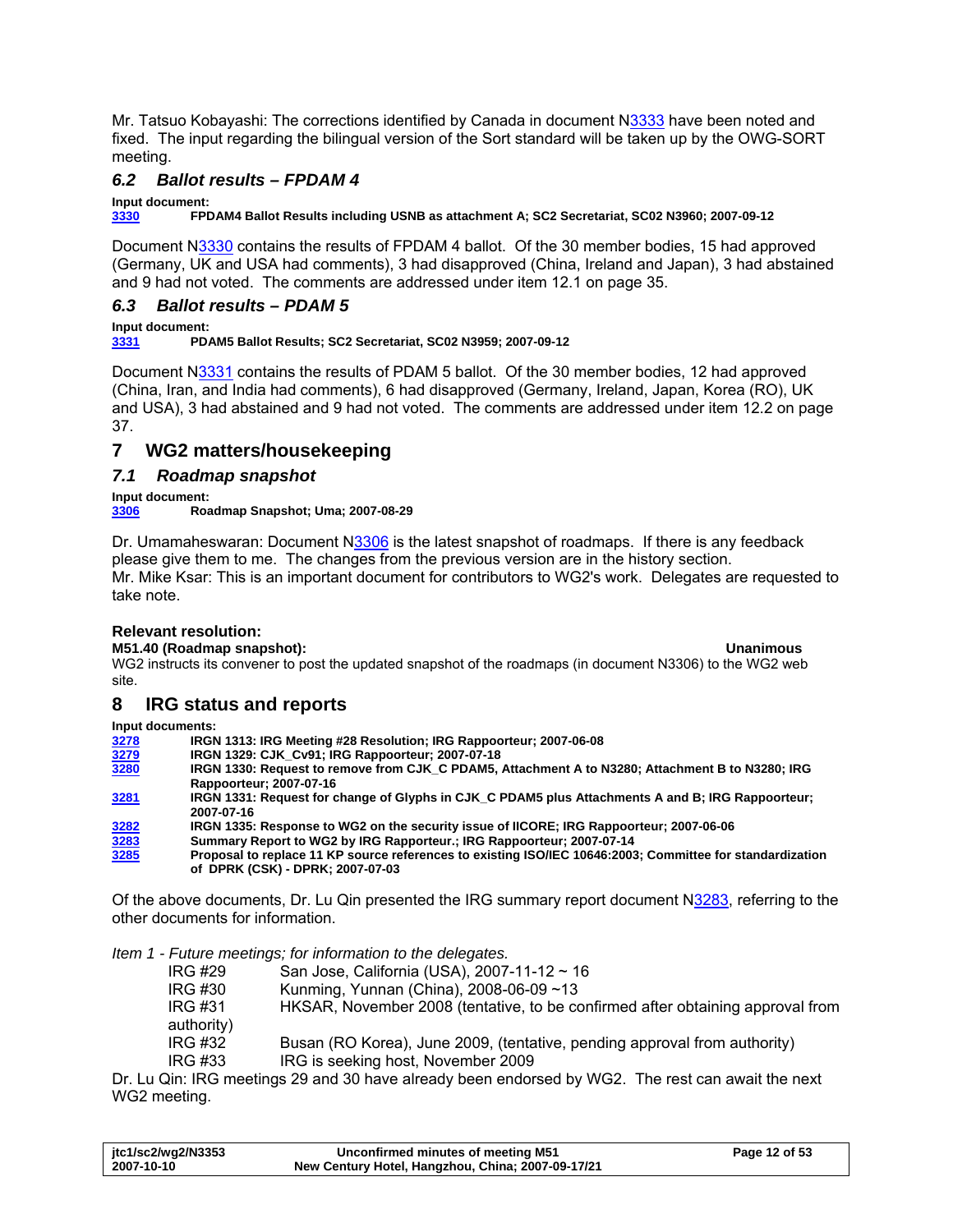### <span id="page-12-0"></span>*Item 2 - CJK Ext. C follow up*

Document N[3280](http://www.dkuug.dk/jtc1/sc2/wg2/docs/n3280.zip) has details. Several IRG members have sent in the same information as comment on PDAM5. Document [N3279](http://www.dkuug.dk/jtc1/sc2/wg2/docs/n3279.zip) contains updated Ext. C charts and source reference table. Dr. Lu Qin: Based on review of CJK C in ballot PDAM5, 8 characters will be removed as a result of unification and 59 will be moved to CJK D for further discussion. Appendix A shows the 67 characters in question.

*(Note: it was discovered by the project editor after the meeting that of the 67 characters mentioned in the title of the document only 63 have actually been removed. The Chinese ballot comment on PDAM 5 in document N[3331](http://www.dkuug.dk/jtc1/sc2/wg2/docs/n3331.pdf) accurately reflected the situation but was thought to be incorrect during the meeting. The remaining four had only their T-source information removed. The relevant resolution* **[M51.11](#page-42-0)** *was revised accordingly.)* 

An additional 14 characters require glyph changes (see document [N3281](http://www.dkuug.dk/jtc1/sc2/wg2/docs/n3281.doc) and its attachments).

### *Item 3 - Improvement of IRG Development Work*

Dr. Lu Qin: This item is related to quality of work of IRG, per resolution IRG 28.4 (see document [N3278\)](http://www.dkuug.dk/jtc1/sc2/wg2/docs/n3278.doc). This is for information only.

### **Relevant resolution:**

### **M51.35 (IRG Principles and Procedures): Unanimous**

With reference to item 3 in document N3283, WG2 invites IRG to develop a set of principles and procedures to guide their work, with due considerations for the current WG2 Principles and Procedures.

### *Item 4 - review and updating the unification rules in Annex S.*

Dr. Lu Qin: Since the introduction of Annex S was 10 years ago, there have been many changes in the types of characters submitted to IRG, therefore, Annex S needs to be thoroughly reviewed. The review and possible extension include consideration of more unification examples, more disunification examples, unification/dies-unification errors, corrections to Annex S, etc.

Mr. Mike Ksar: The grandfather rule should still apply. There should not be any impact the existing unified characters.

### **Relevant resolution:**

### **M51.36 (IRG Annex S Review): Unanimous**

With reference to item 4 in document N3283, WG2 endorses the IRG activity to review and feedback on Annex S of ISO/IEC 10646: 2003, without impacting already unified ideographs in the standard, taking into consideration the FCD ballot progression which starts in 2008-03.

*Item 5 - related to progression of Ext. D, and Item 6 - related to progression of Old Hanzi*  are for information.

### *Item 7 - IICORE and safe characters.*

Dr. Lu Qin: WG2 N[3282](http://www.dkuug.dk/jtc1/sc2/wg2/docs/n3282.doc) is the feedback related to IICORE and safe characters. IICORE contains minimal variants - however, there is no guarantee of being safe characters (from security point of view) because character variants are culture and location dependent.

### **Relevant resolution:**

### **M51.37 (IRG Feedback on Security and IICORE): Unanimous**

With reference to item 7 in document N3283, WG2 thanks the IRG for the feedback in document N3282. WG2 requests SC2 to forward this document to national bodies and liaison members for information.

### *Item 8 - Proper names*

Dr. Lu Qin: Using current unification rules, the variants required for personal names and to less extent place names cannot be encoded. IRG would like to investigate the issue, and potentially propose these characters for placement in a separate block.

| jtc1/sc2/wg2/N3353 | Unconfirmed minutes of meeting M51                | Page 13 of 53 |
|--------------------|---------------------------------------------------|---------------|
| 2007-10-10         | New Century Hotel, Hangzhou, China; 2007-09-17/21 |               |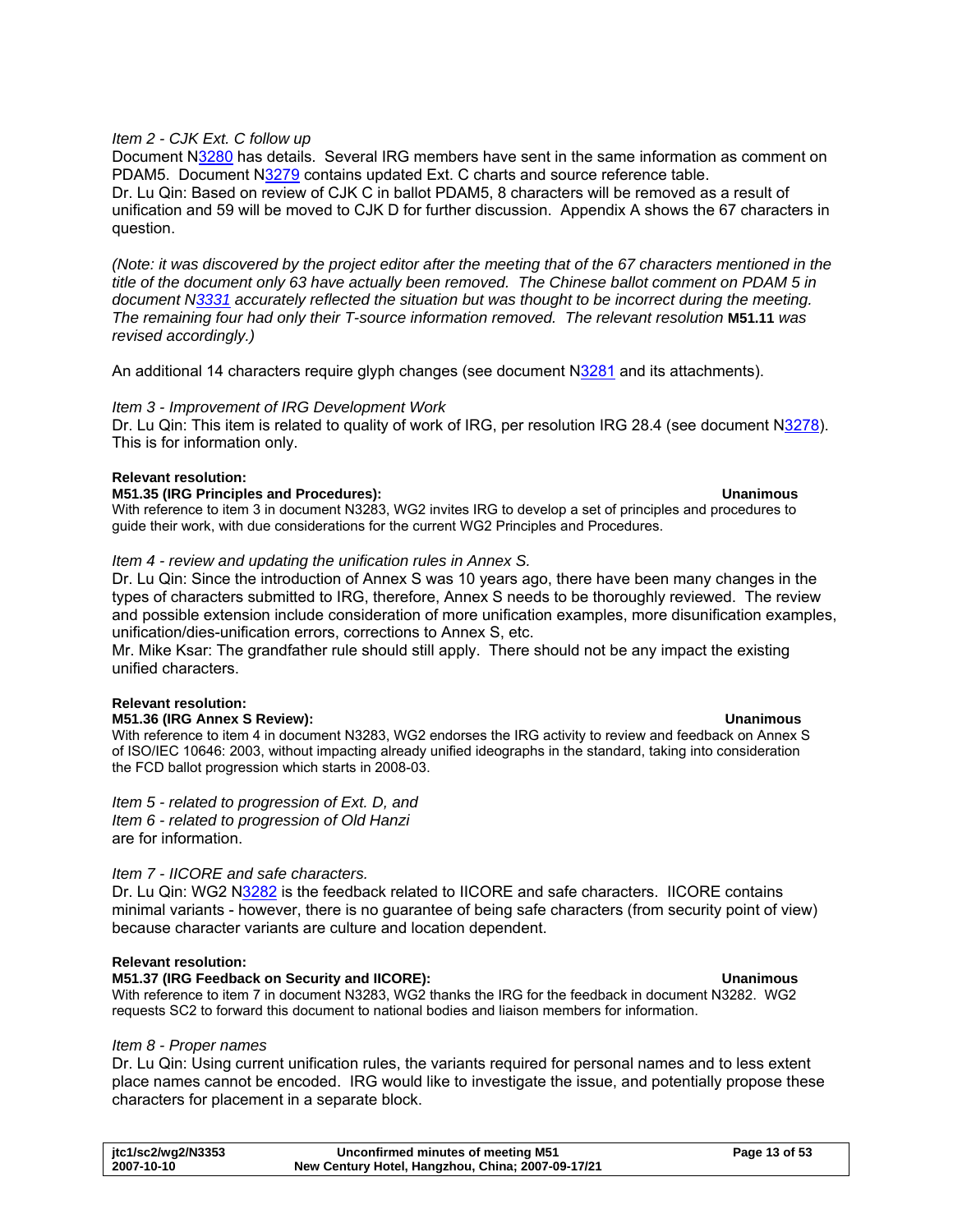### <span id="page-13-0"></span>**Relevant resolution:**

### **M51.38 (IRG ideographs for Names): Unanimous**

With reference to item 8 in document N3283, WG2 endorses the IRG activity to investigate and report back to WG2 on the issues and recommendations on ideographs for names of persons, places and the like.

### *Item 9 - Source reference changes for DPRK*

Dr. Lu Qin: DPRK had requested IRG to review their proposed changes to source referencing for CJK Ext. B. Document N[3285](http://www.dkuug.dk/jtc1/sc2/wg2/docs/n3285.doc) is the request from DPRK for changes to source referencing in CJK Ext. B. This is for WG2 consideration - see discussion under section [9.3](#page-15-1) on page [16.](#page-15-1)

### *Item 10 - Urgent need ideographs*

Dr. Lu Qin: There are about 12000 characters (without unification) in a closed set. Because of the urgent need of many IRG members, IRG would like to commission a separate project to examine these and propose them in a separate extension. The name in IRG is called 'urgent need' to avoid being sequenced as Ext. D, Ext. E etc.

Discussion:

- a. Mr. John Knightley: Why not in Ext. E?
- b. Mr. Mike Ksar: Are these in the current IRG plan of work?
- c. Dr. Lu Qin: No there is no current project.
- d. Mr. Mike Ksar: Do you have enough expertise to work on all these extensions? Ext. C, D or E etc. With two IRG meetings a year? How long will these take? You need to unify these.
- e. Dr. Lu Qin: Ext. C is basically done work, though not completed. We can go back and do some home work and get back to you. These do have well defined IDS-s, they are already well defined.
- f. Dr. Umamaheswaran: Are you proposing no unification of these?
- g. Dr. Lu Qin: No. These will be still be unified.
- h. Mr. Michael Everson: Is there a count reliable enough to be able to update the roadmap?
- i. Mr. John Knightley: There are two parts to it --- preparation by the IRG members, and prioritizing the work.
- j. Mr. Masahiro Sekiguchi: These characters are not Ext. D candidates. I understand IRG wants to get these addressed. Are these more urgent that Ext. D?
- k. Dr. Lu Qin: I can get clarification. Some of the characters in Ext. D are not so urgent compared with the urgency of these 12000 characters.
- l. Mr. Mike Ksar: In your November meeting, please come up with a clarification as to what is in the different extensions, and prioritize the work.
- m. Mr. Masahiro Sekiguchi: I was trying to understand the urgency.
- n. Mr. Mike Ksar: The urgency is not interpreted here to mean encoding within 6 months.

### **Relevant resolution:**

### **M51.39 (IRG Urgent-Need ideographs): Unanimous**

With reference to item 10 in document N3283, WG2 requests the IRG to report back to WG2 with a more complete plan related to the identified 12000 'urgent need' ideographs, along with a prioritization of this work with respect to other existing IRG work items.

*Item 11 - status of Source Visual Reference Information for Ext. B.* 

The information will be ready for review at WG2 M52.

Discussion:

- a. Dr. Umamaheswaran: Will these be ready to incorporate into the CD for the next edition. There will be a potential impact on CD schedule.
- b. Dr. Lu Qin: ROK has lost the previous information on fonts. They are trying to get it from another company. DPRK should be OK.

### **9 Scripts contributions – not under ballot**

### **Input documents:**

| 3316 | Result of UTC Repertoire Review for future additions; Unicode Liaison Contribution; 2007-08-26 |
|------|------------------------------------------------------------------------------------------------|
| 3321 | US input outside amendments 4 & 5; Michel Suignard; 2007-09-14                                 |

| jtc1/sc2/wg2/N3353 | Unconfirmed minutes of meeting M51                | Page 14 of 53 |
|--------------------|---------------------------------------------------|---------------|
| 2007-10-10         | New Century Hotel, Hangzhou, China; 2007-09-17/21 |               |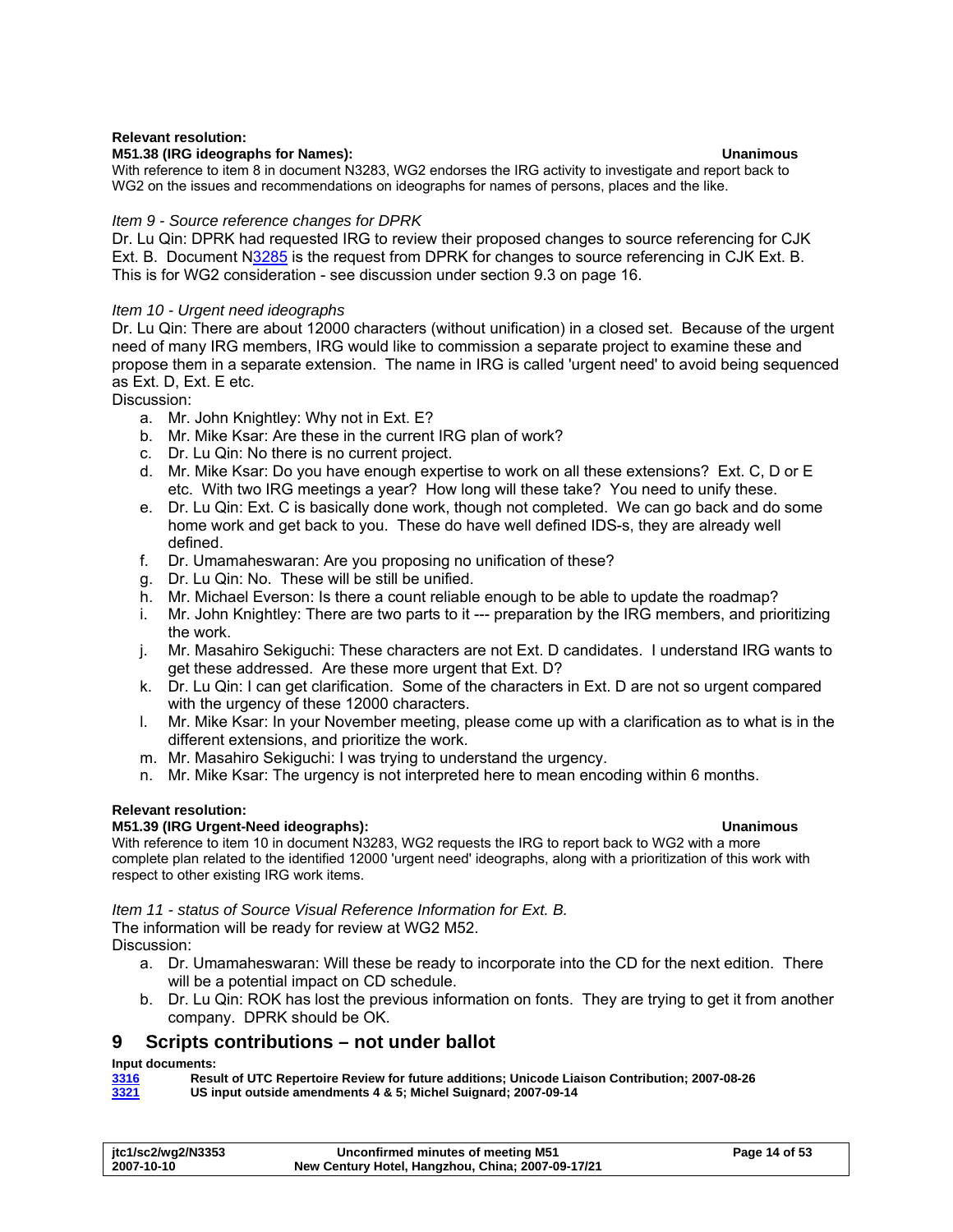<span id="page-14-0"></span>The above documents are for information and are referenced in discussions in different sections below.

**[3290](http://www.dkuug.dk/jtc1/sc2/wg2/docs/n3290.pdf) Revised proposal to encode characters for Vedic Sanskrit in the BMP of the UCS; Michael Everson and Peter Scharf (editors), Michel Angot, R. , Chandrashekar, Malcolm Hyman, Susan Rosenfield, B. V. Venkatakrishna , Sastry, Michael Witzel; 2007-07-26** 

The above revised proposal for Vedic Sanskrit is to be considered at the next meeting. Also, Old Yi and Batak scripts are carried forward to next meeting pending receipt of updated proposals (which were not received in time for this meeting).

### *9.1 Imperial Aramaic script*

### **Input document:**

**[3273](http://www.dkuug.dk/jtc1/sc2/wg2/docs/n3273.pdf) Preliminary proposal for encoding the Imperial Aramaic script in the SMP of the UCS; Everson; 2007-07-25 [3339](http://www.dkuug.dk/jtc1/sc2/wg2/docs/n3339.pdf) Proposal for encoding the Imperial Aramaic script in the SMP of the UCS; UC Berkeley Script Encoding Initiative - Michael Everson; 2007-08-25** 

Mr. Michael Everson: Document [N3339](http://www.dkuug.dk/jtc1/sc2/wg2/docs/n3339.pdf) replaces preliminary proposal in document [N3273.](http://www.dkuug.dk/jtc1/sc2/wg2/docs/n3273.pdf) Imperial Aramaic is the mother of great many scripts. Scripts of India could have been derived from these. It was used in part of neo-Syrian Empire. Background information is given in the document. It is a historic script like others. Imperial Aramaic language can be written in this script or other scripts such as Latin and Hebrew etc. Several scholars prefer to use this script. It is a left to right script. Has one punctuation mark. All Phoenicians share the numbering system with Aramaic. 1, 2, and 3; and then 1+2, 1+3 etc. The character repertoire is stable; the names are what the scholars are using. The request is to accept the script for a ballot.

Discussion:

- a. Mr. Mike Ksar: Is the term Imperial have any significance.
- b. Mr. Michael Everson: It is to avoid confusion with modern Aramaic. It is the official script of Imperial Aramaic.
- c. Mr. Peter Constable: UTC has reviewed and accepted a previous version.
- d. Mr. Michael Everson: The section sign at 10857 was hinted as questionable at the UTC.
- e. Ms. Deborah Anderson: SEI board had reviewed the earlier version except for the punctuation mark. Now we have confirmation from experts on the punctuation mark.

### **Relevant resolution:**

### **M51.13 (Imperial Aramaic script): Unanimous**

WG2 accepts to encode in the standard 31 characters in code positions 10840 to 10855 and 10857 to 1085F, in a new block 10840 to 1085F named Imperial Aramaic, with their names and glyphs as shown in document N3339.

### *9.2 Two Phoenician numbers*

### **Input document:**

**[3284](http://www.dkuug.dk/jtc1/sc2/wg2/docs/n3284.pdf) Proposal to add two numbers for the Phoenician script to the UCS; Michael Everson; 2007-07-25** 

Mr. Michael Everson: We have encoded some numbers for Phoenician. In their tradition, what they do is that they have 1, 2 and 3 and they group these to get others, rather than grouping a bunch of 1s together. The proposal in document N[3284](http://www.dkuug.dk/jtc1/sc2/wg2/docs/n3284.pdf) is to include the numbers 2 and 3. There are other scripts which we will discuss that have a similar numbering system.

Discussion:

- a. Mr. Mike Ksar: Any feedback from others?
- b. Mr. Michael Everson: UTC has discussed it. Our Iranian colleague agreed with it. I have not sent it to Hebrew list asking for feedback.
- c. Mr. Peter Constable: UTC did review these and have accepted these.
- d. Dr. Umamaheswaran: It makes sense to accept these.

### **Relevant resolution:**

### **M51.14 (Phoenician numbers): Unanimous**

With reference to document N3284, WG2 accepts to encode the following 2 characters:

1091A PHOENICIAN NUMBER TWO

1091B PHOENICIAN NUMBER THREE

with their glyphs as shown on page 5 in document N3284.

| itc1/sc2/wg2/N3353 | Unconfirmed minutes of meeting M51                | Page 15 of 53 |
|--------------------|---------------------------------------------------|---------------|
| 2007-10-10         | New Century Hotel, Hangzhou, China; 2007-09-17/21 |               |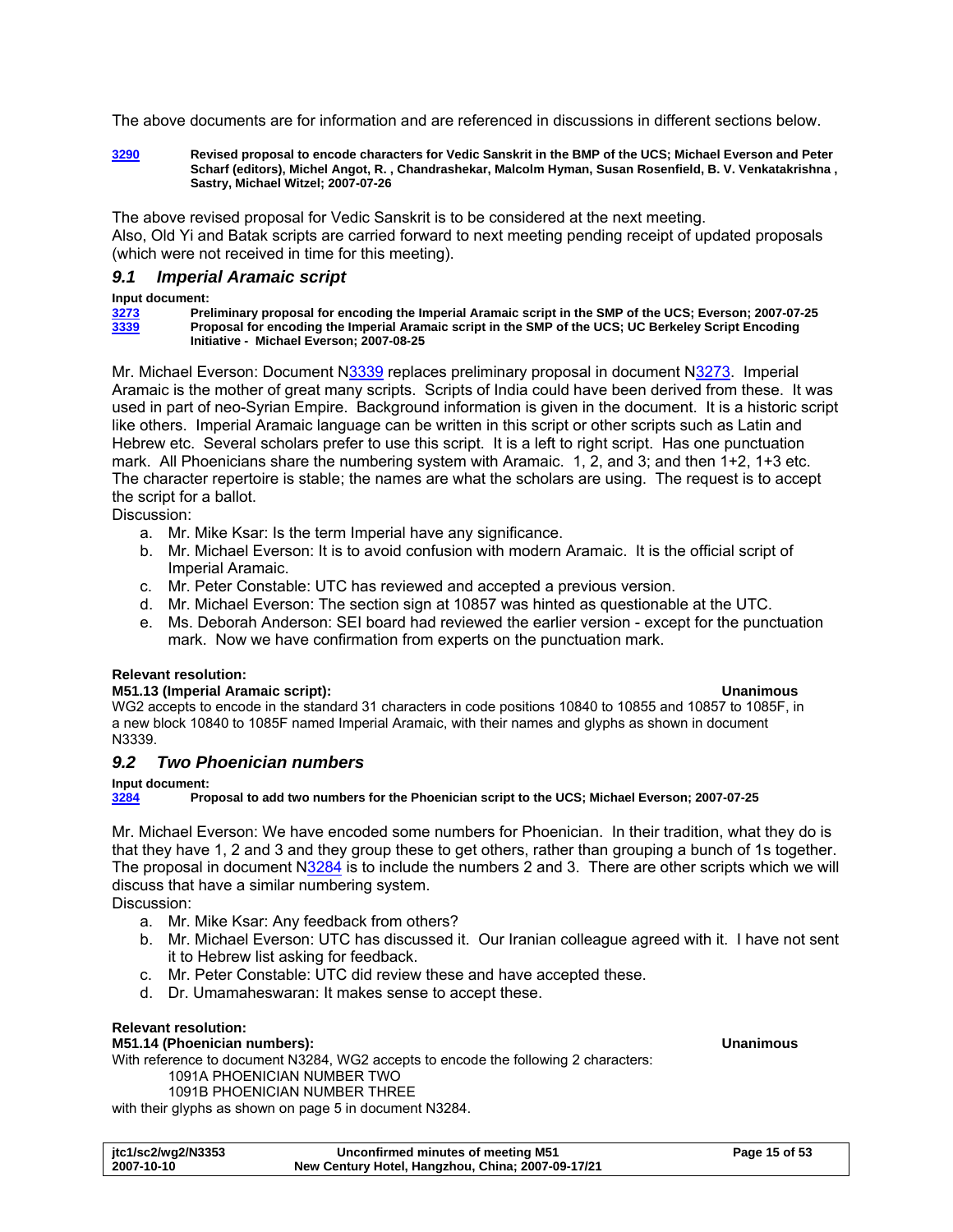# <span id="page-15-1"></span><span id="page-15-0"></span>*9.3 Replacing 11 KP source references*

### **Input document:**

**[3285](http://www.dkuug.dk/jtc1/sc2/wg2/docs/n3285.doc) Proposal to replace 11 KP source references to existing ISO/IEC 10646:2003; Committee for standardization of DPRK (CSK) - DPRK; 2007-07-03** 

Dr. Lu Qin: Document N[3285](http://www.dkuug.dk/jtc1/sc2/wg2/docs/n3285.doc) requests for change in the source reference mapping for 11 code points to be changed for KP1 sources from DPRK. Discussion:

- a. Mr. Michel Suignard: Is there any effect on any of the Ext. C work?
- b. Dr. Lu Qin: No.
- c. Mr. Michel Suignard: Is there any indication of the time constraint on this? We are changing source references for Ext. C. Can we do this at the same time? PDAM 5 is OK?
- d. Dr. Lu Qin: IRG has endorsed this document. PDAM5 is fine with us.
- e. Mr. Michel Suignard: Typically we should not be changing these; since these change the identity of the character.

### **Relevant resolution:**

**M51.9 (Update to 11 KP source references) Unanimous** 

WG2 accepts to update the KP1 source reference mapping for 11 code points per document N3285.

### *9.4 Nüshu script*

**Input documents:** 

| 3287 | Proposal for encoding Nüshu in the SMP of UCS: China NB: 2007-08-13            |
|------|--------------------------------------------------------------------------------|
| 3322 | Comments on Nüshu Proposal by the Chinese NB N3287: Debbie Anderson: 209-09-08 |
| 3337 | Reply to N3322 on Nüshu Proposal: China NB: 2007-09-16                         |
| 3340 | Presentation deck on Nüshu: China: 2007-09-17                                  |
|      |                                                                                |

A power point presentation (see document N[3340](http://www.dkuug.dk/jtc1/sc2/wg2/docs/n3340.pdf)) was made by Ms. Zhu Cuifang. It is a script used only by women. It originated from Chinese characters. Kaishu is a regular Chinese script. Nüshu looks like an italicized version of Chinese characters. Some are reversed from Chinese - bottom to top or right to left and become italic. Some are changed italic from simplified characters. Other variants changed from Chinese characters were described. Nüshu is a syllabic script. About 400 syllables are sufficient to represent more than 400 syllables with 1200 tones included. Usage areas were outlined - for example, poems on a fan. A description of the process used to arrive at the proposal was given. The logic used to decide on basic characters and allographs was described. Frequency analysis is used to decide which form is coded. Several examples were presented. Criteria to decide when a character is not included as separate code point were described. 385 basic characters and 64 allographs are proposed 1B000-- 1B1C1. Ordering is by strokes and sound. Naming rules is similar to Chinese names; Nüshu-1B000 etc. Examples of where these are used were presented.

- a. Mr. Chen Zhuang: Document N[3287](http://www.dkuug.dk/jtc1/sc2/wg2/docs/n3287.pdf) was the original proposal; Document N[3337](http://www.dkuug.dk/jtc1/sc2/wg2/docs/n3337.pdf) is response to feedback from SEI in N[3322](http://www.dkuug.dk/jtc1/sc2/wg2/docs/n3322.pdf).
- b. Mr. Michel Suignard: You have to change the name of the block; U-umlaut cannot be there. For character names, one should explore better naming convention than what is proposed. For example, a listing based on strokes, somewhat descriptive would be more useful.
- c. Ms. Zhu Cuifang: In document N[3337](http://www.dkuug.dk/jtc1/sc2/wg2/docs/n3337.pdf) -- a listing of all possible Nüshu characters, the number of strokes and its pronunciation in Chinese are given -- page 5 onwards.
- d. Mr. John Knightley: The names should be using English characters.
- e. Mr. Michael Everson: There was another source of Nüshu; the phonetic could be translated into Pinyin characters.
- f. Ms. Zhu Cuifang: If you name is based on phonetics versus other systems it could be a problem.
- g. Mr. Michael Everson: The syllabary does not belong to standard Chinese; it belongs to the user
- community. One could have Pinyin for standard Chinese and another one for local dialect.
- h. Ms. Zhu Cuifang: We need to choose only one.
- i. Mr. John Knightley: The nature of the script suggested is such that if more research is done there may be more characters.

| itc1/sc2/wg2/N3353 | Unconfirmed minutes of meeting M51                | Page 16 of 53 |
|--------------------|---------------------------------------------------|---------------|
| 2007-10-10         | New Century Hotel, Hangzhou, China; 2007-09-17/21 |               |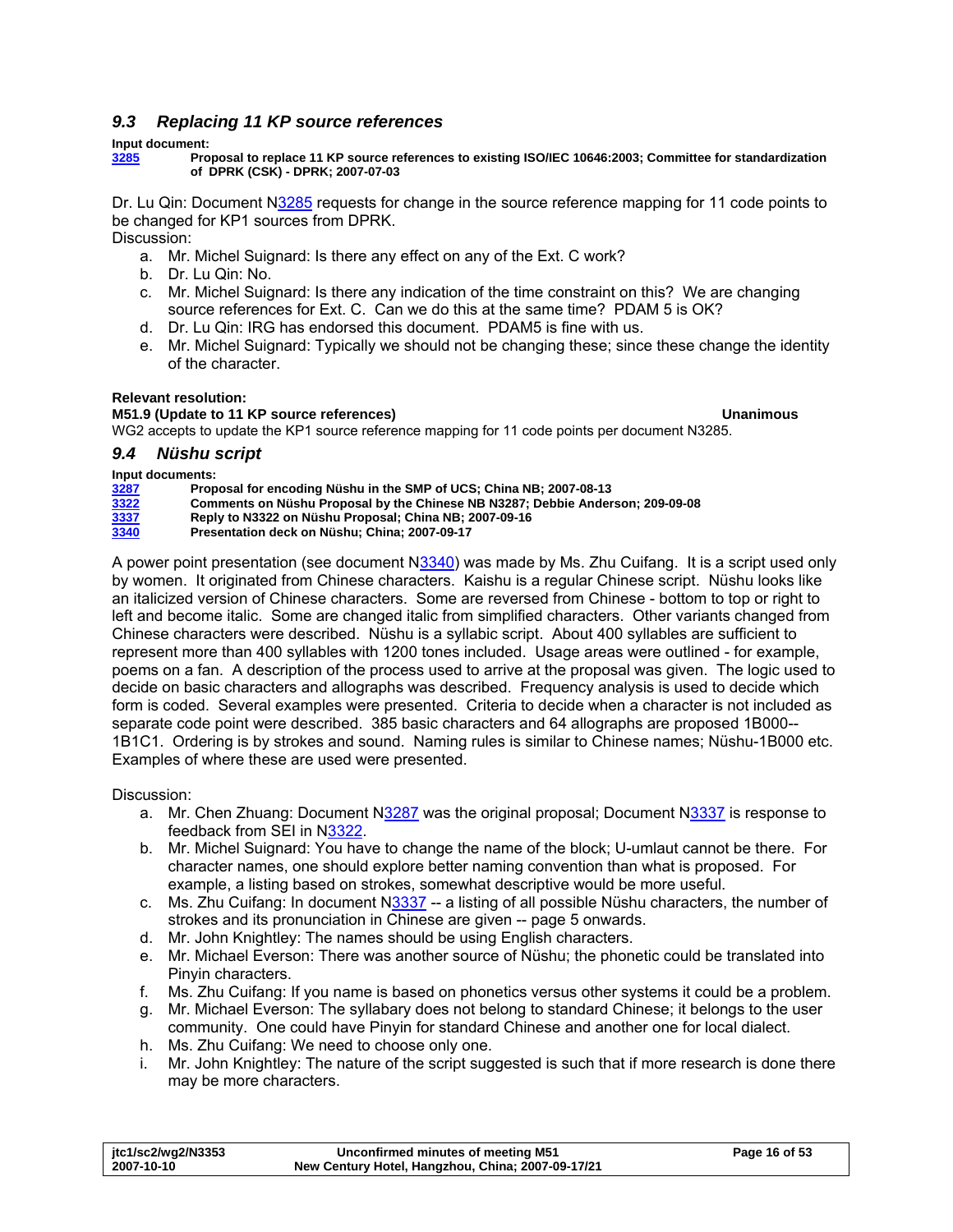- <span id="page-16-0"></span>j. Ms. Zhu Cuifang: It is impossible to name all the allographs. Many of these are low frequency and are not in use any more. The higher frequency characters are chosen for encoding. We are not sure about the low frequency allographs.
- k. Mr. John Knightley: What is the primary purpose of the encoding?
- l. Ms. Zhu Cuifang: Based on the origin of the characters, we identified basic characters, we chose some allographs for encoding.
- m. Mr. Michael Everson: What are these used for?
- n. Ms. Zhu Cuifang: It is a living script. The local government is preparing a new text book. We need the coding for doing IT for these scripts. They want to protect these scripts.
- o. Dr. Lu Qin: I did read recently that the last live woman using this script is dead. It is also reported that the script is being taught in schools. It is kind of confusing. Are these being taught to only women or men also?
- p. Ms. Zhu Cuifang: The local govt cares more about it. They have made new text book to teach local children. They want to preserve the heritage. They want to include it in the world heritage script.
- q. Dr. Lu Qin: Are they taught in schools to boys? The report and picture I saw was only of girls.
- r. Mr. Chen Zhuang: Our expert confirms that boys and girls are learning.
- s. Ms. Deborah Anderson: SEI had comments in document [N3322](http://www.dkuug.dk/jtc1/sc2/wg2/docs/n3322.pdf), and China in document N[3337](http://www.dkuug.dk/jtc1/sc2/wg2/docs/n3337.pdf) had given some feedback. The presentation was useful. I would like the presentation charts be included in the WG2 register.
- t. Mr. Michael Everson: I will add it to document register.
- u. Mr. Mike Ksar: What do you want WG2 to do with this proposal? Is this an initial proposal for national body feedback?
- v. Mr. Chen Zhuang: This is a formal proposal from China. It is up to WG2 to decide; perhaps to include it in the next amendment. If people have questions on it we can discuss it.
- w. Mr. Mike Ksar: Then we can pick it up at the next WG2 meeting.
- x. Mr. Michael Everson: Ireland thinks that there is more work to be done. There is need to reconcile the number of characters. We have been in correspondence with China.
- y. Mr. John Knightley: UK body would echo that. There were some specific areas to be addressed. Some clarifications are needed in the lists provided.
- z. Mr. Peter Constable: The UTC has not reviewed this document. It is not complex in the sense of Indic, but it is complex in terms of East Asian unification.
- aa. Mr. Masahiro Sekiguchi: In the past Japan had a women script also, but it is dead and gone. Japan has no official position on this script at this time.
- bb. Mr. Mike Ksar: It sounds like there are about 400 characters selected from a larger set. There was a selection process.
- cc. Mr. Michael Everson: We do have a font. But do we have permission from the font owners to use the font?
- dd. Mr. Chen Zhuang: We will investigate the permission for font.

### **Relevant resolution:**

### **M51.22 (Nüshu script) Unanimous**

With reference to documents N3287, N3322, N3337 and N3340 on Nüshu script, WG2 invites national bodies and liaison organizations to review and provide feedback to China and invites the Chinese national body to submit a revised proposal incorporating the feedback for consideration at WG2 meeting 52.

### *9.5 Samaritan alphabet*

### **Input document:**

**[3291](http://www.dkuug.dk/jtc1/sc2/wg2/docs/n3291.pdf) Preliminary proposal to add the Samaritan alphabet to the BMP of the UCS; Michael Everson and Mark Shoulson; 2007-07-27** 

Mr. Michael Everson: Samaritan is related to Phoenician. It is also related to Hebrew but from a different branch. There is no controversy about the base letters. It uses a number of different points; uses different sizes of these points for short and long. These are also not controversial. There are two marks in the word begin position. The proposal in document [N3291](http://www.dkuug.dk/jtc1/sc2/wg2/docs/n3291.pdf) is to use a modifier letter at the beginning of a word and use combining mark at other positions. There are similar marks in other languages. There are differing opinions on this proposal. Not sure how to arrive at a consensus on these. The word separation point is another controversial item. This needs discussion.

| itc1/sc2/wg2/N3353 | Unconfirmed minutes of meeting M51                | Page 17 of 53 |
|--------------------|---------------------------------------------------|---------------|
| 2007-10-10         | New Century Hotel, Hangzhou, China; 2007-09-17/21 |               |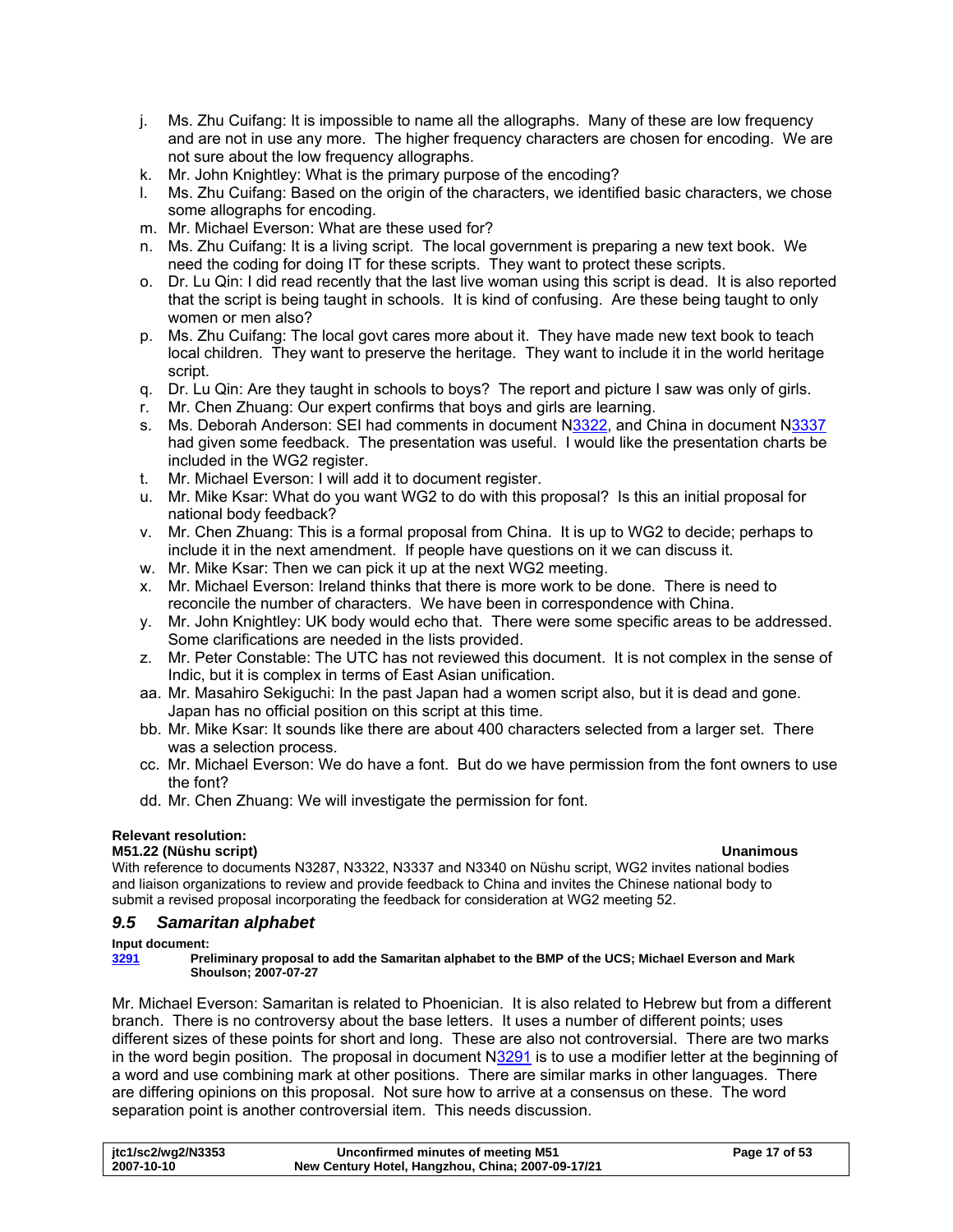### <span id="page-17-0"></span>Discussion:

- a. Mr. Mike Ksar: Being a preliminary proposal, it needs further discussion.
- b. Mr. Michael Everson: It needs further discussion or an ad hoc.

### **Relevant resolution:**

### **M51.23 (Samaritan alphabet) Unanimous**

With reference to document N3291 on Samaritan alphabet, WG2 invites national bodies and liaison organizations to review and provide feedback to Ireland and invites the Irish national body to submit a revised proposal incorporating the feedback for consideration at WG2 meeting 52.

### *9.6 Javanese script*

### **Input documents:**

**[3292](http://www.dkuug.dk/jtc1/sc2/wg2/docs/n3292.pdf) Preliminary proposal for encoding the Javanese script in the UCS; Everson; 2007-07-31** 

**[3319](http://www.dkuug.dk/jtc1/sc2/wg2/docs/n3319.pdf) Proposal for encoding the Javanese script in the UCS; SEI - Everson; 2007-09-10** 

**[3329](http://www.dkuug.dk/jtc1/sc2/wg2/docs/n3329.pdf) Javanese government support for encoding the Javanese script; Michael Everson; 2007-09-13** 

Mr. Michael Everson: Document [N3292](http://www.dkuug.dk/jtc1/sc2/wg2/docs/n3292.pdf) contained a preliminary proposal. It went to experts in Java who have been busy on it for almost a year. I was there last week to discuss any modifications needed. We travelled to 3 different cities and discussed with experts. Document N[3319](http://www.dkuug.dk/jtc1/sc2/wg2/docs/n3319.pdf) lists the script experts who attended various seminars. They are also listed in the proposal summary form. Much of the script is not controversial. It is a Brahmi-based script. It does not have any sequences like in Balinese. The Javanese wanted a simpler encoding model similar to Cham. It is more concise than Balinese. Javanese needed less number of columns. It has the digits, many of which look like the alphabet letters -- 7 out of 9. They use punctuation marks around these when used as numbers. Document N[3329](http://www.dkuug.dk/jtc1/sc2/wg2/docs/n3329.pdf) is a supporting document from the Head of the language Centre, Ministry of national Education. The request is to accept these and place it on an amendment at this meeting. There are no known controversial items on this script. Balinese went straight into an FPDAM to synch with Unicode 5.0. We will have 18 months to 24 months to review Javanese properly.

- a. Ms. Deborah Anderson: SEI sponsored this. We have not received feedback from the advisory board. So will not support going to an amendment at this stage.
- b. Mr. Peter Constable: The standard procedure for complex scripts such as these is to give it a more review. It is not like Balinese which had some review by UTC experts.
- c. Mr. John Knightley: I think Mr. Michael Everson said that there will be 18 months to review; would this be not sufficient?
- d. Mr. Michael Everson: Javanese experts have been working on this for almost a year, and would prefer not to go through an additional 7 months' delay. Document [N3319](http://www.dkuug.dk/jtc1/sc2/wg2/docs/n3319.pdf) is more mature proposal versus N[3292](http://www.dkuug.dk/jtc1/sc2/wg2/docs/n3292.pdf) which was preliminary.
- e. Mr. Mike Ksar: We have a feedback from SEI that the board of SEI needs to review this before we can go ahead.
- f. Mr. Michael Everson: The user community for this script is extremely anxious to go ahead with this proposal early. We could have an ad hoc and discuss any technical issues at this meeting to enable us to place it on an amendment at this meeting.
- g. Mr. Mike Ksar: There are concerns from two experts at this meeting that this is not ready for an amendment at this time. I do not hear others supporting the inclusion at this time. Document [N3292](http://www.dkuug.dk/jtc1/sc2/wg2/docs/n3292.pdf) was proposed as a preliminary proposal and national bodies have not had a chance to review it.
- h. Mr. Michael Everson: We have accepted proposals like these with other scripts and processed them with user's requirements in mind.
- i. Mr. Tatsuo Kobayashi: We have processed many similar scripts in the past into PDAMs.
- j. Mr. Masahiro Sekiguchi: I am not an expert on this topic and cannot evaluate this proposal. I am not objecting to this proposal. Based on past experience with this kind of proposal I am comfortable going ahead with this into an amendment.
- k. Mr. Michael Everson: I would like to point out that Javanese script has been presented to Unicode through the pipeline since 1993. It was revised in 1997. I compared that proposal with the

| itc1/sc2/wg2/N3353 | Unconfirmed minutes of meeting M51                | Page 18 of 53 |
|--------------------|---------------------------------------------------|---------------|
| 2007-10-10         | New Century Hotel, Hangzhou, China; 2007-09-17/21 |               |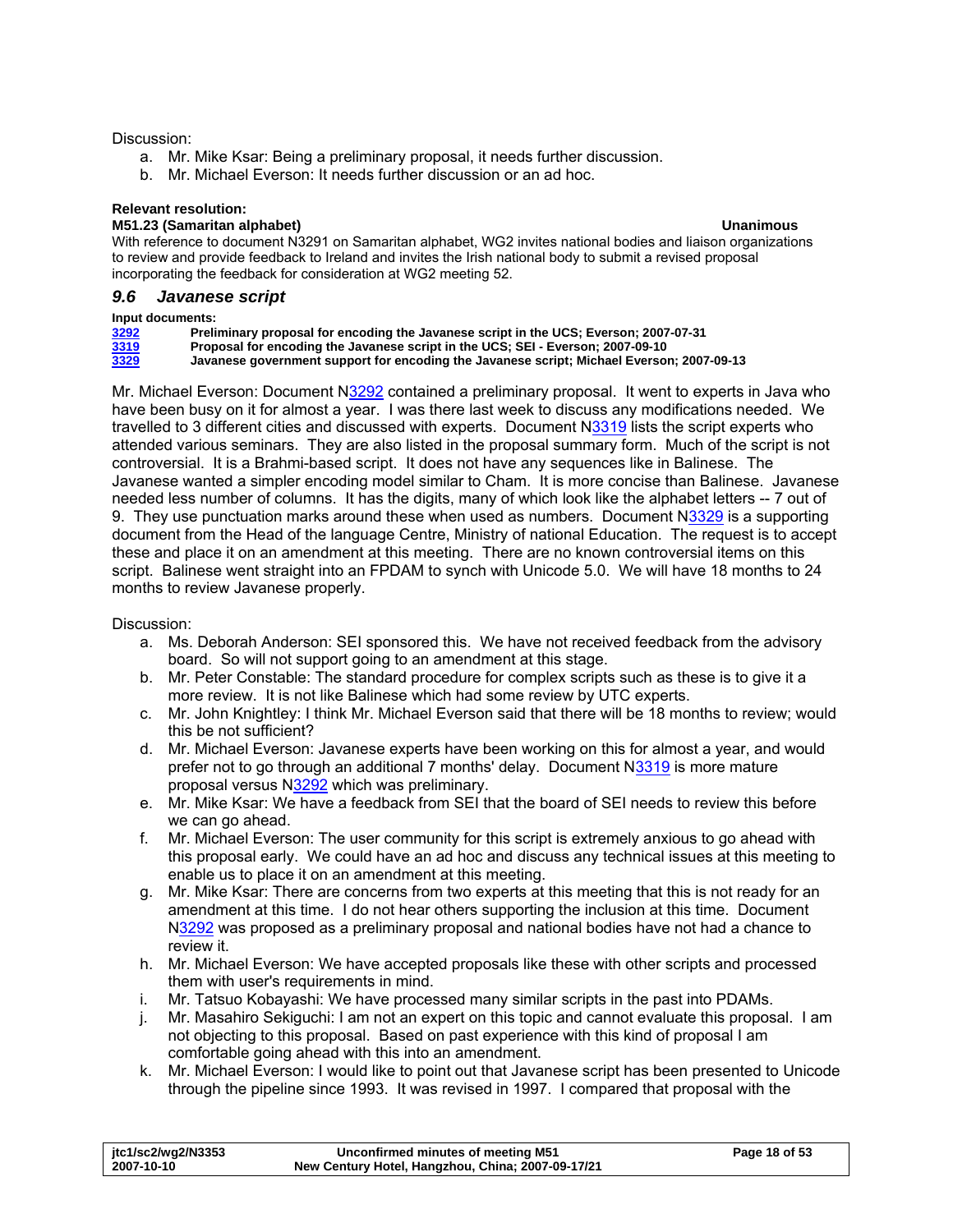<span id="page-18-0"></span>document presented. This proposal is not very new. I am confident that this script is stable enough.

- l. Mr. John Knightley: If it is put on the next amendment would the time be sufficient to get proper review. The nature of the script is well known, unlike many other scripts. I would agree with Japan that it seems to be a reasonable request to go ahead in an amendment.
- m. Mr. Mike Ksar: Question to SEI -- if your admin board has an issue with the topic, and if it is included in an amendment, what concerns you may have?
- n. Ms. Deborah Anderson: There is potential question on the encoding model. I don't have the issues that were expressed at hand.
- o. Dr. Umamaheswaran: I don't have any problems with us going ahead with the proposal into a next PDAM giving us an opportunity to comment on it. The Javanese community has expressed interest in the subject and the script seems to be stable enough. If there are technical problems with it, we can pull it from the amendment.
- p. Mr. Tatsuo Kobayashi: I would like to ask the experts to request the Indonesian national body to ballot yes or no on SC2 ballots, now that they are P members. I would like them to participate actively in the Javanese discussion.

Further discussion on the progression was delegated to an ad hoc. There was no consensus in the ad hoc to progress the document in an amendment at this meeting. The proposal will await further review and feedback.

### **Relevant resolution**:

### **M51.24 (Javanese script) Unanimous**

With reference to documents N3292, N3319 and N3329 on Javanese script, WG2 invites national bodies and liaison organizations to review and provide feedback to Ireland and invites the Irish national body to submit a revised proposal incorporating the feedback for consideration at WG2 meeting 52.

### *9.7 Book Pahlavi script*

### **Input document:**

### **[3294](http://www.dkuug.dk/jtc1/sc2/wg2/docs/n3294.pdf) Preliminary proposal to encode the Book Pahlavi script in the BMP of the UCS; Michael Everson, Roozbeh Pournader, and Desmond Durkin-Meisterernst; 2007-07-30**

Mr. Michael Everson: This script is one of the most difficult to work with. The Iranians ended up using Avestan and stopped using this script. The repertoire is well understood. But the implementation of the script escapes us. Examples show different ligatures are formed with same base letters. The process is not well understood. It is in the roadmap. It is a preliminary proposal and we request national body feedback.

### **Relevant resolution:**

### **M51.26 (Book Pahlavi script) Unanimous**

With reference to document N3294 on Book Pahlavi script, WG2 invites national bodies and liaison organizations to review and provide feedback to Ireland and invites the Irish national body to submit a revised proposal incorporating the feedback for consideration at WG2 meeting 52.

### *9.8 Parthian, Inscriptional Pahlavi & Psalter Pahlavi*

### **Input document:**

**[3286](http://www.dkuug.dk/jtc1/sc2/wg2/docs/n3286.pdf) Proposal for encoding the Inscriptional Parthian, Inscriptional Pahlavi, and Psalter Pahlavi scripts in the SMP of the UCS; Michael Everson and Roozbeh Pournader; 2007-07-25** 

Mr. Michael Everson: Three different small scripts related to Avestan are in the proposal document [N3286.](http://www.dkuug.dk/jtc1/sc2/wg2/docs/n3286.pdf) All are Right to Left.

Inscriptional Parthian uses 7 ligatures, but these are not obligatory. There is a diacritical mark also.

Inscriptional Pahlavi has its own set of numbers - 1, 2, 3 and 4. Compared to Imperial Aramaic, the number 4 is additional.

Psalter Pahlavi is different. It has joining behaviours; with numbers having special joining behaviours. Numbers can join with letters. Examples are given. Sa and Sha have same shapes. Sha will attach but

| jtc1/sc2/wg2/N3353 | Unconfirmed minutes of meeting M51                | Page 19 of 53 |
|--------------------|---------------------------------------------------|---------------|
| 2007-10-10         | New Century Hotel, Hangzhou, China; 2007-09-17/21 |               |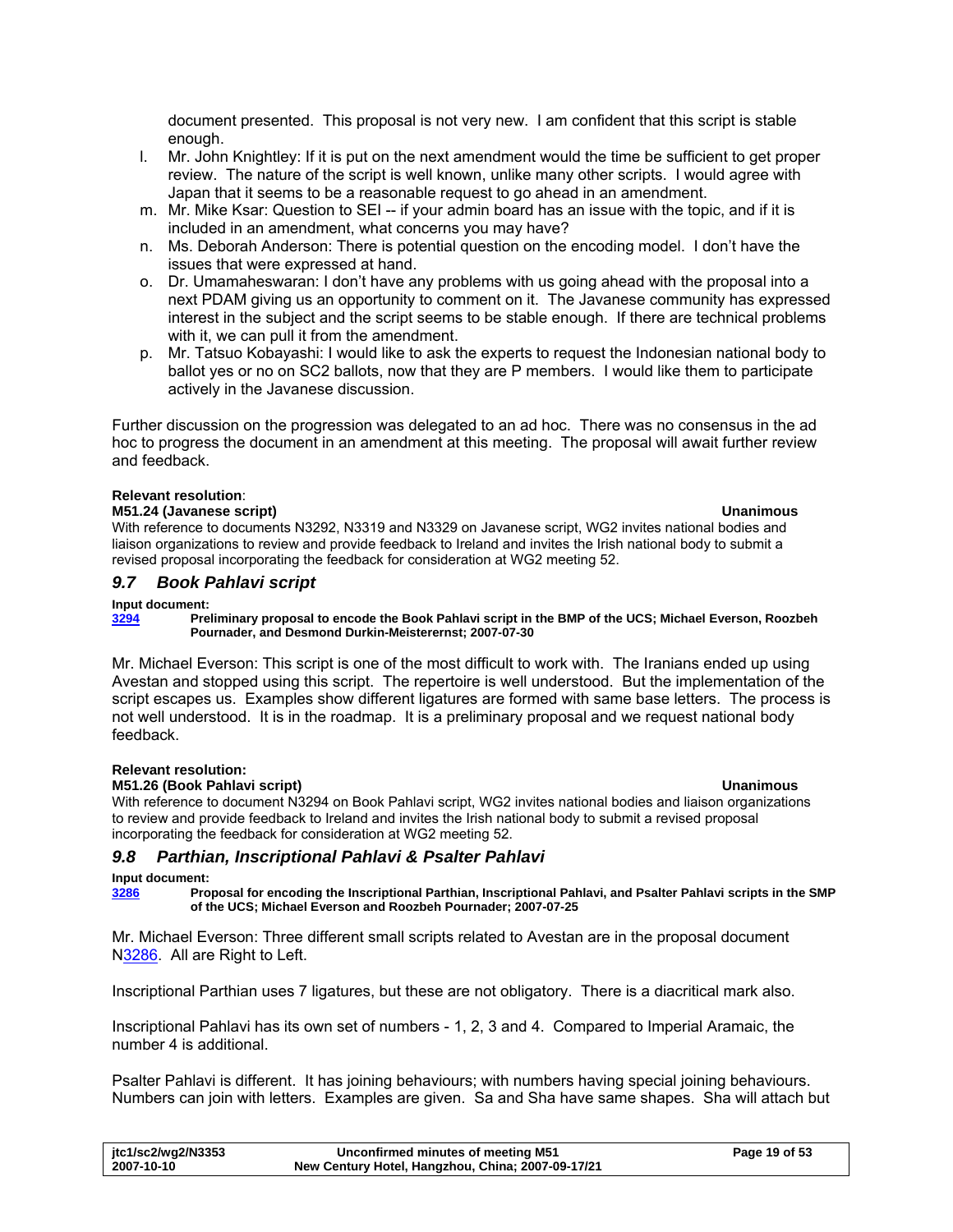<span id="page-19-0"></span>Sa will not. The UTC had reviewed this. There is an open question on punctuation and is not resolved. We had proposed two combining marks which could be used by themselves or with a full stop etc. Examples in figures 10 and 11 show the usage of these marks. The dots above or below are shown in different positions. We did not have enough opportunity to discuss these. There was a suggestion to use the European dots. But the interaction behaviour is different. Syriac script is related to this and that has some spacing skewed dots.

Discussion:

- a. Mr. Michel Suignard: I am not comfortable with not having access to the relevant documents. I only have previous version of the document, and don't know the difference between the older and newer one.
- b. Mr. Michael Everson: The R version had minor updates from the older version. There is no change to the character repertoire.
- c. Mr. Peter Constable: The UTC had reviewed an earlier version of the document. We had accepted Parthian and the Inscriptional Pahlavi. Psalter Pahlavi needs more explanation related to the punctuation mark.
- d. Mr. Michael Everson: I am OK with the Psalter Pahlavi being for further study. The other two should be for a future ballot.

### **Relevant resolutions:**

### **M51.15 (Inscriptional Parthian): Unanimous**

WG2 accepts to encode in the standard 30 characters in code positions 10B40 to 10B55 and 10B58 to 10B5F, in a new block 10B40 to 10B5F named Inscriptional Parthian, with their names and glyphs as shown on page 18 in document N3286.

### **M51.16 (Inscriptional Pahlavi): Unanimous**

WG2 accepts to encode in the standard 27 characters in code positions 10B60 to 10B72 and 10B78 to 10B7F, in a new block 10B60 to 10B7F named Inscriptional Pahlavi, with their names and glyphs as shown on page 19 in document N3286.

### **M51.25 (Psalter Pahlavi script) Unanimous**

With reference to document N3286 containing a proposal on Psalter Pahlavi script, WG2 invites national bodies and liaison organizations to review and provide feedback on Psalter Pahlavi script to Ireland and invites the Irish national body to submit a revised proposal incorporating the feedback for consideration at WG2 meeting 52.

### *9.9 Old South Arabian script*

### **Input documents:**

**[3296](http://www.dkuug.dk/jtc1/sc2/wg2/docs/n3296.pdf) Proposal to encode the Old South Arabian script in the SMP of the UCS; Everson & Yacob; 2007-08-29 [3309](http://www.dkuug.dk/jtc1/sc2/wg2/docs/n3309.pdf) Proposal to encode South Arabian Script - comments on n3296; Sultan Maktari, Kamal Mansour; 2007-07-30** 

Ms. Deborah Anderson: Document N[3309](http://www.dkuug.dk/jtc1/sc2/wg2/docs/n3309.pdf) is a proposal by Messrs. Sultan Maktari and Kamal Mansour. The proposal identifies many issues about names and order. We are still awaiting user community feedback - it is in the process.

Mr. Michael Everson: There is a revised version of document N[3296](http://www.dkuug.dk/jtc1/sc2/wg2/docs/n3296.pdf)R. I have looked at [N3309](http://www.dkuug.dk/jtc1/sc2/wg2/docs/n3309.pdf) and have contacted Mr. Kamal Mansour. I had worked with the script earlier. There is some duplicate information. The two documents are complementary. We felt that the Arabic names etc are not relevant. It is called South Arabian but it is not Arabic. It is closer to Ethiopic. Arabic speaking scholars may use Arabic names to refer to these characters. We feel more Ethiopic looking shapes and names are more appropriate. The South Semitic alphabetical order is what we propose.

### **Relevant resolution:**

### **M51.27 (Old South Arabian script) Unanimous**

With reference to documents N3296 and N3309 on Old South Arabian script, WG2 invites national bodies and liaison organizations to review and provide feedback to Ireland and invites the Irish national body to work with the US national body and submit a revised proposal incorporating the feedback for consideration at WG2 meeting 52.

### *9.10 Tangut ideographs*

## **Input documents:**

**[3297](http://www.dkuug.dk/jtc1/sc2/wg2/docs/n3297.pdf) Proposal to encode Tangut characters in UCS Plane 1 and Charts (in annexed files); Unicode – Richard Cook; 2007-08-12** 

| jtc1/sc2/wg2/N3353 | Unconfirmed minutes of meeting M51                | Page 20 of 53 |
|--------------------|---------------------------------------------------|---------------|
| 2007-10-10         | New Century Hotel, Hangzhou, China; 2007-09-17/21 |               |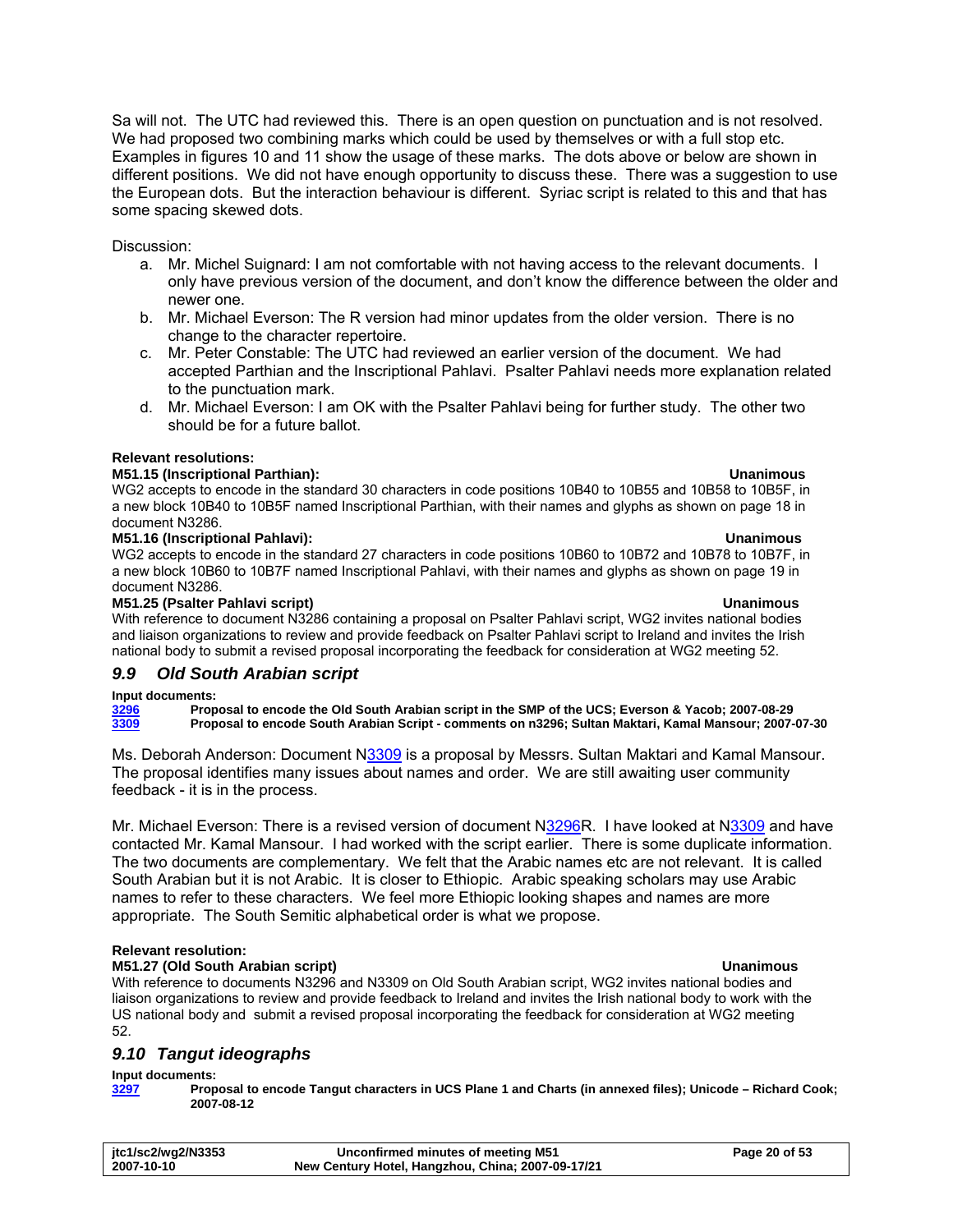<span id="page-20-0"></span>**[3307](http://www.dkuug.dk/jtc1/sc2/wg2/docs/n3307.pdf) Tangut – Informational Background; Richard Cook; 2007-09-01 [3338](http://www.dkuug.dk/jtc1/sc2/wg2/docs/n3338.pdf) Response to UC Berkeley's proposals on Tangut; China NB; 2007-09-16 [3343](http://www.dkuug.dk/jtc1/sc2/wg2/docs/n3343.pdf) More on Tangut; Richard Cook; 2007-09-17** 

Ms. Deborah Anderson: Please refer to document [N3297](http://www.dkuug.dk/jtc1/sc2/wg2/docs/n3297.pdf). Tangut is an extinct language from China. It is a unique writing system and has no overlap with CJK. Three different sources are provided and document [3297-A](http://www.dkuug.dk/jtc1/sc2/wg2/docs/n3297A.pdf) shows the mapping. A set of 5910 characters is proposed. The UTC has reviewed this proposal and considers it to be mature. I encourage ongoing cooperation between the experts and with the author. Document [N3307](http://www.dkuug.dk/jtc1/sc2/wg2/docs/n3307.pdf) has the background information.

Document N[3338](http://www.dkuug.dk/jtc1/sc2/wg2/docs/n3338.pdf) has the response from China. Chinese Tangut expert presented. We reviewed the [N3343](http://www.dkuug.dk/jtc1/sc2/wg2/docs/n3343.pdf) and have feedback.

Discussion:

- a. Mr. Chen Zhuang: We discussed the item with Ms. Deborah Anderson. We have some points identified - regarding the fonts and getting some corrections. We are willing to work with the author Mr. Richard Cook and other experts at the next meeting.
- b. Mr. John Knightley: UK is pleased to accept that it is important script. A section on radicals is missing from the current proposal.
- c. Mr. Michael Everson: We had seen the previous version. The current document is far superior to what we have seen earlier. Mr. Richard Cook has done a good job. Myself and Mr. Andrew West are also looking at the radicals. There are about 6000 characters; we have some questions and comments on the proposal. We are already in touch with the author. We are looking forward to meeting on this subject at the next WG2 meeting.
- d. Ms. Deborah Anderson: I do have some feedback from Chinese experts.
- e. Mr. Peter Constable: The UTC had reviewed this and considered it mature. Further comments are welcome and we can certainly look at these.

### **Relevant resolution:**

### **M51.28 (Tangut script) Unanimous**

With reference to documents N3297, N3307, N3333 and N3343 on Tangut script (also known as Xi Xia script), WG2 invites national bodies and liaison organizations to review and provide feedback to the US national body and invites the US national body to work with Chinese, Irish and UK national bodies and invited experts and submit a revised proposal incorporating the feedback for consideration at WG2 meeting 52.

### *9.11 Orkhun script*

**Input document:** 

**[3299](http://www.dkuug.dk/jtc1/sc2/wg2/docs/n3299.pdf) Orkhun – Updated; China – Wushour; 2007-07-15 [3357](http://www.dkuug.dk/jtc1/sc2/wg2/docs/n3357.pdf) Feedback on Orkhun N3299; Everson; 2007-09-20** 

Professor Wushour Silamu: Document [N3299](http://www.dkuug.dk/jtc1/sc2/wg2/docs/n3299.pdf) is an update to the earlier proposal. We had introduced Orkhun script in Tokyo and Frankfurt meetings. We had input from foreign experts as well as Chinese experts. Pages 7 and 8 show a total of 71 characters with their names and glyphs. Proposed code positions are from 10C00 through 10C40 in a new block called Old Turkic.

- a. Mr. Michael Everson: After the Frankfurt meeting we got in touch with a number of experts outside of China including French expert Professor Marcel Erdal. He pointed to several other sources and Professor Wushour Silamu was not aware of those. Based on those sources, updates have been made to the earlier proposal from China. The updated proposal is more mature now and it is a superset of what China had originally proposed. I am preparing an updated contribution and it will contain additional information and scanned examples etc. The code chart presented by Professor Wushour Silamu is what the ad hoc arrived at as consensus. The request is to put this in a new amendment.
- b. Mr. John Knightley: If a new document is ready by tomorrow we will be able to take a decision.
- c. Mr. Michel Suignard: I am glad to see progress made so far. I would like to see the updated information before we can take a decision.

| jtc1/sc2/wg2/N3353 | Unconfirmed minutes of meeting M51                | Page 21 of 53 |
|--------------------|---------------------------------------------------|---------------|
| 2007-10-10         | New Century Hotel, Hangzhou, China; 2007-09-17/21 |               |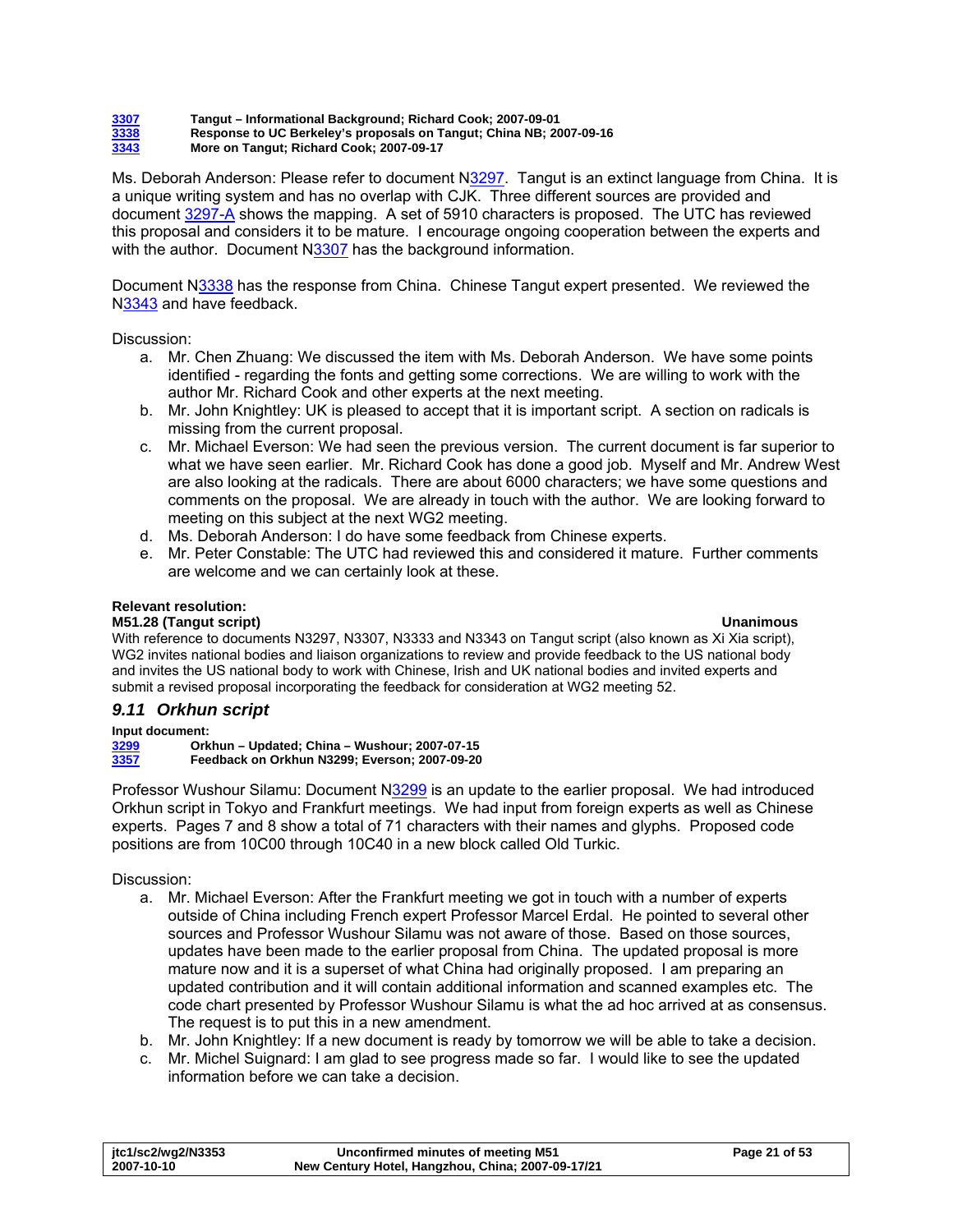- <span id="page-21-0"></span>d. Mr. Michael Everson: Document [N3357](http://www.dkuug.dk/jtc1/sc2/wg2/docs/n3357.pdf) is the revised proposal .. For the code table refer to previous document. Key to progress was based on additional information. Five missing characters were added to those in Professor Wushour Silamu's proposal. The updated table includes the addition based on input from Professor Marcel Erdal. It is from Old Turkic grammar. I am satisfied that the proposal is mature enough to go ahead in a ballot giving two rounds of ballot. The final code table was put together at this meeting.
- e. Ms. Deborah Anderson: Professor Marcel Erdal and other experts have not seen the proposal put together at this meeting. I think it needs more review.
- f. Mr. Peter Constable: The UTC has not seen this yet; we would like more review.
- g. Mr. John Knightley: The repertoire is substantially stable with the five additions; we will not object to put in an amendment.
- h. Mr. Michel Suignard: The proposal has been presented several times. Every time it has been changed. I need more chance to do a proper review. I am satisfied that it seems to be very sound, butt I need a chance to do proper review.
- i. Mr. Mike Ksar: One more round of review will not hurt it.

### **Relevant resolution:**

### **M51.29 (Old Turkic script) Unanimous**

With reference to documents N3299 and N3357 on Old Turkic script (also known as Orkhun script), WG2 invites national bodies and liaison organizations to review and provide feedback to SEI and invites SEI to work with the Chinese national body and submit a revised proposal incorporating the feedback for consideration at WG2 meeting 52.

# <span id="page-21-1"></span>*9.12 Addition of six CJK Ideographs*

### **Input document:**

**[3318](http://www.dkuug.dk/jtc1/sc2/wg2/docs/n3318.pdf) Proposal to encode six CJK Ideographs in UCS; Japan NB; 2007-09-07** 

Mr. Masahiro Sekiguchi: 6 ideographs from a Japanese TV broadcasting standard are proposed in document N[3318](http://www.dkuug.dk/jtc1/sc2/wg2/docs/n3318.pdf). They revised the standard recently and they introduced the UCS based encoding. They had a special coding called Gaiji and they used ISO 2022 based code extension techniques. Some Gaiji characters are already in UCS. Japan examined the Gaiji standard and found 6 ideographs are missing. Out of 6 two are considered as independent unified CJK. The four are considered as variants of others. However Gaiji standards require a distinction with others, and hence these are proposed as compatibility ideographs. Japan proposes to include these in Amd. 5.

- a. Mr. Michel Suignard: I am OK with the document from Japan.
- b. Dr. Lu Qin: IRG has not reviewed this document. The two characters proposed to be added, we cannot unify these with others. It should be OK.
- c. Mr. Masahiro Sekiguchi: These are base standards of some TV broadcasting standards. They are reporting to a different Japanese standards body than JIS. We came to know of ARIB only recently. The TV set vendors are active amending the standard -- have an urgent requirement to get implementation by next spring.
- d. Dr. Lu Qin: I sympathize with the technical need for these characters. I do understand the urgency. Since IRG has not seen it, the normal procedure would be to submit to IRG.
- e. Mr. Mike Ksar: Japan is encouraged to submit this to IRG.
- f. Mr. Masahiro Sekiguchi: The requirement came to us after the last IRG meeting. I can submit to the next one.
- g. Mr. John Knightley: As it stands, the amount of information provided on the characters is not sufficient - missing are pronunciation, meaning etc.; not so much their proof of existence. This topic was discussed in the IRG; since many characters coming into IRG are not to be found in dictionaries more information is requested. That will help in placing these characters in CJK symbols block or elsewhere etc.
- h. Mr. Masahiro Sekiguchi: We cannot provide additional information; these characters are from a previous version of the ARIB standard. You may say they are just symbols, and I would have no objection. The important thing is that these are encoded using ISO 2022 encoding, and are in use. TVs in Japan use these.

| jtc1/sc2/wg2/N3353 | Unconfirmed minutes of meeting M51                | Page 22 of 53 |
|--------------------|---------------------------------------------------|---------------|
| 2007-10-10         | New Century Hotel, Hangzhou, China; 2007-09-17/21 |               |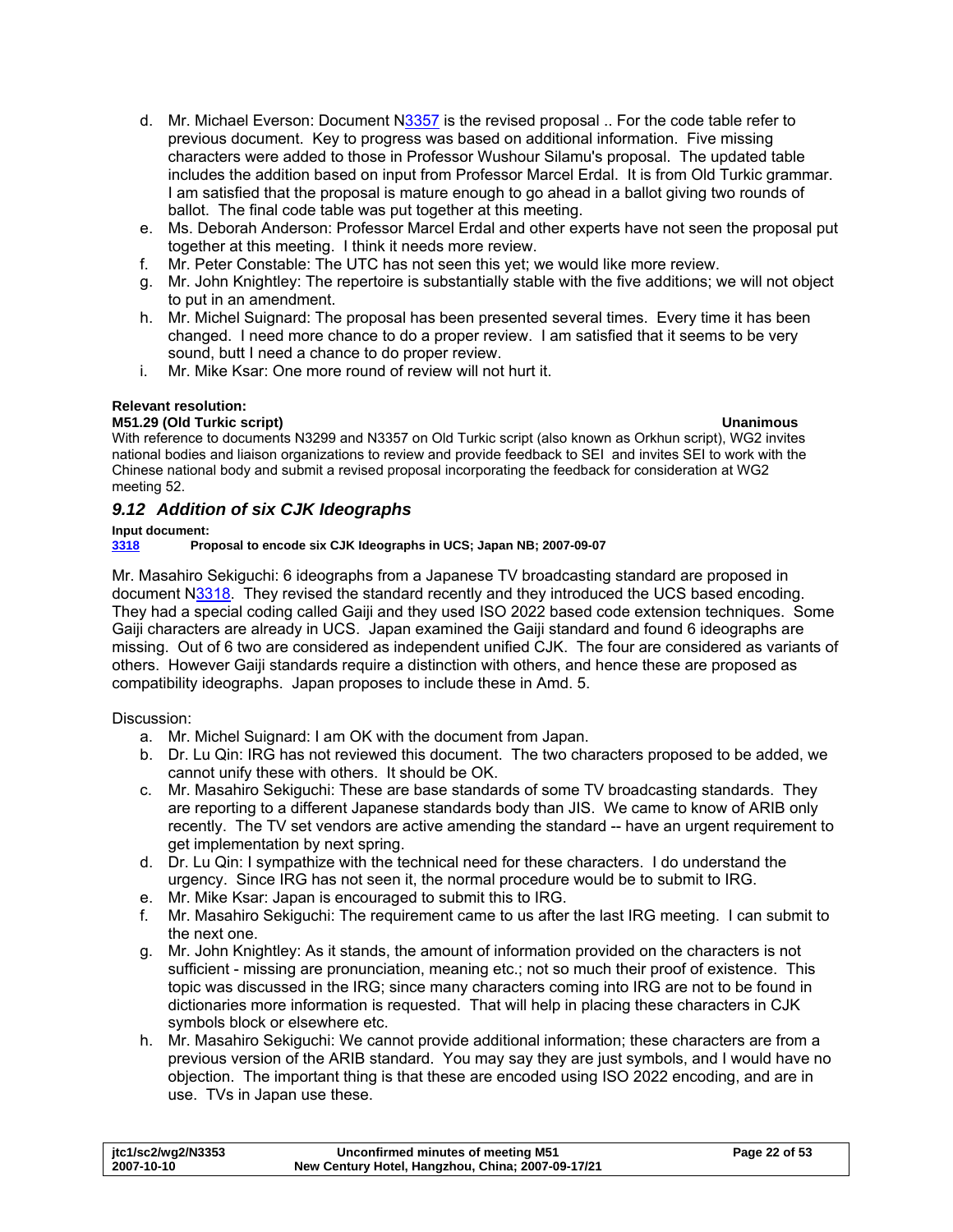- i. Mr. Chen Zhuang: Having read the background info of these six, the reason for including these should be included. My concern is that if an IRG member submits ideographs directly to WG2 it is not a good example for other IRG members. My suggestion is that these should be sent to IRG. I need some more information about the urgency of implementation.
- j. Mr. Michael Everson: These are in TV; so when someone looks at these, what do these mean?
- k. Mr. Masahiro Sekiguchi: These characters -- per my guess -- are for proper names. We already asked ARIB, they don't know what these are. We can identify five out of six from these; the sixth one we don't know.
- l. Mr. Michel Suignard: These characters are already in use out there. Similar to the HKSCS, which ended up in the PUA. We should not encourage that direction at all. The Japan situation is potentially encouraging the end user to PUA. We should get these into the regular coding area at the earliest. There are a few hundred or so symbols in similar situation.
- m. Mr. Peter Constable: As to whether these are symbols or ideographs, being part of a larger set it may be reasonable to assume these are not symbols.
- n. Mr. John Knightley: When we don't know the meaning of a character, it poses difficulty when new similar characters come along and we cannot evaluate. If it is in the compatibility area it may be different story.
- o. Professor Kyongsok Kim: We have similar concerns about the procedure; it should be submitted to IRG first. The first two should be considered by IRG. The other four could be discussed in WG2, from procedure point of view. For expediency one could encode these as symbols.
- p. Mr. Michael Everson: Procedurally, one could expect additional delays through IRG etc. With regards to the urgency is it urgent for Japanese industry; can we wait till April 2008 for code position allocation? We could respond in WG2 if it would avoid the delay through IRG.
- q. Mr. Michel Suignard: In the past we have done some CJK additions; we always went through IRG for their approval. We did get some green light from the IRG for some US submissions. The only concern would be the timing. Can we get a green light from IRG at the earliest, possibly as comments on the ballot?
- r. Dr. Lu Qin: We did go through IRG and it was in Unicode that we proposed to add the HKSCS. I do sympathize on the same basis as to the urgency. As to Mr. John Knightley's comments, quoting HKSCS examples, we had past characters which were academically the wrong ones, but were in use already. These would be exceptions -- to get meanings etc. especially since these are in an existing standard.
- s. Mr. Mike Ksar: You can pursue the question also from the IRG point of view.
- t. Mr. Masahiro Sekiguchi: On the procedure concerns some members stated the opinion that the submission to WG2 without showing to IRG is not regular. In the past most of the characters even though they were shown to IRG members first, some CJK unified proposals were made to WG2. For example the Adobe ideograph submission was sent to WG2 and to IRG for information. Technically the good process would be to send the two unified CJK ideographs to IRG, and can be merged to extensions or patches etc. If there is urgency there is no harm in sending to WG2.
- u. Mr. Mike Ksar: There is nothing wrong bringing the topic to WG2 before sending to IRG. WG2 can send the proposals to IRG to get their input, for any additional concerns. Due to the urgency it was brought here. We could get more information in answer to questions from the UK. We could include these six in an amendment and seek IRG opinions.
- v. Mr. Michel Suignard: WG2 is perfectly within its role to add CJK ideographs to include in the amendment, especially in the areas of urgent requests. Of course IRG should be consulted for their input. Some leeway exists for us to include these in extensions other than Ext. C or D etc.
- w. Mr. Masahiro Sekiguchi: As to the schedule question, the request is to get the code point is as early as possible. It need not be in the officially published standard, but would like to have provisional code positions that they could use. If these go into Amd. 5 and published next summer that timing is OK for them. If they go into Amd. 6 it would be inconvenient for them but not disruptive.
- x. Mr. Mike Ksar: We can discuss these in the WG2. Not everything has to come from IRG.
- y. Mr. Michael Everson: What would be the code positions?

| itc1/sc2/wg2/N3353 | Unconfirmed minutes of meeting M51                | Page 23 of 53 |
|--------------------|---------------------------------------------------|---------------|
| 2007-10-10         | New Century Hotel, Hangzhou, China; 2007-09-17/21 |               |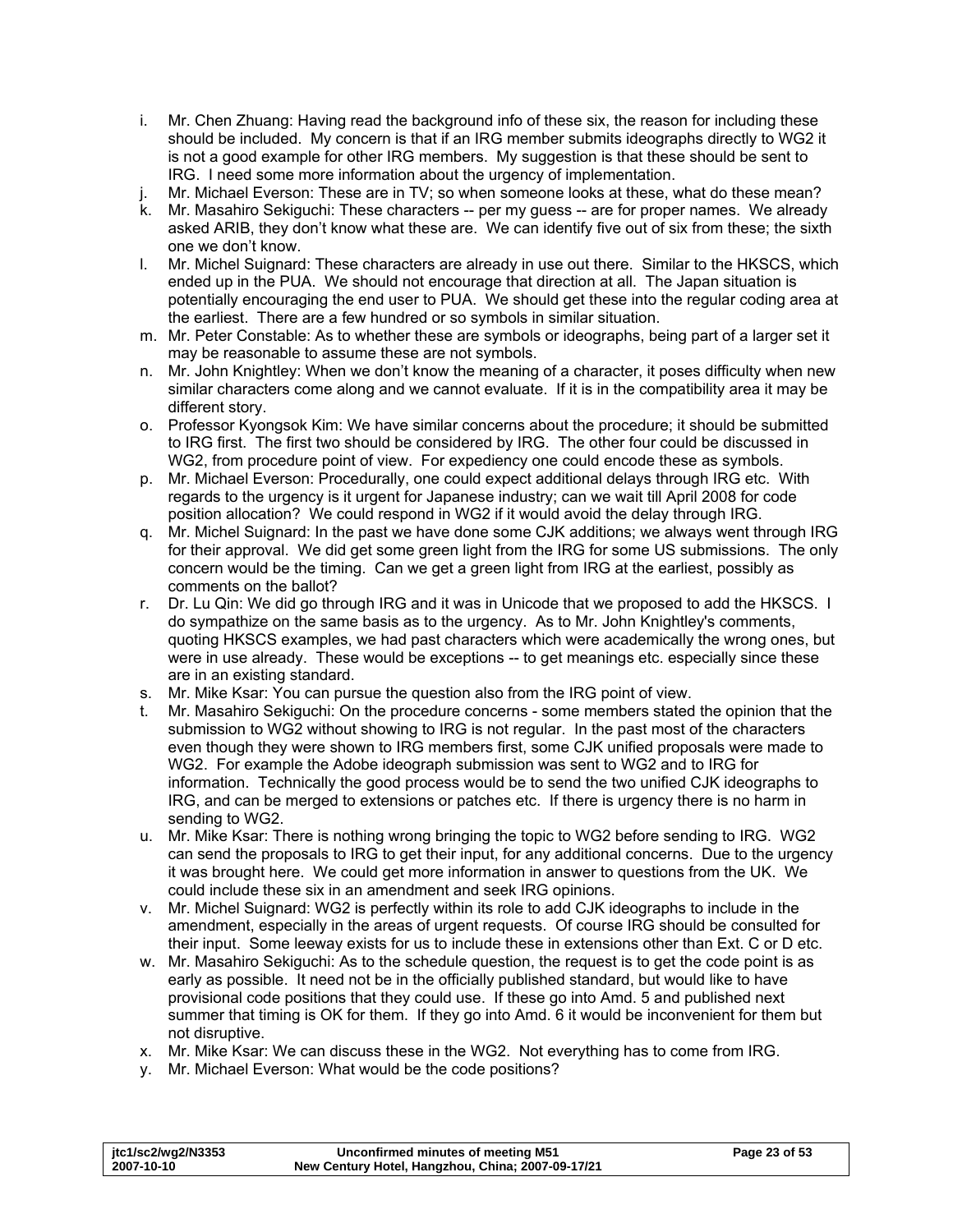<span id="page-23-0"></span>z. Mr. Michel Suignard: 9FC4 and 9FC5 are proposed for ARIB 47 and ARIB 95 in the CJK Unified Ideographs. For the compatibility characters, FA6B, FA6C, FA6D and FA6E are proposed in the CJK Compatibility block.

Disposition: Accept for Amd. 5. IRG should review and provide feedback.

### **Relevant resolution:**

<span id="page-23-1"></span>**M51.10 (Japanese ARIB ideographs): China - Abstention** 

**Canada, Finland, Ireland, Japan, Korea (Republic of), Poland, UK and USA - Acceptance**  With reference to document N3318, WG2 accepts to encode the following:

2 CJK unified ideograph characters: 9FC4 (ARIB ID 47), 9FC5 (ARIB ID 95), and

4 CJK Compatibility ideograph characters: FA6B (ARIB ID 39), FA6C (ARIB ID 67), FA6D (ARIB ID 93), and FA6E (ARIB ID 105)

with their glyphs and compatibility mappings as shown in Table 7-11 in document N3318. Further, WG2 requests IRG to review and provide feedback on the above at its November 2007 meeting.

# *9.13 Old Lisu script*

### **Input documents:**

**[3317](http://www.dkuug.dk/jtc1/sc2/wg2/docs/n3317.pdf) Proposal for Encoding the Old Lisu Script in the BMP of the UCS; China NB; 2007-08-29** 

**[3323](http://www.dkuug.dk/jtc1/sc2/wg2/docs/n3323.pdf) Tables and Names – Fraser contribution N3317; Everson; 2007-09-11 [3326](http://www.dkuug.dk/jtc1/sc2/wg2/docs/n3326.pdf) Fraser's Lisu orthography: Research notes toward a Unicode encoding; Richard Cook; 2007-09-02** 

Mr. Mike Ksar: We have a Lisu expert here from Thailand, Mr. David Morse, attending specifically for this topic. I would like to invite China to present the contribution [N3317.](http://www.dkuug.dk/jtc1/sc2/wg2/docs/n3317.pdf) Mr. Chen Zhuang introduced Mr. Adrian Cheuk to present the script.

Mr. Adrian Cheuk: The Old Lisu script is also known as Fraser. It is used by about a million people in Myanmar. It is a relatively straight forward without any specific rendering behaviour. The biggest issue is to whether this should be unified with Latin or not. We propose that this be disunified from Latin. Old Lisu has no casing -- whereas Latin is bicameral. Introducing lower case in Lisu is meaningless for Lisu readers. If we tailor the applications etc. it is theoretically possible to suppress the lower case letters. However, it is unlikely to suppress these for minority users. Only some members of 40 letters are candidates for unification. Because of case folding stability, if we unify and introduce capital versions of Old Lisu letters, we are forced to introduce lowercase versions of these - for example, turned lower case lower letter j - which are non existent. Creation of such lower case Latin letters will lead to confusion with similar looking other lowercase letters -- turned n versus u etc. We had precedence in Cherokee block with Latin-looking characters - which were disunified. The disunification also facilitates use of tone marks that are proposed in the proposal. There is a proposal summary form at the end of the document. The request is to include in the earliest possible amendment. Fonts are available to be provided by Mr. David Morse. It is contemporary. 48 characters are proposed.

- a. Mr. John Knightley: UK would like to make the observation that the script is well known and established. There is no controversy about the repertoire. It is reasonably mature even if it is the first time presentation here. The UK panel supports going ahead with the proposal. It should not be unified with Latin. There is a possibility that some community outside of Myanmar may find some characters that are missing.
- b. Mr. Peter Constable: I need clarification from China as to what is requested. My personal opinion is that concerns about unification are legitimate. Casing is a fundamental operation in text processing and can make Lisu incomprehensible if unified with Latin. From the UTC point of view, there have been correspondences among experts in UTC, though this document has not been presented there. The UTC would like to see this document be reviewed and studied further giving time to understand and explore the nuances till the next meeting. Suggest we get national body feedback.
- c. Mr. David Morse: I appreciate the opportunity to be here. The typhoon Waifa almost prevented this trip. In Thailand and Burma and even in India there are about 200,000 Lisu people. They have been active in producing literature -- agricultural, hymns, religious etc. I have designed true type font as early as 1992. The one question users in Myanmar and Thailand are asking is

| jtc1/sc2/wg2/N3353 | Unconfirmed minutes of meeting M51                | Page 24 of 53 |
|--------------------|---------------------------------------------------|---------------|
| 2007-10-10         | New Century Hotel, Hangzhou, China; 2007-09-17/21 |               |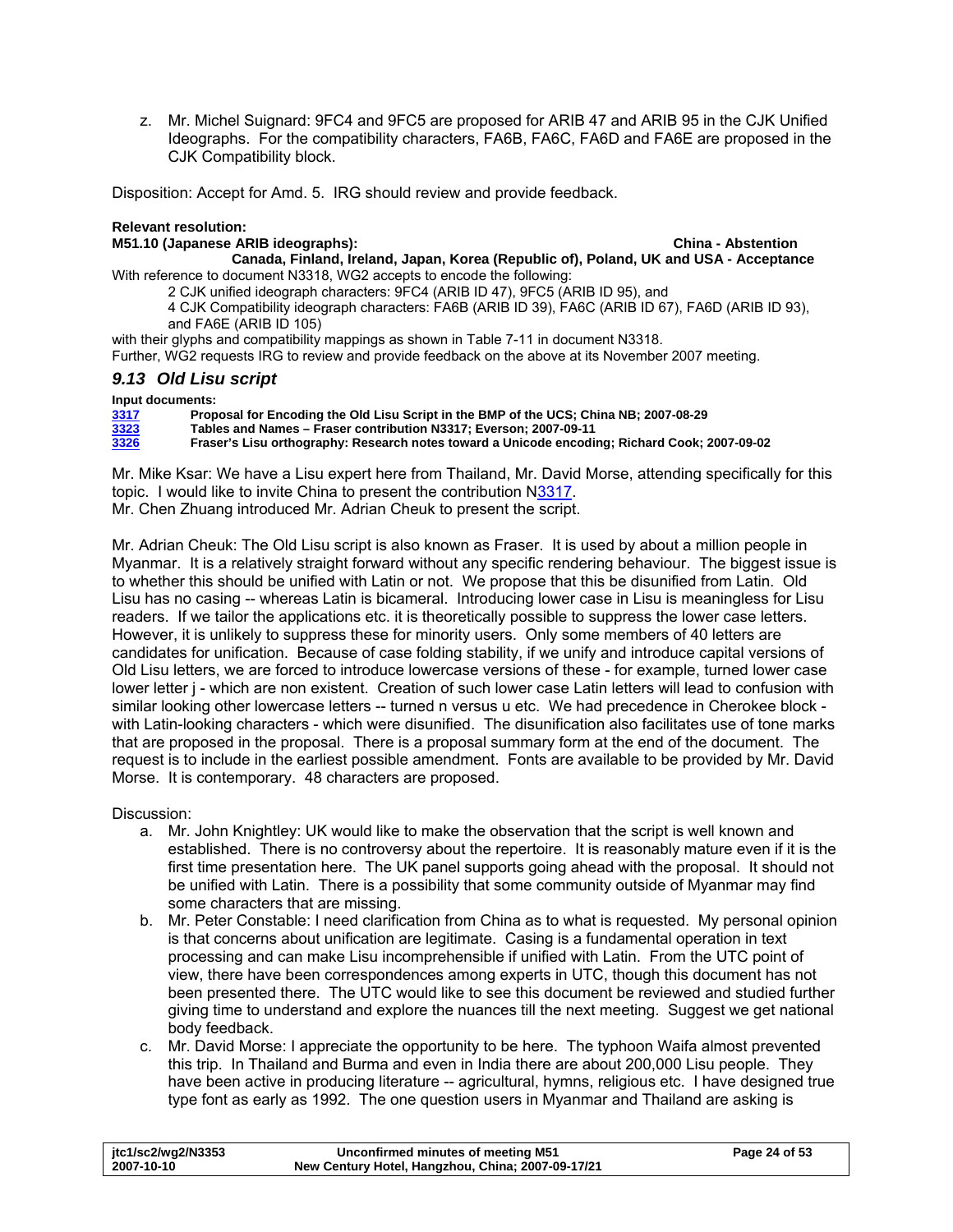related to coding unification or disunification. If Fraser had decided to use non-Roman letters, would all these characters be included? If Fraser had used unique letters rather than marks, is there a question on which would be needed? For example, the characters that look like a period and a comma. In the early mechanical typewriters -- I have manufactured 22 mechanical typewriters personally -- would like to have a single keystroke for each tone. If Fraser had used different symbols for different strokes these may be used as well. There are six basic tones and all other combinations are made from these six. Is there a way to include two-tones as unique tones?

- d. Mr. Michael Everson: Even if they are separately encoded, a single keystroke can always produce the desired results. Even if we encode them we need to get equivalent strings; two tones can be either single or two in a row. Underlying encoding should be invisible.
- e. Mr. Mike Ksar: The input method is part of an implementation, rather than part of the standard. Two keystrokes can be combined to give a single character etc. using combinations.
- f. Mr. Peter Constable: Even if it does not have an impact on encoding the input method related questions should be considered. I would encourage Mr. David Morse to provide a contribution.
- g. Mr. Erich Fickle: These things that look like punctuation marks, the tone letters have different behaviours compared to the punctuation marks. Even though the glyphs look alike their behaviour is different.
- h. Mr. Mike Ksar: Their properties are different.
- i. Mr. John Knightley: Are there any variations of the script for use in different languages / dialects?
- j. Mr. David Morse: Being mono-syllabic, it is easy to learn. To my knowledge, there is a group of people called Naga who use the Lisu script. There is also group called Lemai -- different kinds of Lemai. Another group called Lisu, they started using two consonants to make their own sounds. The alphabet is stable, but usage may vary among the different users of the script / dialects.
- k. Mr. Mike Ksar: I do not see the kind of information that was just brought up in the contribution. I would encourage these be added.
- l. Mr. David Morse: The Myanmar Shan people are using the alphabet to write the Shan language. It looks strange to a Lisu reader, but it sounds correct.
- m. Mr. Michael Everson: From the point of view of the name of the script -- 'Old' Lisu begs the question of how old is Old? Ancient? New? In the areas in use, names of the inventor Fraser or Myanmar Pollard etc. are also known. For people in the outside world, the access may be available only using the terms Pollard and Fraser etc.
- n. Mr. David Morse: Lot of people in Myanmar and Thailand are well educated and are very protective of their language. If term called 'Old' is problematic, we could simply call it Lisu. People in Myanmar always had respected the inventors; Mr. Sara Ba Thaw - a contributor to the script had attributed this to Fraser. How would taking out the 'Old' in the name sound?
- o. Mr. Michael Everson: The English names are Fraser etc.
- p. Mr. David Morse: People in Myanmar would acknowledge Fraser as the contributor / inventor to the script. I have seen a handwritten version of 1917. The order of the alphabet in that version is different from the current proposal. Plain Lisu is more acceptable. Fraser Lisu would also be acceptable. Lisu is written also in Pinyin or a Romanized version of the advanced Lisu to enable entering in Internet.
- q. Mr. Adrian Cheuk: The reason for the term Old is given in the proposal; item 1 under script name. The term Old Lisu has been in use in different circumstances and it always to point to the use of current proposal. Use of an author's name begs the question of how one can recognize the other co-inventors etc. The term used in China has been Old Lisu for many years.
- r. Mr. Peter Constable: Mr. Michael Everson mentioned that in the English speaking world people may not associated Lisu with Fraser. I am inclined to think that the people, who know this as Fraser, would know that it is used for Lisu / in the Lisu community. I don't have a particular problem in using Old Lisu as long as it is clarified.
- s. Mr. Adrian Cheuk: Around 1960 a New Lisu script was invented in China, using purely Latin letters, to indicate correct pronunciations etc. For this reason, we need to distinguish between the two.
- t. Mr. David Morse: One other possibility is to call it Original Lisu. For people outside of China, who are not exposed to the New (Pinyin version).

| jtc1/sc2/wg2/N3353 | Unconfirmed minutes of meeting M51                | Page 25 of 53 |
|--------------------|---------------------------------------------------|---------------|
| 2007-10-10         | New Century Hotel, Hangzhou, China; 2007-09-17/21 |               |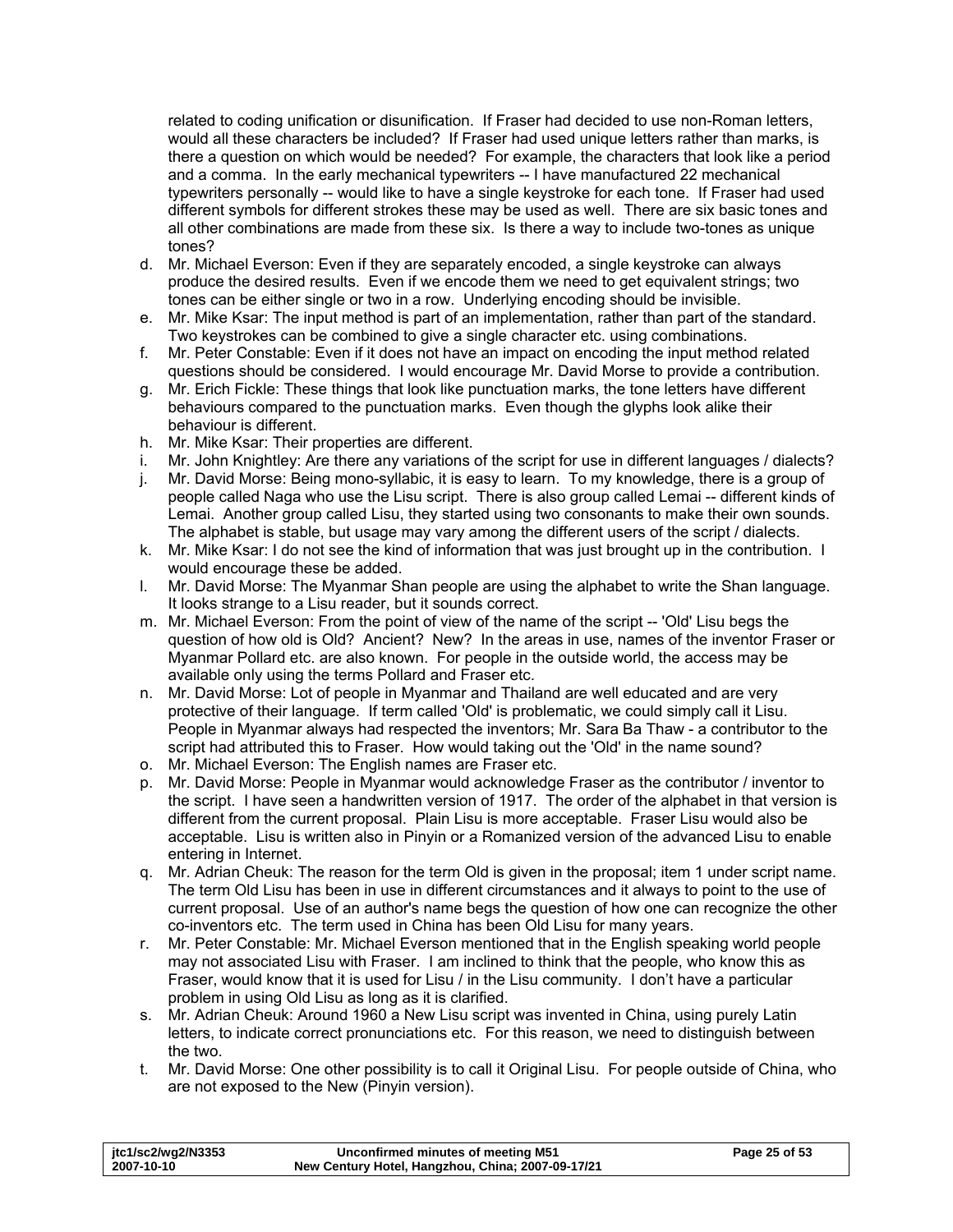- <span id="page-25-0"></span>u. Mr. Adrian Cheuk: The word 'Old' is a translation of the Chinese word. To follow the practice of naming of scripts in UCS, we chose the word Old; if there is a more appropriate word it is OK with us.
- v. Mr. Mike Ksar: How come the New script is not even mentioned in the contribution.
- w. Mr. Adrian Cheuk: We would be happy to add that information.
- x. Mr. Michel Suignard: There is a paragraph about interaction with European punctuations. Would like to know what these are used for.
- y. Mr. Adrian Cheuk: Question mark is for Question, Exclamation mark is for exclamation etc. These are already encoded.
- z. Mr. Michel Suignard: How do you make the distinction between Lisu punctuation and European punctuation? By context? I would like to know which specific punctuation marks are specifically used.
- aa. Mr. Adrian Cheuk: They look similar, but they are not the same. Language experts could do that.
- bb. Mr. Michel Suignard: On word breaking need some clarification. A space is a cluster marker; you have not stated where a word break could occur etc.
- cc. Mr. David Morse: Word breaking has been a problem in Lisu it is almost impossible. Example A N (Ana- dog). Because it is syllable based. They put hyphens in proper names. Two letters of a syllable cannot be broken.
- dd. Mr. Michel Suignard: Similar to graphic based scripts. Is a Line break is prevented before a Lisu punctuation?
- ee. Mr. Adrian Cheuk: Correct. As to the European punctuations, we have a list of what has been identified to us so far.
- ff. Mr. Peter Constable: Word breaking mentions 'above set' … clarify what is meant in the revised proposal.
- gg. Mr. Adrian Cheuk: Section 8, right above the sentence.
- hh. Mr. Peter Constable: What expectation among the national bodies or users in relation to identifiers, domain names etc.?
- ii. Mr. Michel Suignard: Section 11 has it.
- jj. Mr. Mike Ksar: As far as I can tell, the proposal needs one more round of review. An updated proposal would be needed. Mr. David Morse is requested to provide more information. Other contribution N[3323](http://www.dkuug.dk/jtc1/sc2/wg2/docs/n3323.pdf) is from Mr. Michael Everson - names question. Document [N3326](http://www.dkuug.dk/jtc1/sc2/wg2/docs/n3326.pdf) is from Mr. Richard Cook.
- kk. Ms. Deborah Anderson: Mr. Richard Cook has input based on consultation with Dr. Ken Whistler.
- ll. Mr. Michel Suignard: One is going too far stating that no one is going to use these in IDNs. You cannot say that the script will be prevented from appearing there. The question of identifiers is broader than just IDN. For example, File Names.
- mm. Mr. Michael Everson: Ireland is completely opposed to the notion that Lisu can be disunified with Latin. This is a separate script.- the question of disunification does not even arise.
- nn. Mr. Mike Ksar: I invite China to send an updated contribution addressing all the input from this meeting, and in consultation with other experts on the topic.

### **Relevant resolution:**

### **M51.30 (Old Lisu script) Unanimous**

With reference to documents N3317, N3323 and N3326 on Old Lisu script, WG2 invites national bodies and liaison organizations to review and provide feedback to China and invites the Chinese national body to submit a revised proposal incorporating the feedback for consideration at WG2 meeting 52.

### *9.14 North Indian accounting signs*

### **Input documents:**

| Proposal to encode North Indian Accounting Signs; Anshuman Pandey; 2007-05-15<br>3312 |      |                                                                                                |
|---------------------------------------------------------------------------------------|------|------------------------------------------------------------------------------------------------|
|                                                                                       |      |                                                                                                |
|                                                                                       | 3316 | Result of UTC Repertoire Review for future additions; Unicode Liaison Contribution; 2007-08-26 |
| 3334                                                                                  |      | Towards an Encoding for North Indic Number Forms in the UCS; Anshuman Pandey; 2007-07-31       |

Ms. Deborah Anderson: Document N[3312](http://www.dkuug.dk/jtc1/sc2/wg2/docs/n3312.pdf) has the proposal for North Indian Accounting signs. 13 characters are proposed with the background and examples. Document N[3334](http://www.dkuug.dk/jtc1/sc2/wg2/docs/n3334.pdf) is asking for name change to North Indic, and have only 10 characters. The new code positions are in the BMP. Discussion:

| jtc1/sc2/wg2/N3353 | Unconfirmed minutes of meeting M51                | Page 26 of 53 |
|--------------------|---------------------------------------------------|---------------|
| 2007-10-10         | New Century Hotel, Hangzhou, China; 2007-09-17/21 |               |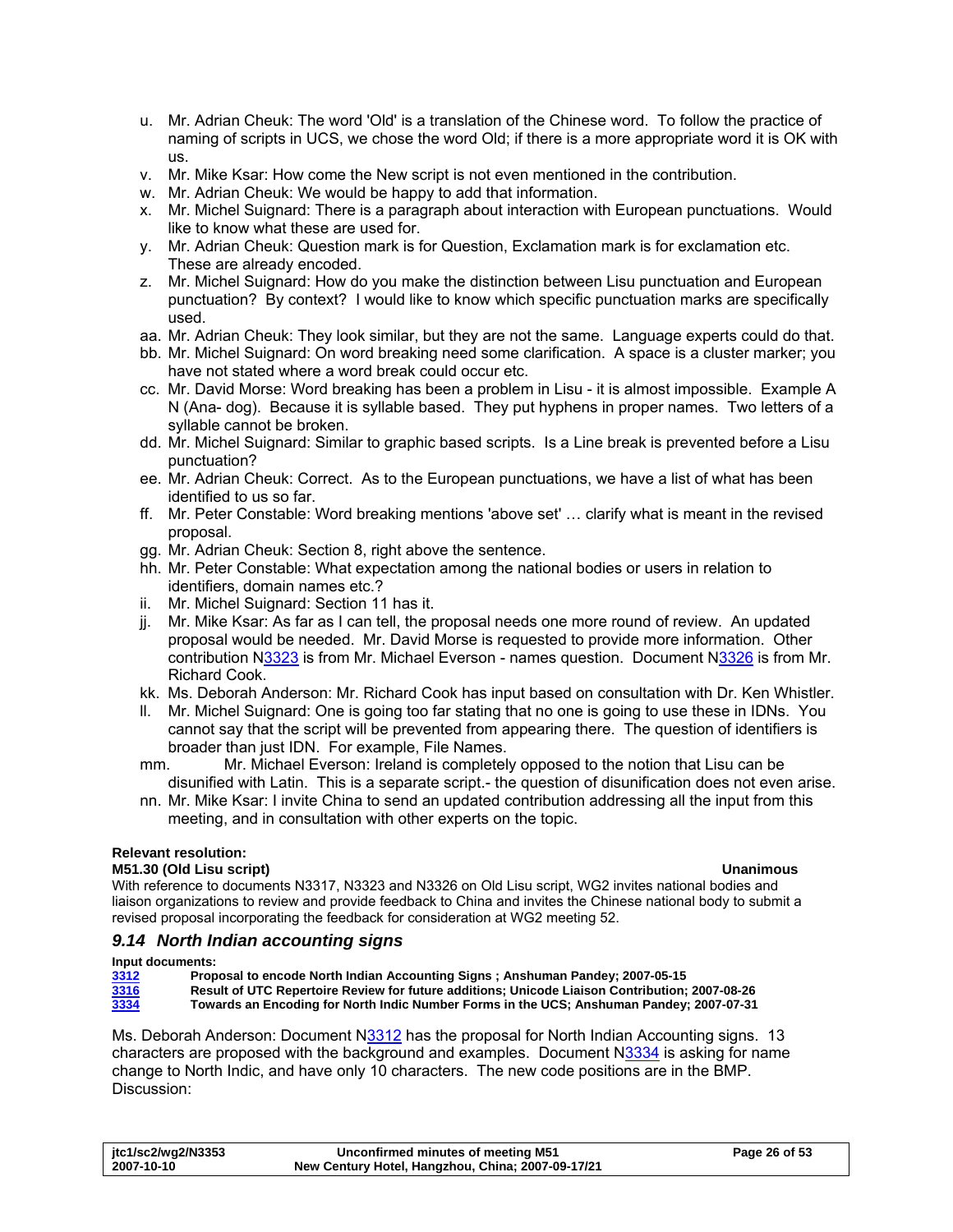- <span id="page-26-0"></span>a. Mr. Peter Constable: UTC has considered the proposal and document N[3334](http://www.dkuug.dk/jtc1/sc2/wg2/docs/n3334.pdf) is the result of the discussion in the UTC.
- b. Mr. Mike Ksar: Was there a reason for inclusion in BMP?
- c. Mr. Michael Everson: Irish national body is satisfied with the rationale and the proposed code positions.

Disposition: Accept for a future amendment.

### **Relevant resolution:**

### **M51.17 (Common Indic Number Forms): Unanimous**

With reference to documents N3312, N3334 and N3316, WG2 accepts to encode 10 characters in code positions A830 to A839 in a new block A830 to A83F called Common Indic Number Forms with glyphs as shown on page 14 of document N3316.

### *9.15 Ganda Currency Mark in Bengali script*

### **Input document:**

**[3311](http://www.dkuug.dk/jtc1/sc2/wg2/docs/n3311.pdf) Proposal to encode Ganda Currency Mark for Bengali; Anshuman Pandey; 2007-05-21 [3321](http://www.dkuug.dk/jtc1/sc2/wg2/docs/n3321.pdf) US input outside amendments 4 & 5; Michel Suignard; 2007-09-14** 

Ms. Deborah Anderson: The proposed Ganda Currency Mark for Bengali is a historic character and is well documented. The rationale is given in page 1 section 1 of document [N3311](http://www.dkuug.dk/jtc1/sc2/wg2/docs/n3311.pdf). Mr. Peter Constable: The UTC has accepted this character.

Disposition: Accept for a future amendment.

### **Relevant resolution:**

**M51.18 (Bengali Ganda Currency mark): Unanimous**  With reference to document N3311, WG2 accepts to encode: 09FB BENGALI GANDA MARK with its glyph as shown in document N3311.

### *9.16 North-eastern Yunnan Simple Miao script*

**Input document:** 

**[3335](http://www.dkuug.dk/jtc1/sc2/wg2/docs/n3335.pdf) Preliminary proposal for encoding the North-eastern Yunnan Simple Miao script; China NB; 2007-09-14** 

Mr. Erich Fickle: The Miao script is about 100 years old. It underwent a lot of changes and stabilized around 1936. In 1988 a reformed version was created, stabilizing many of the characters and ways to distinguish sounds were added. It is hard to say how many users are for the script. For many years accessibility to the community was not easy; probably a half to a million people. In the West it was called a Pollard script after Samuel Pollard. There is a question about names. I would prefer Miao as the name of the script. There is also the notion of Old and new Miao. Simple Miao could be more appropriate. It is a very live script -- the 1988 style is seen in railway stations, road signs etc. There are two big concerns. The 1936 version -- the UTC's old proposal ignored the 1988 version. Today the 1988 version is taught in schools by the government. There are groups who claim that they prefer one form over the other, though both forms could be read by both the groups; however, it is encouraging. The government support for Miao is new. The users taught the scripts to each other. It is used in bilingual education classes -- Miao / Chinese. The proposal gets over the difficulty of choosing one over the other. They use the tones differently. The actual values of tones tend to drift around. But their categories stay the same. Eight different tone values are used in 1988 version versus five tone positions in 1936 version. It is spreading into minority groups; there are about 35 to 40 dialects of Miao; they cannot understand each other. By having both the tone systems in this, all the characters in 1936 are inside the 1988 version. The users of 1936 style would use a different font and the subset. Having invisible tone characters gives us the ability to save a lot of coding space. Alternatives are to have five positions and encoding each position. That is not the way users view these. Another issue is that there are initials and finals - they have marks on them which describe the sound. They are less than a character, they do not stand alone. There is a strong urge to decompose these out and use it at a below the character encoding level. For example 44, 45, .. etc. all look like an L with different Marks - showing stressed, aspirated etc.; L with an apostrophe looking thing - it is no L-apostrophe !!

| jtc1/sc2/wg2/N3353 | Unconfirmed minutes of meeting M51                | Page 27 of 53 |
|--------------------|---------------------------------------------------|---------------|
| 2007-10-10         | New Century Hotel, Hangzhou, China; 2007-09-17/21 |               |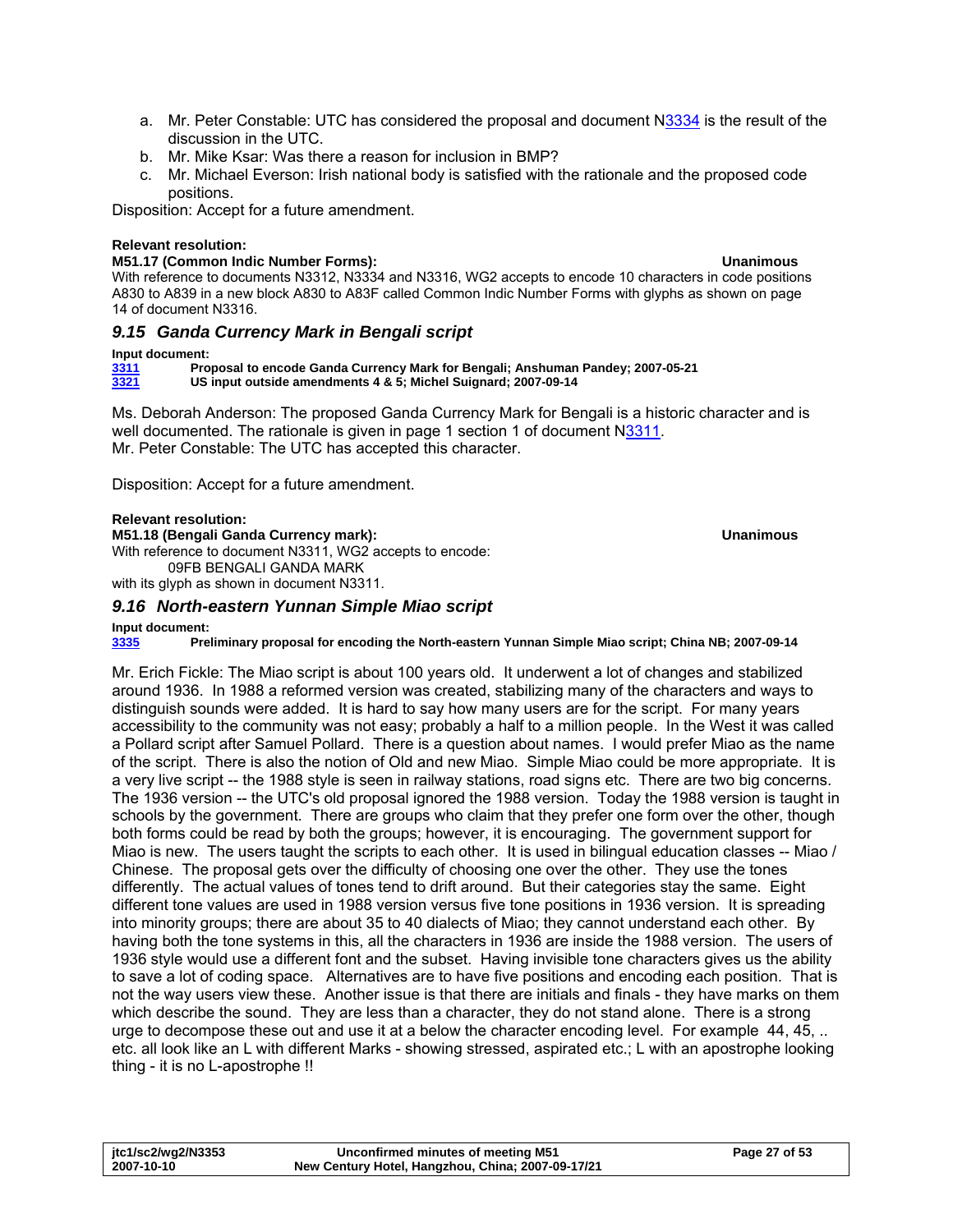### <span id="page-27-0"></span>Discussion:

- a. Mr. Mike Ksar: The request is for 139 characters in the BMP.
- b. Mr. Michael Everson: I have a proposal for more characters -- there is a model issue.
- c. Mr. Peter Constable: Would it cause problem with apostrophe following L .. to save some coding space?
- d. Mr. Michel Suignard: The saving space for a few tone marks like the apostrophe mark etc. is arguable.
- e. Mr. Michael Everson: It is going to be a question of presentation etc. We need to ad hoc.
- f. Mr. Michel Suignard: We are going down a slippery slope here. We may end up in potentially encoding every Latin digraph!! Encoding as a single versus two characters may not be of significance. From the IDN point of view, the Latin look-alikes are a nightmare. Especially for a living script, there is a major confusability aspect.
- g. Mr. Dae Hyuk Ahn: The tone value markers at 93--97, look very much like the Times Roman characters - with Serifs.
- h. Mr. Michael Everson: I have seen these without their Serifs.
- i. Mr. Erich Fickle: These are what I have seen printed.
- j. Ms. Deborah Anderson: 0090 has no glyph?
- k. Mr. Erich Fickle: There are different sets of tone values -- values 1 through 6 are used.
- l. Mr. Peter Constable: At high level you explained two different styles covered by the proposal. The main difference is tones?
- m. Mr. Erich Fickle: That and many new characters.

### **Relevant resolution:**

### **M51.31 (Simple Miao script) Unanimous**

With reference to document N3335 on Simple Miao script, WG2 invites national bodies and liaison organizations to review and provide feedback to China and invites the Chinese national body to submit a revised proposal incorporating the feedback for consideration at WG2 meeting 52.

### *9.17 4 religious characters in Tibetan block*

### **Input document:**

**[3268](http://www.dkuug.dk/jtc1/sc2/wg2/docs/n3268.pdf) Proposal to encode four religious characters in the Tibetan block (post meeting 50); Michael Everson, Chris Fynn, Peter Scharf, Andrew West; 2007-05-09** 

The preliminary Vedic Sanskrit proposal presented at M50 in Frankfurt had four religious symbols. These are separated out into this document. They are also used as map symbols in Japan. The proposed code positions are in the Tibetan block. These are also used in Buddhist literature. The request is for acceptance in a future amendment. The proposed code positions: 0FD5 to 0FD8; TIBETAN SYMBOL GYUNG DRUNG NANG -KHOR…etc. from page 1 in document [N3268.](http://www.dkuug.dk/jtc1/sc2/wg2/docs/n3268.pdf)

### **Relevant resolution:**

### **M51.19 (Tibetan Religious symbols): Unanimous**

With reference to document N3268, WG2 accepts to encode the following 4 characters:

0FD5 TIBETAN SYMBOL GYUNG DRUNG NANG -KHOR

0FD6 TIBETAN SYMBOL GYUNG DRUNG PHYI -KHOR

0FD7 TIBETAN SYMBOL GYUNG DRUNG NANG -KHOR BZHI MIG CAN

0FD8 TIBETAN SYMBOL GYUNG DRUNG PHYI -KHOR BZHI MIG CAN

with their glyphs as shown on page 1 in document N3268.

### *9.18 3 additional Malayalam characters*

### **Input documents:**

**[3295](http://www.dkuug.dk/jtc1/sc2/wg2/docs/n3295.pdf) Proposal to add three characters for Malayalam to the BMP of the UCS; Everson; 2007-08-17** 

Mr. Michael Everson: The rationale for three individual historic use characters for Malayalam are given in document N[3295](http://www.dkuug.dk/jtc1/sc2/wg2/docs/n3295.pdf). Examples of use are given.

Discussion:

a. Mr. Peter Constable: We have not seen the first two characters. The UTC had looked at another proposal for the Chillu YA which shows only one source of usage. We wanted to get more evidence. The second example is not really an evidence of usage.

| .jtc1/sc2/wg2/N3353 | Unconfirmed minutes of meeting M51                | Page 28 of 53 |
|---------------------|---------------------------------------------------|---------------|
| 2007-10-10          | New Century Hotel, Hangzhou, China; 2007-09-17/21 |               |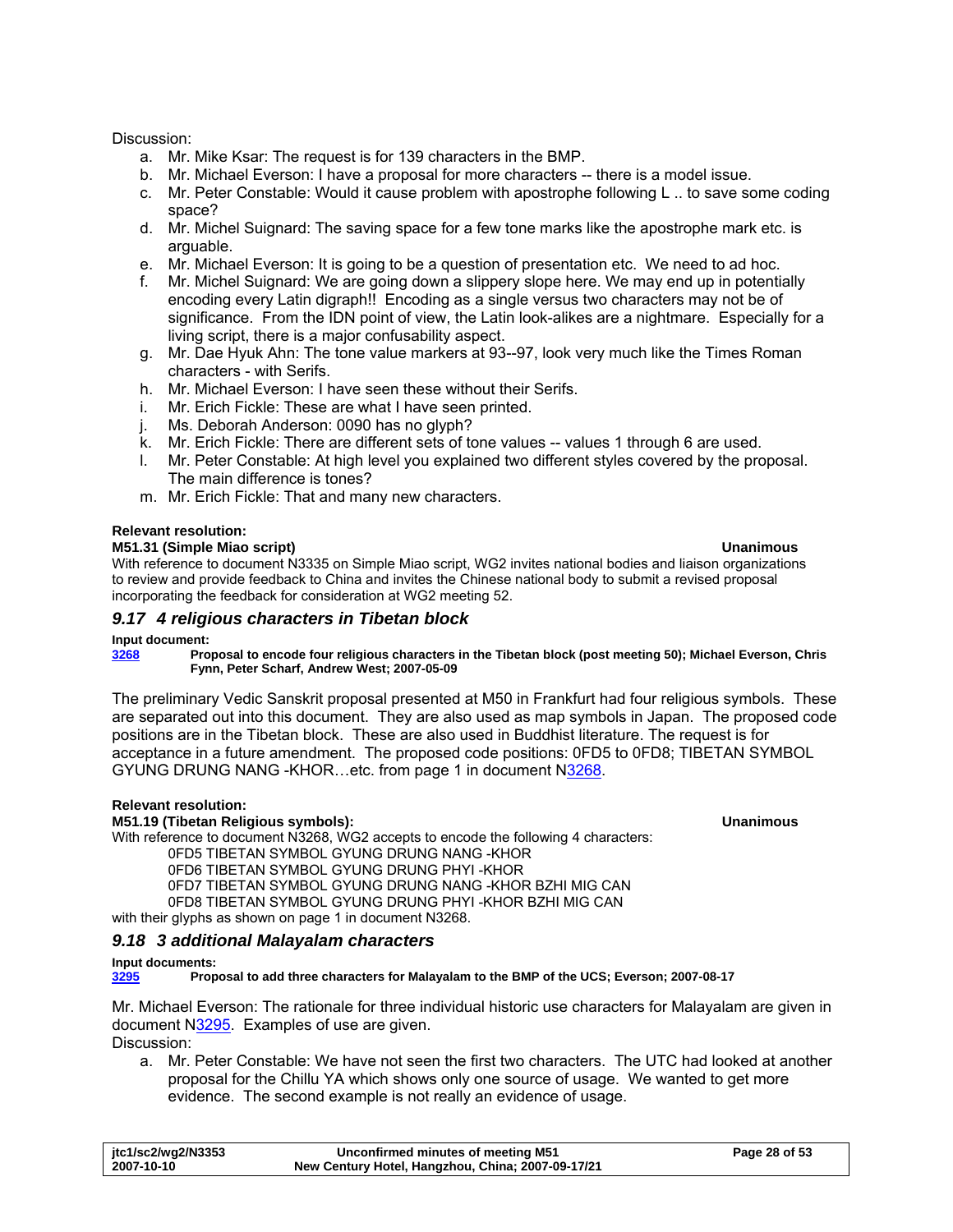- <span id="page-28-0"></span>b. Mr. Michael Everson: This document was not looked at by UTC. I am satisfied by evidences for these little-used characters.
- c. Dr. Umamaheswaran: I would suggest getting feedback from Indic list / Kerala government sources in particular.
- d. Mr. Michael Everson: I have posted to Indic list and have some feedback regarding the three from Messrs. Cibu and Ganesan.
- e. Mr. Michel Suignard: My suggestion is to send the document for national body feedback till the next meeting.

### **Relevant resolution:**

### **M51.32 (3 Malayalam characters): Unanimous**

With reference to document N3295 on 3 Malayalam archaic characters, WG2 invites national bodies and liaison organizations to review and provide feedback to Ireland and invites the Irish national body to submit a revised proposal incorporating the feedback for consideration at WG2 meeting 52.

### *9.19 Japanese TV Symbols*

### **Input document:**

**[3341](http://www.dkuug.dk/jtc1/sc2/wg2/docs/n3341.pdf) Japanese TV Symbols; Michel Suignard, expert contribution; 2007-09-18** 

Mr. Michel Suignard: Document [N3341](http://www.dkuug.dk/jtc1/sc2/wg2/docs/n3341.pdf) refers to ARIB standard on Japanese broadcasting. In addition to CJK ideographs it includes several symbols also. These can appear in plain text especially when computers are being used to display and process TV information. They tend to use the PUAs when these are not encoded. The document contains the full list of ARIB symbols - listed by their index in the ARIB standard. The description is the name in ARIB standard for the symbol. The comment / mapping column indicates if there is a clear mapping to an existing UCS code point etc. There are also symbols with Latin or Ideographic characters within a square. There are some circled characters.

Discussion:

- a. Mr. Mike Ksar: Why are these called TV symbols?
- b. Mr. Masahiro Sekiguchi: These are used in TV broadcasting for showing on a TV screen. They are used in information that is broadcast using Digital signal broadcasting.
- c. Mr. Michel Suignard: There are also some ideographs that are used as symbols. Several numbers with a period. There are some tiny ideographs - 70% in size of regular CJK ideographs. The ARIB standard does not really give information as to where these symbols are used or what they mean. Superscripted 2 and 3 but with double width, several multiple character sequences in a single cell etc. Bracketed and Parenthesized ideographs and other characters, and other kinds of symbols; several fractions including 0/3, and several weather symbols. I have provided some explanatory material in the document. The fonts exist and I was able to use them to prepare this presentation. These symbols have to be merged with other similar proposals for symbols. We can look at these for completing a set that may be in the standard. I would like have input what could be encoded or what should not be etc.
- d. Mr. Peter Constable: National bodies should examine and comment on the proposal whether we should encode some or all etc.

### **Relevant resolution:**

### **M51.33 (Japanese TV Symbols): Unanimous**

With reference to document N3341 on Japanese TV symbols, WG2 invites national bodies and liaison organizations to review and provide feedback to US national body and invites the US national body to submit a revised proposal incorporating the feedback for consideration at WG2 meeting 52.

### **10 Contributions on scripts and characters under ballot**

### **Input documents:**

- **[3314](http://www.dkuug.dk/jtc1/sc2/wg2/docs/n3314.pdf) Result of UTC Repertoire Review for FPDAM4 of ISO/IEC 10646:2003 and future additions; Unicode Liaison Contribution; 2007-08-26**
- **[3315](http://www.dkuug.dk/jtc1/sc2/wg2/docs/n3315.pdf) Result of UTC Repertoire Review for PDAM5 of ISO/IEC 10646:2003 and future additions; Unicode Liaison Contribution; 2007-08-26**
- **[3321](http://www.dkuug.dk/jtc1/sc2/wg2/docs/n3321.pdf) US input outside amendments 4 & 5; Michel Suignard; 2007-09-14**

The above are reference documents to supplement discussions in the following sections.

| jtc1/sc2/wg2/N3353 | Unconfirmed minutes of meeting M51                | Page 29 of 53 |
|--------------------|---------------------------------------------------|---------------|
| 2007-10-10         | New Century Hotel, Hangzhou, China; 2007-09-17/21 |               |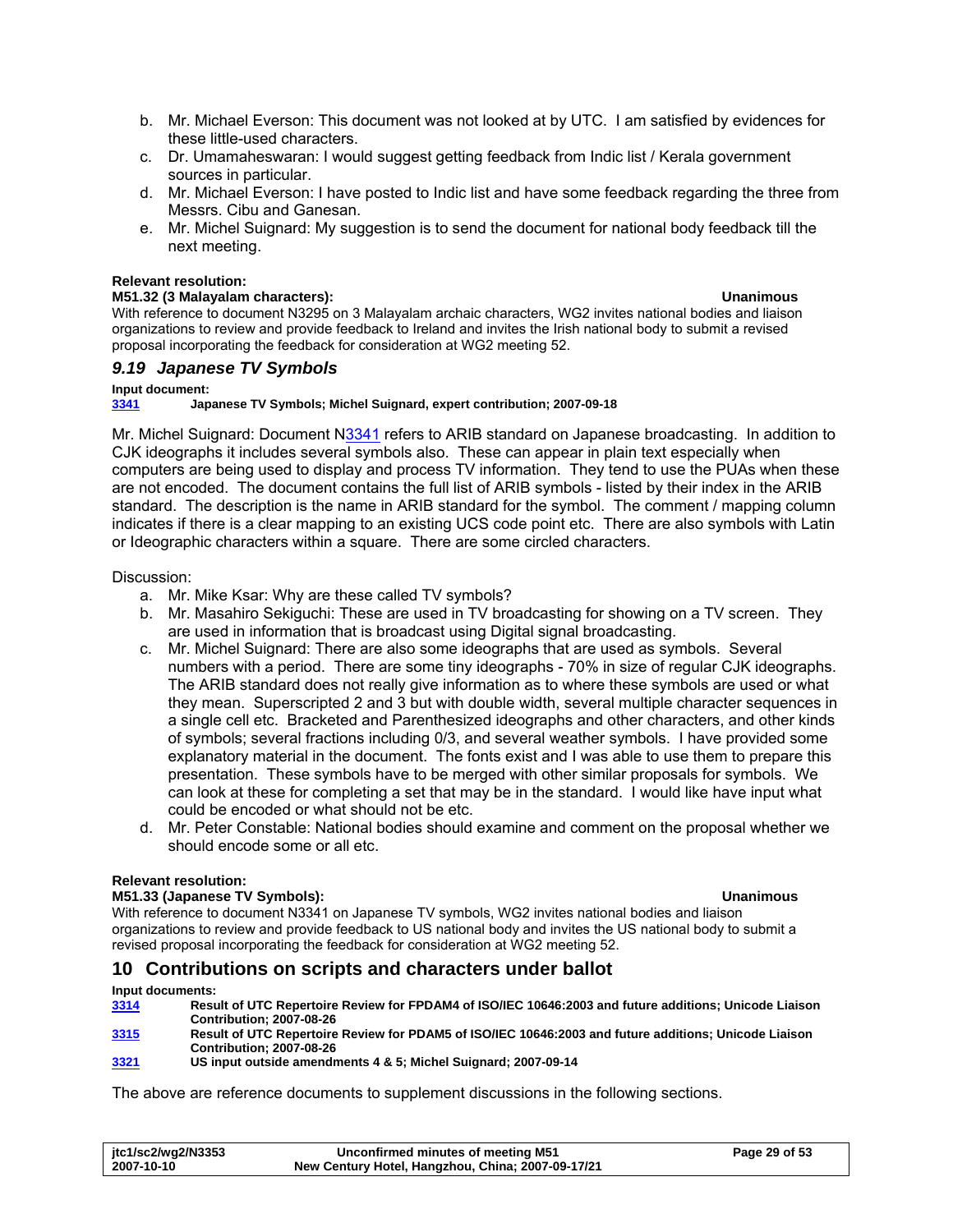# <span id="page-29-1"></span><span id="page-29-0"></span>*10.1 China NB comments on Lanna encoding in FPDAM 4*

**Input documents:** 

**[3313](http://www.dkuug.dk/jtc1/sc2/wg2/docs/n3313.pdf) Comments on Lanna encoding in FPDAM4; China NB; 2007-09-06 [3346](http://www.dkuug.dk/jtc1/sc2/wg2/docs/n3346.pdf) Lanna ad hoc meeting 51 ; Ad hoc on Lanna; 2007-09-19** 

An ad hoc group was charged with considering the different contributions on the Lanna script. Several Chinese experts met with other WG2 experts. The project editor as the chair of the ad hoc had indicated that if there is no agreement, Lanna could be taken out of Amd. 4.

Discussion:

- a. Mr. Chen Zhuang: There are too many issues that we need more time to discuss them. Since we don't have enough time at this meeting we prefer to take it out of Amd. 4.
- b. Mr. Mike Ksar: Can you give me an idea as to how much time you need? Will need to have document summarizing the issues?
- c. Mr. Adrian Cheuk: During the ad hoc meeting and later discussions, we tried to resolve all the issues. We did not receive comments from the authors before the ad hoc meeting. We did not have sufficient time to analyze the issues. Character names, script names, the repertoire and collation order are all being discussed. We arrived at some proposals to get modified script names, proposed naming updates etc. but were not able to arrive at a consensus.
- d. Mr. Michel Suignard: I propose we go ahead with updating the charts using the correct fonts. We can move it out of Amd. 4 and move it to Amd. 5. This will give the national bodies a chance for another technical ballot. I do understand there is no agreement on outstanding issues -- the best course of action is to keep what we have today with a correction to the fonts used on the charts.
- e. Mr. Peter Constable: From the Unicode perspective since there is no consensus it makes sense to move Lanna to a post-Amd. 4 amendment.
- f. Mr. John Knightley: Would China clarify if they would be acceptable to keep the charts as is in Amd. 5? UK would like to make a note that the script is important and that the member bodies should make an attempt to arrive at a consensus.
- g. Mr. Mike Ksar: That is the editor's proposal. We appreciate the input from UK. We had an ad hoc in Frankfurt also, and we thought we had a consensus there also.
- h. Mr. Peter Constable: I would encourage the language experts from China to meet and try to understand all the concerns from all parties and appreciate the different view points. I would encourage language experts from China as well as language experts from Thailand to meet.
- i. Mr. Mike Ksar: If the experts on Lanna want to continue to discuss and arrive at a consensus before the end of the meeting we could adjust the resolutions accordingly. I would encourage continuing the dialog.
- j. Mr. Michel Suignard: If there are major changes then we still need to get back to pulling it out of Amd. 4. Minor changes could be accommodated -- but major changes will need another technical ballot. It would entail a 6 month delay. If it does not go into Amd. 4 we will have a little more flexibility in accepting more significant changes to the script.
- k. Mr. Peter Constable: In this regard, we believe if two new characters are to be added it may be OK. But major changes cannot be in Amd. 4.
- l. Mr. Michael Everson: We must have a list of all the problems and concerns listed before the end of this meeting. We also need input from China as to what their proposed solution to each problem is. We had two rounds of ballot on Lanna already -- we had made revisions to accommodate Chinese comments.
- m. Mr. Mike Ksar: This is what I asked in the form of the ad hoc report. It should contain the list of concerns and proposed solutions from China.

The ad hoc report was prepared as document [N3346.](http://www.dkuug.dk/jtc1/sc2/wg2/docs/n3346.pdf)

Mr. Adrian Cheuk: The ad hoc met and discussed the issues on the Lanna proposal. A number of technical issues were resolved. Outstanding issues and recommendations are given in the report.

| jtc1/sc2/wg2/N3353 | Unconfirmed minutes of meeting M51                | Page 30 of 53 |
|--------------------|---------------------------------------------------|---------------|
| 2007-10-10         | New Century Hotel, Hangzhou, China; 2007-09-17/21 |               |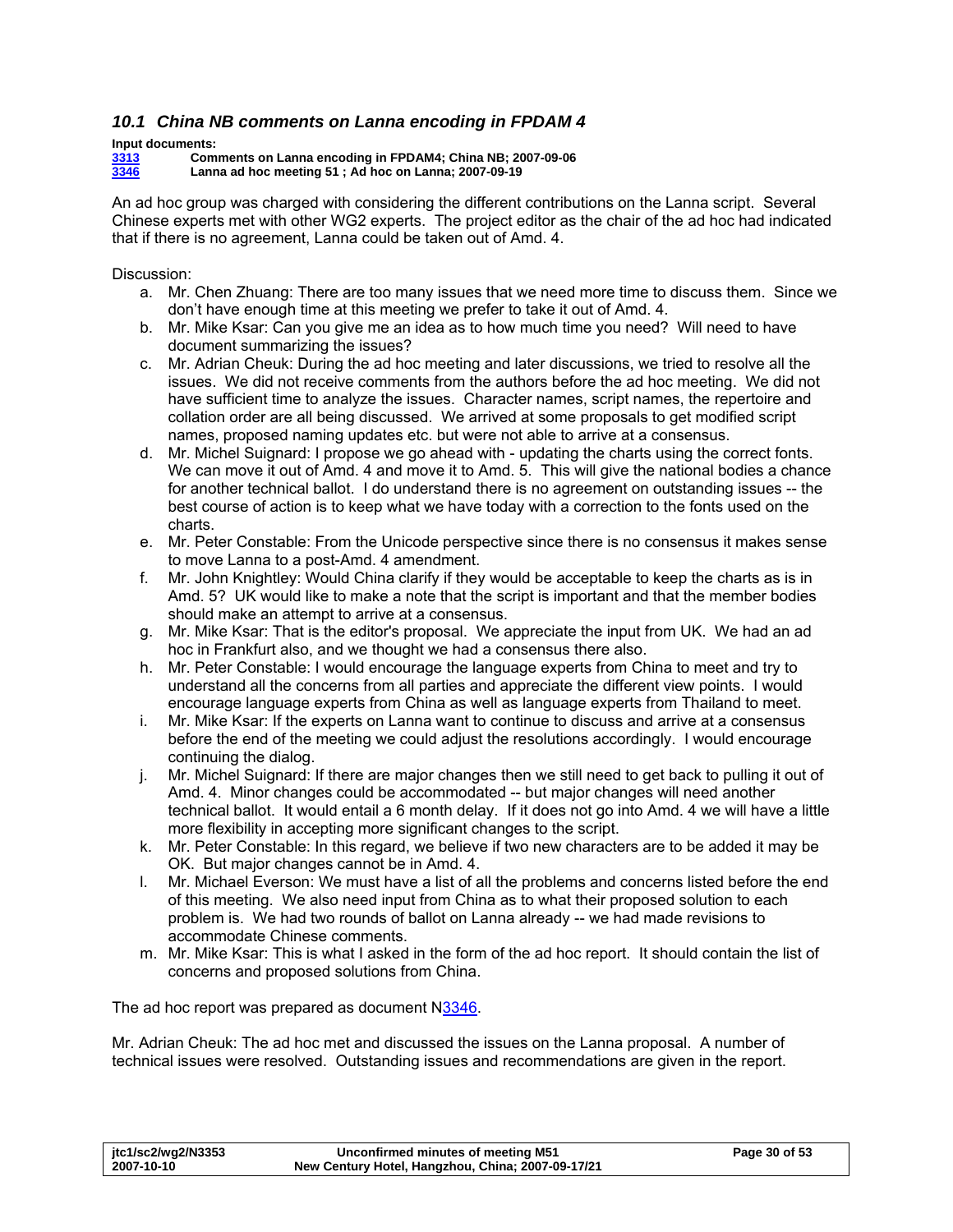<span id="page-30-0"></span>Some recommendations:

- Add a character SIGN LOLA HOY KONGNOT
- Change glyph for 1A68 VOWEL SIGN UUE, to prevent overlap with tone marks

• Rename script to TAI THAM, since Lanna does not reflect the user community in China.

Two issues are outstanding:

- For about 22 characters, the names are in still open. China would like to change these names. These have not been reviewed by all experts.
- An additional character is identified and still needs review.

Discussion:

- a. Mr. Michel Suignard: My understanding that the character list was correct and the glyphs were incorrect.
- b. Mr. John Knightley: The problem was that there was no time to consider in the ad hoc.
- c. Mr. Peter Constable: The intention was not to imply that the names list was not correct. We received the correct set of charts only later.
- d. Mr. Michel Suignard: If we decide to progress this in Amd. 5, should we keep the charts as is or should we make any changes?
- e. Mr. Michael Everson: I am prepared to add the One Character. I am not comfortable changing the glyph change proposed.
- f. Dr. Umamaheswaran: My suggestion is that the ad hoc report be sent for national body review. The Amd. 5 should go forward with no changes; that would be the simplest thing to do.
- g. Mr. Peter Constable: The glyph change identified for 1A68 probably should go ahead.
- h. Dr. Umamaheswaran: Is this glyph error due to Amd. 4 created by the error in the wrong style being used in the production of the charts?
- i. Mr. Peter Constable: The error reported is independent of the production issue. WG2 can decide to act on it.
- j. Mr. John Knightley: In view of the problem that I heard this time due to production error it is unclear as to how different national bodies will react the next time around.
- k. Mr. Mike Ksar: We will ensure that the new set of charts in Amd. 5 will be the correct ones.
- l. Mr. Masahiro Sekiguchi: What would be the impact on Amd. 4 by moving this out to Amd. 5.
- m. Mr. Michel Suignard: There is no impact on Amd. 4. China had agreed to move it out of Amd. 4 to Amd. 5.
- n. Mr. Peter Constable: You said it is easier to make the change .. I beg to differ. It is easier to produce the ballot documents. It would simplify the overall process if we had consensus from people involved to make the changes.
- o. Mr. Chen Zhuang: I agree with the statement.
- p. Ms. Deborah Anderson: It would be better to consult other experts in Thailand getting them involved as well.
- q. Mr. Peter Constable: Having review with other language experts is also essential.
- r. Mr. Mike Ksar: We will accept recommendations 1 and 3 of ad hoc report.

### **Relevant resolution:**

### <span id="page-30-1"></span>**M51.2 (Lanna script): Unanimous**

With reference to the ad hoc report on Lanna script in document N3346, and based on disposition of ballot comments on FPDAM4 at the meeting, WG2 resolves to move all the changes introduced for Lanna script (block 1A20--1AAF) from Amendment 4 to Amendment 5, incorporating the following changes:

- a. Ensure the correct glyphs and associated names are used to produce the charts correcting the previous production error
- b. Replace LANNA with TAI THAM in the script name, the block name and all the character names
- c. Add an annotation that the script is also known as LANNA (similar to TAI LUE)
- d. Insert a new character 1A5A TAI THAM SIGN LOLA HOY KONGNOT
- e. Move the characters in 1A5A to 1A5E down one position
- f. Move the character in 1A5F to 1A7E.

Further the Chinese national body and other experts are invited to discuss and resolve all outstanding concerns from document N3346 for consideration at the next WG2 meeting.

### *10.2 Letter in support of the Egyptian Hieroglyphs proposal*

### **Input document:**

**[3310](http://www.dkuug.dk/jtc1/sc2/wg2/docs/n3310.pdf) Letter in support of the Egyptian proposal; Ola El Aguizy; 2007-09-04** 

| jtc1/sc2/wg2/N3353 | Unconfirmed minutes of meeting M51                | Page 31 of 53 |
|--------------------|---------------------------------------------------|---------------|
| 2007-10-10         | New Century Hotel, Hangzhou, China; 2007-09-17/21 |               |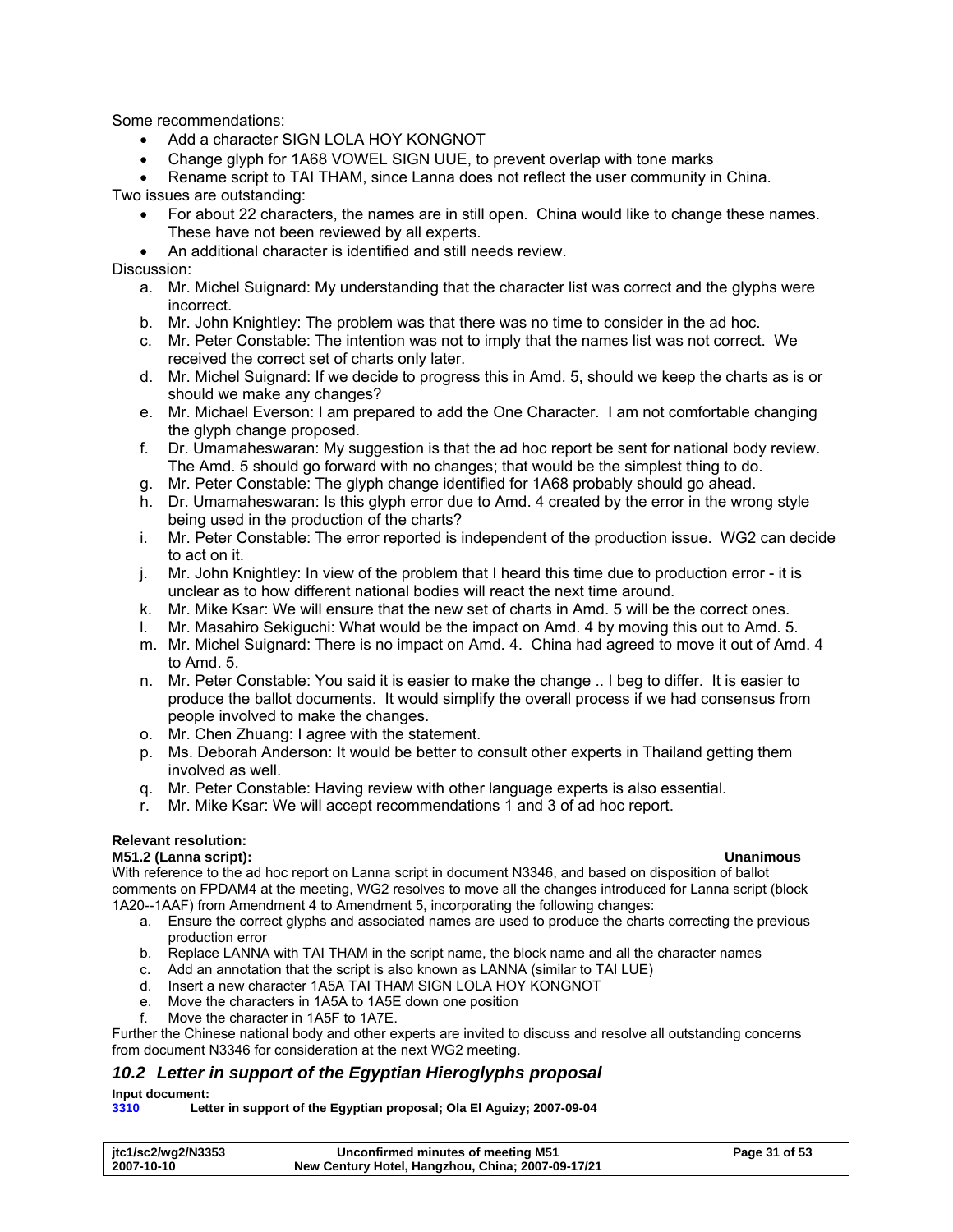<span id="page-31-0"></span>Ms. Deborah Anderson: Document N[3310](http://www.dkuug.dk/jtc1/sc2/wg2/docs/n3310.pdf) is a letter from Professor Ola El Aguizy, Faculty of Archaeology, University of Cairo, based on request at the WG2 Frankfurt meeting M50 to get a letter of support from Egyptologists in Egypt. Ms. Ola El Aguizy was contacted as a result of this action item. The letter is in support of the Egyptian Hieroglyphs proposal.

WG2 notes this input.

### <span id="page-31-3"></span>*10.3 Request to remove Bamum from PDAM 5*

### **Input document:**

**[3298](http://www.dkuug.dk/jtc1/sc2/wg2/docs/n3298.pdf) Request to Remove Bamum from Amendment 5; Debbie Anderson; 2007-08-13** 

Ms. Deborah Anderson: The document [N3298](http://www.dkuug.dk/jtc1/sc2/wg2/docs/n3298.pdf) is a letter from Dr. Konrad Tuchscherer requesting a delay in inclusion of Bamum script in the standard, pending more discussion with the user community. Mr. Peter Constable: The UTC has reviewed this request and supports the request.

### **Relevant resolution:**

### <span id="page-31-4"></span>**M51.5 (Removal of Bamum script from Amd. 5): Unanimous**

With reference to document N3298, and supportive technical comments in PDAM5 ballot response document N3331, WG2 resolves to remove all changes introduced for Bamum script (block 1C80--1CCF) from Amendment 5, awaiting further input from the Bamum user community before further processing.

### <span id="page-31-1"></span>*10.4 Comments on Meitei Dandas – PDAM5*

### **Input document:**

**[3327](http://www.dkuug.dk/jtc1/sc2/wg2/docs/n3327.pdf) Comments on Meitei Dandas; Deborah Anderson, Script Encoding Initiative, UC Berkeley; 2007-09-10** 

Ballot comments on PDAM 5 were conflicting. The German, UK and Irish national bodies propose addition of separate Meitei Dandas and the US national body had expressed opposition to adding these.

An ad hoc met and could not get a consensus. The ad hoc also suggested that a proposal for some criteria to decide when to encode script-specific Danda is needed to help WG2 in making decisions.

Discussion:

- a. Mr. John Knightley: The comments from everyone is noted. I would suggest that this issue has to be addressed by the next WG2 meeting. It is not going to be resolved at this meeting. I do not believe that we want to pull this script out of the current Amd. This is because we had more informal ad hoc discussions and the UK had not had a chance to discuss the Dandas in general.
- b. Mr. Mike Ksar: Are you saying that we keep the script as is and get the Dandas be addressed in a future amendment?
- c. Mr. Michel Suignard: I have to remind every one that Amd. 5 as the ballot count stands has failed the ballot unless we get the ballots reversed.
- d. Mr. Michel Suignard: I would like to get a position statement as to what to do with the Dandas.
- e. Mr. Michel Everson: Ireland is not prepared to withdraw the comment from this ballot. We do not agree that Meitei script is complete without them. In our view we cannot go ahead without the Dandas. We can accept moving Meitei Mayek out of Amd. 5 and move it for a future amendment. We do not wish the Amd. 5 to fail because of this position.

### **Relevant resolutions:**

### <span id="page-31-2"></span>**M51.6 (Removal of Meitei Mayek script from Amd. 5): Unanimous**

With reference to document N3327, and based on discussion of PDAM 5 ballot comments on Meitei Dandas at the meeting, WG2 resolves to remove all changes introduced for Meitei Mayek script (block A6A0--A6FF) from Amendment 5, until the question about script-specific Dandas is resolved (see resolution M51.7 below). **M51.7 (Criteria for script-specific Dandas): Unanimous** 

WG2 invites the German, Indian, Irish, UK and US national bodies in consultation with other experts, to formulate 'definitive criteria for script-specific Dandas' for consideration at the next WG2 meeting for inclusion in the WG2 Principles and Procedures.

### <span id="page-31-5"></span>*10.5 Add generic Word Separator Middle Dot*

### **Input document:**

**[3347](http://www.dkuug.dk/jtc1/sc2/wg2/docs/n3347.pdf) Proposal to add Word Separator Middle Dot; Unicode Consortium; 2007-09-19** 

| jtc1/sc2/wg2/N3353 | Unconfirmed minutes of meeting M51                | Page 32 of 53 |
|--------------------|---------------------------------------------------|---------------|
| 2007-10-10         | New Century Hotel, Hangzhou, China; 2007-09-17/21 |               |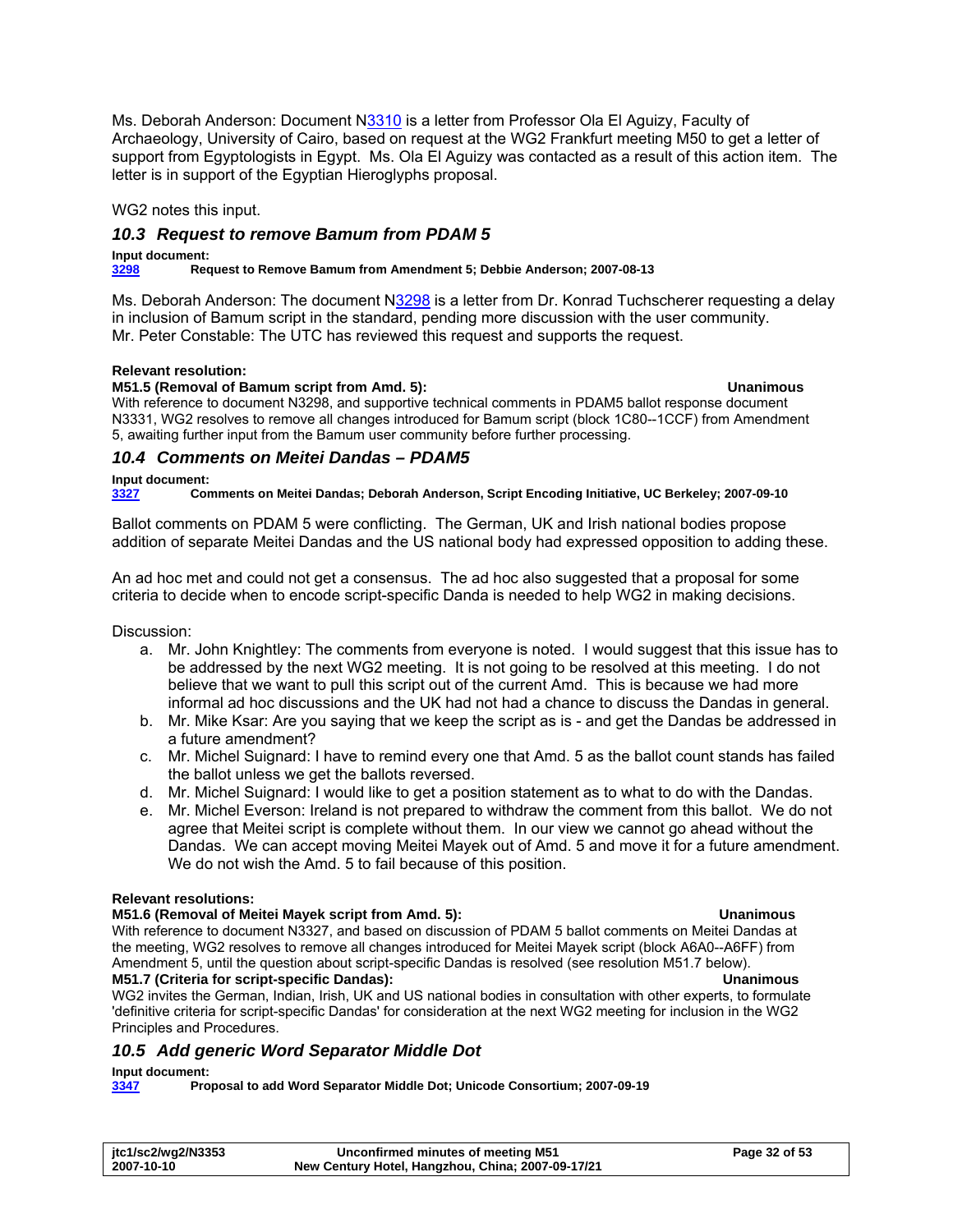<span id="page-32-0"></span>Mr. Peter Constable: In discussing the Avestan proposal Unicode experts were concerned with yet another middle dot into the standard. After discussion the proposal was to introduce a generic dot character for word separation - named WORD SEPARATOR MIDDLE DOT. In terms of glyph, different scripts could use different versions, it is just a dot but can be displayed in different scripts as needed. See document N[3347](http://www.dkuug.dk/jtc1/sc2/wg2/docs/n3347.pdf) for details. The proposed code position is 2E37. The request is to include this in Amd. 5

Mr. Michael Everson: Ireland would like to propose 2E31 in the supplementary punctuation block (since that block was reorganized) as the alternate code position. Reference the final code charts for Amd. 5 in document N[3349](http://www.dkuug.dk/jtc1/sc2/wg2/docs/n3349.pdf). This should satisfy Iran's comment T.3 on PDAM 5 also.

### **Relevant resolution:**

### **M51.8 (Word Separator Middle Dot) Unanimous**

With reference to documents N3347 and Irish ballot comment T.3 on PDAM 5 in document N3331, WG2 accepts to encode

2E31 WORD SEPARATOR MIDDLE DOT

with its glyph as shown in document N3349.

### *10.6 Myanmar additions for Shan*

<span id="page-32-1"></span>**Input documents:**<br> **3277**<br> **IS in**<br> **IS in [3277](http://www.dkuug.dk/jtc1/sc2/wg2/docs/n3277.pdf) Proposal for encoding additional Myanmar characters for Shan in the UCS; Everson; 2007-07-11 [3321](http://www.dkuug.dk/jtc1/sc2/wg2/docs/n3321.pdf) US input outside amendments 4 & 5; Michel Suignard; 2007-09-14** 

Mr. Michael Everson: Experts who looked at the current Shan content in Amd. 4 have given us feedback. Additional letters, digits, symbols, tones and some changes of glyphs were proposed. In order to accommodate these comments, a rearranged chart including the Shan additions and existing characters under Amd. 4 ballot is proposed.

Discussion:

- a. Mr. Peter Constable: UTC has reviewed the proposal. Accepted the rearrangement; accepted the name change for one of them; and accepted the new proposed characters. Document N[3321](http://www.dkuug.dk/jtc1/sc2/wg2/docs/n3321.pdf) Section 1 summarizes the accepted characters.
- b. Mr. John Knightley: The user community had reviewed this document and pleased to accept the proposed additions in document N[3277](http://www.dkuug.dk/jtc1/sc2/wg2/docs/n3277.pdf).
- c. Mr. Michel Suignard: Referring to page 7 chart 1040 has a tiny tiny dot in the middle; this dot should be removed (part of the Amd. 4 US ballot comments).
- d. Mr. Mike Ksar: Revised document N[3277](http://www.dkuug.dk/jtc1/sc2/wg2/docs/n3277.pdf)R3 shows the updated information and will be posted.

### **Relevant resolution:**

### <span id="page-32-2"></span>**M51.1 (Myanmar changes): Unanimous**

With reference to document N3277, WG2 accepts the rearranged code chart for Myanmar block including the following changes (in the new code positions):

- a. Change the glyphs for 107A MYANMAR LETTER SHAN NYA
- b. Change the name for 108C to MYANMAR SIGN SHAN COUNCIL TONE-3, and adjust the base line for the glyph
- c. Add the following 17 characters: 1077 MYANMAR LETTER SHAN GA 1079 MYANMAR LETTER SHAN ZA 107B MYANMAR LETTER SHAN DA 107F MYANMAR LETTER SHAN BA 108B MYANMAR SIGN SHAN COUNCIL TONE-2 1090 MYANMAR SHAN DIGIT ZERO

1091 MYANMAR SHAN DIGIT ONE 1092 MYANMAR SHAN DIGIT TWO

1093 MYANMAR SHAN DIGIT THREE 1094 MYANMAR SHAN DIGIT FOUR 1095 MYANMAR SHAN DIGIT FIVE 1096 MYANMAR SHAN DIGIT SIX 1097 MYANMAR SHAN DIGIT SEVEN 1098 MYANMAR SHAN DIGIT EIGHT 1099 MYANMAR SHAN DIGIT NINE 109E MYANMAR SYMBOL SHAN ONE 109F MYANMAR SYMBOL SHAN EXCLAMATION d. Remove the tiny dot in the glyph for 1040 MYANMAR DIGIT ZERO

The rearranged code chart and names list are shown on page 7 of document N3277 as updated in this meeting.

| itc1/sc2/wg2/N3353 | Unconfirmed minutes of meeting M51                | Page 33 of 53 |
|--------------------|---------------------------------------------------|---------------|
| 2007-10-10         | New Century Hotel, Hangzhou, China; 2007-09-17/21 |               |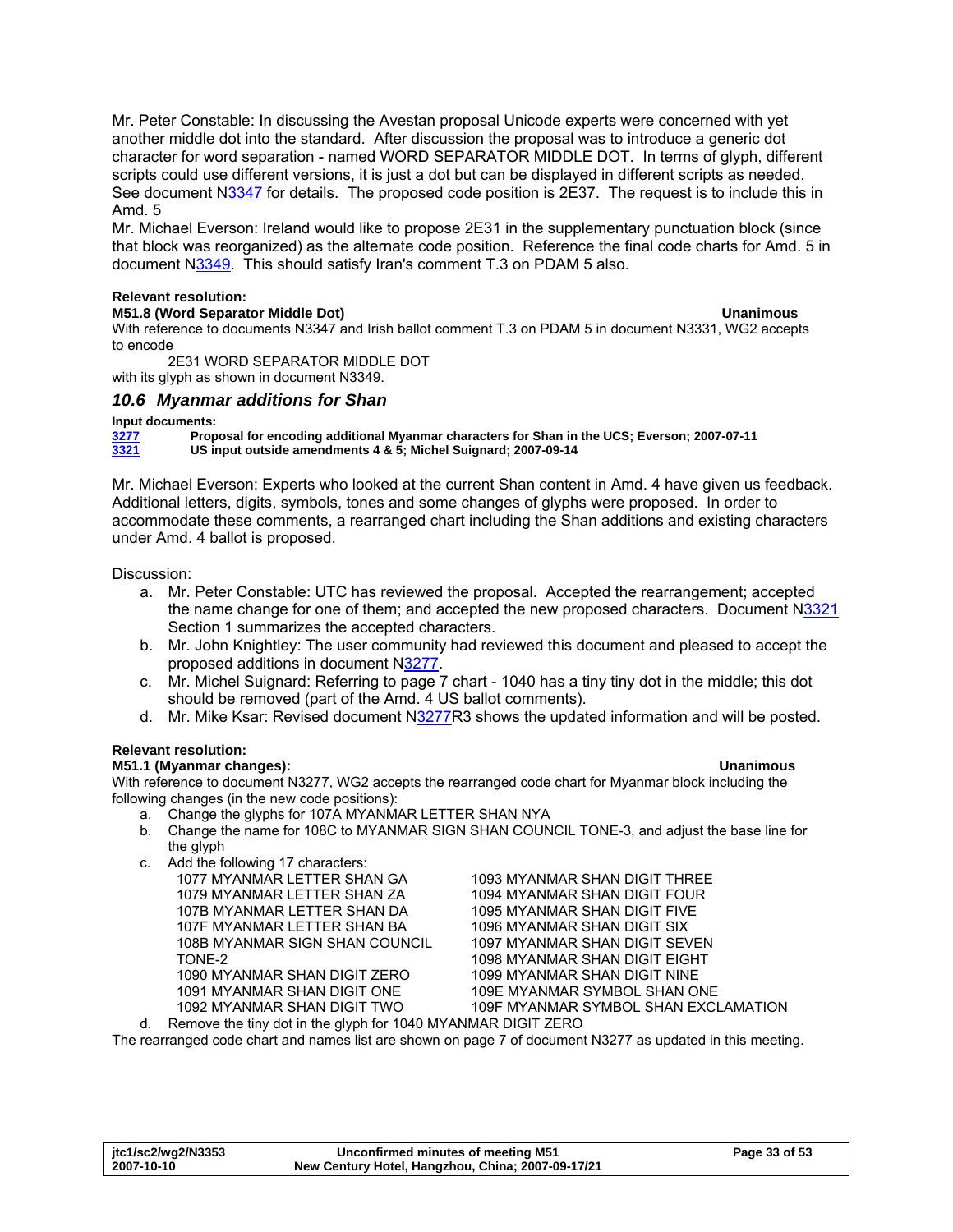# <span id="page-33-0"></span>**11 Other contributions**

### *11.1 Working Draft for FCD 10646 - next edition*

### **Input documents:**

| 3274 | FCD 10646 - Rationale document; Project Editor, Michel Suignard; 2007-06-18 |
|------|-----------------------------------------------------------------------------|
| 3275 | FCD 10646 with revision markup; Project Editor, Michel Suignard; 2007-06-18 |
| 3276 | FCD 10646 w/o revision markup; Project Editor, Michel Suignard; 2007-06-18  |

Mr. Mike Ksar: There are three documents -- one contains the rationale, the other two contain draft text for the FCD with and without changes marked.

Mr. Michel Suignard: I have not received many feedbacks from the WG2 experts. I will do a presentation later on this document. Meanwhile please take a look and give me your feedback.

Document N[3274](http://www.dkuug.dk/jtc1/sc2/wg2/docs/n3274.pdf) replaces document [N3229](http://www.dkuug.dk/jtc1/sc2/wg2/docs/n3229.pdf). The intent is to make the ISO/IEC 10646 and Unicode publications more aligned. Unicode has more content than ISO/IEC 10646. There is also difference in terminology and these differences cause difficulties for others who refer to both standards.

The first issue was related to aligning the terminologies. Major definitions were not removed. Added clarification notes etc. I clarified the encoding space differences between the two standards. For example, surrogates. These are code points used for UTF-16; they are not characters.

Consistency in description of UTF-s and UCS terminology and definitions was another motivation. Replace enumerated lists as data files - for easier maintenance and use.

Additional information in name list - we already had agreed on that.

We will fix errors in character classes.

Other architecture related items are also explained.

As to the template -- we are not well aligned with ISO templates. Two column format versus single column; the single column is easier to produce. However, some parts of the standard are two columns to have more efficient use of space. It allows us to have automated table of contents and hyper linking of clauses from the table of contents automatically in the PDF file.

I have tracked Amds. 1 to 5 so far. It caused some problems for me track these -- it makes sense to avoid the delays in publishing after we have closed on some target Amd. We could ballot the FCD in parallel with the target Amd. This would allow us not to duplicate the ballot comments on these amendments as well as the FCD. We have to consolidate the amendment texts into the FCD. Otherwise the Standard becomes unreadable.

The names list in Annex P has been moved to a data file synched with Unicode names list. Keeping empty Annexes … marked as Empty.

My suggestion is that we push this up for a ballot stage; a subdivision proposal and process as FCD or CD.

Dr. Umamaheswaran: Up to Amd. 5 would be a reasonable target. It will take the same number of ballot cycles in the worst case .. if a PDAM-2 for Amd. 5 is issued. The other point is to see if a synch is required with a specific version of Unicode.

Disposition: Accept and progress to FCD/CD.

### **Relevant resolution:**

### **M51.21 (FCD of next edition): Unanimous**

With reference to documents N3274, N3275 and N3276, WG2 instructs its editor / convener to prepare: a. a subdivision proposal for the next edition of the standard (see document N3360)

b. text for the next edition of the standard incorporating the texts of Amendments 1 through Amendment 5 and submit the above along with the updated rationale document N3362 to SC2 for registration and balloting,

with the following schedule: FCD: 2008-03 and FDIS: 2008-11.

# *11.2 Towards a default deterministic ordering for Egyptian Hieroglyphs*

# **Input document:**<br>**3308** Tow

**[3308](http://www.dkuug.dk/jtc1/sc2/wg2/docs/n3308.pdf) Towards a default deterministic ordering for Egyptian Hieroglyphs; Everson; 2007-09-01** 

This document is for information to WG2 delegates. It is to be discussed by OWG-SORT meeting.

| jtc1/sc2/wg2/N3353 | Unconfirmed minutes of meeting M51                | Page 34 of 53 |
|--------------------|---------------------------------------------------|---------------|
| 2007-10-10         | New Century Hotel, Hangzhou, China; 2007-09-17/21 |               |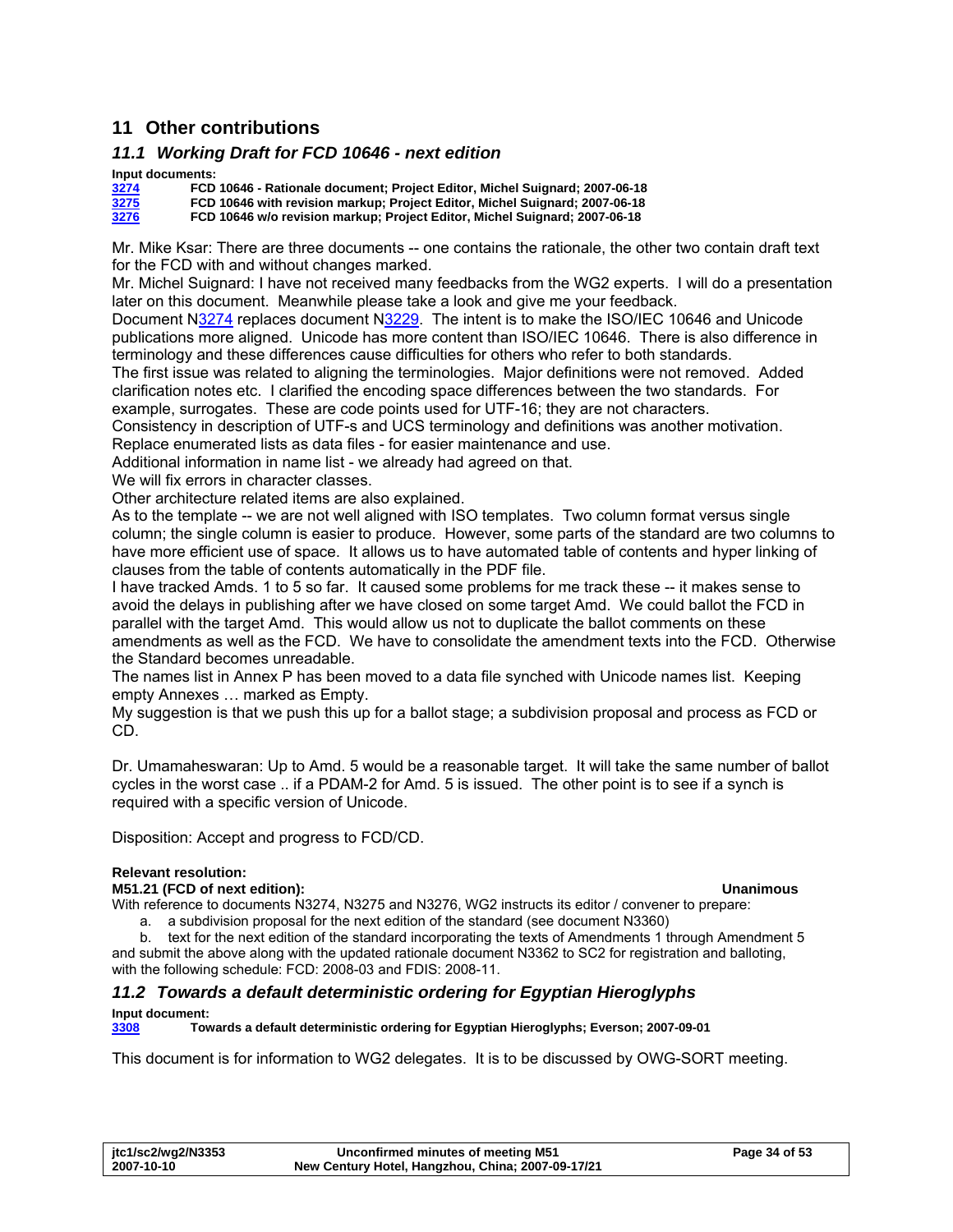# <span id="page-34-0"></span>**12 Disposition of ballot comments**

## <span id="page-34-1"></span>*12.1 FPDAM 4*

**Input documents: FPDAM 4 - text; Michel Suignard, Project Editor; 2007-05-11 Proposed Disposition of Comments – FPDAM4; Michel Suignard; 2007-09-14 FPDAM4 Ballot Results including USNB as attachment A; SC2 Secretariat, SC02 N3960; 2007-09-12 Output documents: Final DoC FPDAM4; Michel Suignard; 2007-09-20 Charts for FDAM4; Everson; 2007-09-21** 

Mr. Michel Suignard: Document [N3324](http://www.dkuug.dk/jtc1/sc2/wg2/docs/n3324.pdf) contains proposed disposition of comments.

### *China - Negative*.

*Chinese comments T.1 through T.5 are all on Lanna script.* 

There were errors in the charts in Amd. 4. The corrected charts will be discussed by Chinese experts. See discussion on Lanna in section [10.1](#page-29-1) on page [30.](#page-29-1) Refer to the ad hoc report in document [N3346.](http://www.dkuug.dk/jtc1/sc2/wg2/docs/n3346.pdf) Disposition:

It was agreed to move the script to Amd. 5 with some changes. See relevant resolution **[M51.2](#page-30-1)** on page 31.

Mr. Chen Zhuang: China accepts the disposition and reverses the ballot to Yes.

### *Germany - positive with comments.*

*<i>E.1 Glyph for 1E9E - Latin Capital Letter Sharp S is to be fixed.* This is similar to comments from Ireland. Disposition: Accepted.

### *Ireland - Negative*

*T.1 Shan additions in Myanmar* 

glyph corrections and rearrangement of characters. See discussion in section 10.6 on page 33, and the relevant resolution M51.1 on page 33. Ireland requests changes in Myanmar additions for Shan, with additional characters, name changes,

Disposition: Accepted.

### *T.2 Row 2E Supplemental Punctuation*

We also propose to revert the names of Swung Dash characters to contain TILDE in them. The original proposers did not understand why the name was changed to Swung Dash. It is used in German orthography as TILDE. We note that there was no agreement in the UTC. Disc ussion: Mr. Michael Everson: Ireland suggests replacing the current chart removing the holes and rearranging.

- a. Mr. Peter Constable: I checked the UTC minutes on this topic. The rationale is not recorded. I suspect that since this is punctuation - it could be confused with the other Tildes.
- b. Mr. Michael Everson: Ireland proposed SWUNG DASH the first time around. The regular SWUNG DASH is wider and we have used Tilde in other situations for Punctuation also.
- c. Mr. Peter Constable: After consulting with UTC experts it is acceptable to change the name back to Tilde.

### Disposition:

Also the glyph for 2E19 Palm Branch is to be restored to what was in the original proposal. Accept the Irish proposed changes.

### **E.1 Proposal to add annotations to Malayalam Chillus**

Accepted in principle; with corrections.

following in the next edition of the standard, aligning with the new format adopted for names lists and *charts in Amd. 5 and later. Note: The format in FDAM4 will be annotations in Annex P in the current format. It will change to the* 

| jtc1/sc2/wg2/N3353 | Unconfirmed minutes of meeting M51                | Page 35 of 53 |
|--------------------|---------------------------------------------------|---------------|
| 2007-10-10         | New Century Hotel, Hangzhou, China; 2007-09-17/21 |               |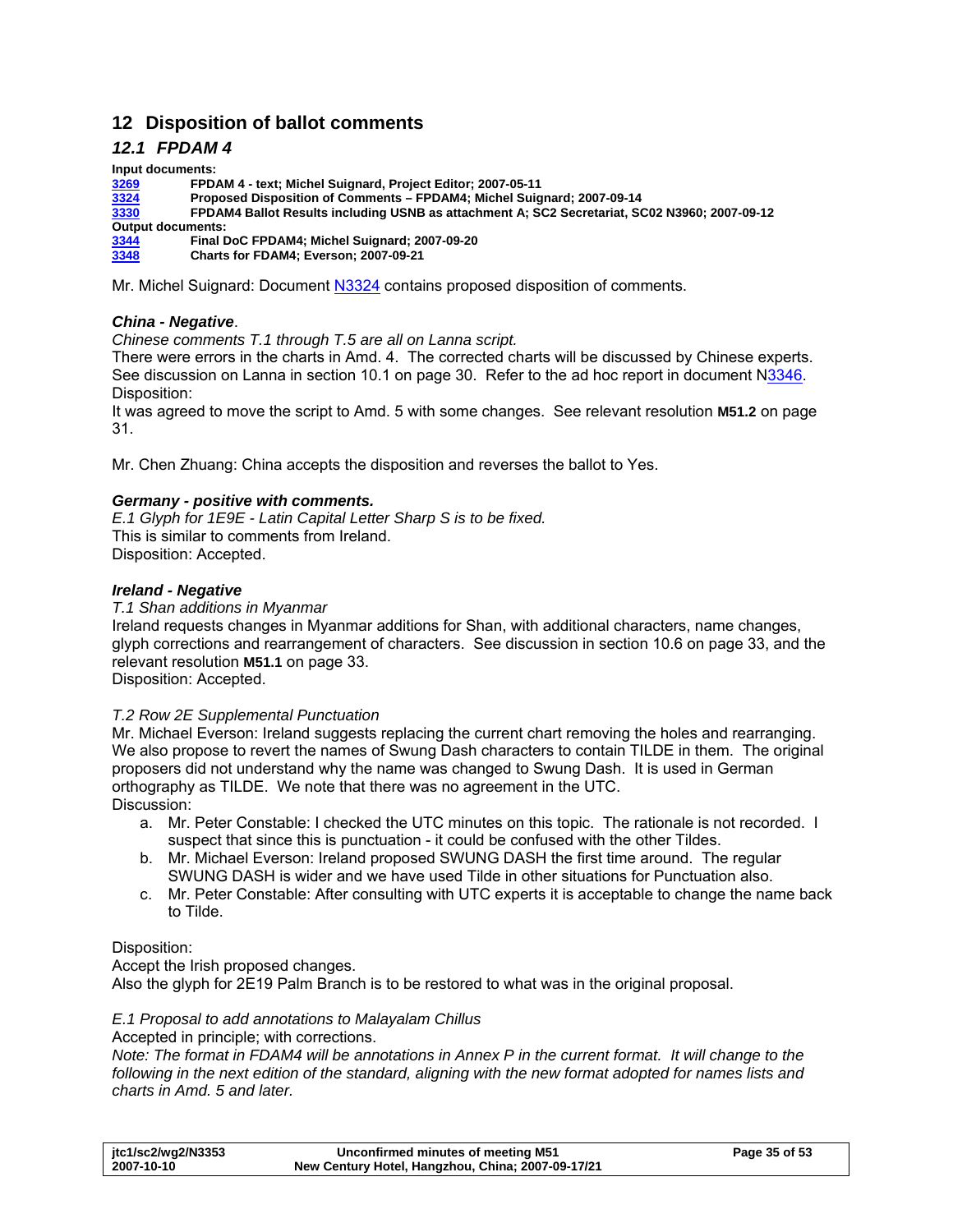MALAYALAM LETTER CHILLU RR = historically derived from the full letter ra  $=$  used for chillu  $r$ MALAYALAM LETTER CHILLU L = historically derived from the full letter ta = used for chillu t and for chillu d

*E.2 Glyph change for Capital Sharp S*  Same as German comment. Disposition: Accepted.

*E.3 - glyph corrections for 0333 and 0347*  Disposition: Accepted. Will update a table in Amd. 4.

Mr. Michael Everson: Based on the above dispositions, Ireland reverses the ballot to Accept.

### *Japan - Negative*

*T.1- errors related to 9FC3 ideograph* 

Mr. Michel Suignard: As to item a. Source correction - though the source information is in the chart there is no updated mechanism to show the equivalent in the reference data file in Amd. 4. The proposal is to remove the number after J\_KX in Amd. 4. The correct format for source reference for data file will be fixed in Amd. 5.

Disposition: Accepted in principle. Editor will fix source references in both Amd. 4 and Amd. 5 to reflect the above.

Item b. CJKC SR text for 9FC3 is to be fixed to dereference KP1 source.. Disposition: Accepted in principle.

Mr. Masahiro Sekiguchi: Japan accepts the dispositions and reverses the ballot to Accept.

### *UK - positive with Comments*

*T.1- errors in source references for ideograph at 04039.*  There is a similar error in Amd. 5 that needs to be fixed. Also part of comment T.1 from US. Disposition: Accepted.

*T.2 - G Source Reference for 09FC3* 

This is similar to Japan ballot comment. Disposition: Accepted in principle.

### *USA - positive with comments*

*T.1 - source Reference for 09FC3*  Similar to Japan comment and UK comment T.2. Accepted in principle.

*T.2 - fix duplicate use of collection numbers*  Accepted.

*T.3 - dprecate collections referencing deprecated sections*  Accepted.

*T.4 - Myanmar changes for Shan*  Similar to Ireland T.1. See discussion in section [10.6](#page-32-1) on page [33,](#page-32-1) and the relevant resolution **[M51.1](#page-32-2)** on page [33](#page-32-2). Disposition: Accepted.

| jtc1/sc2/wg2/N3353 | Unconfirmed minutes of meeting M51                | Page 36 of 53 |
|--------------------|---------------------------------------------------|---------------|
| 2007-10-10         | New Century Hotel, Hangzhou, China; 2007-09-17/21 |               |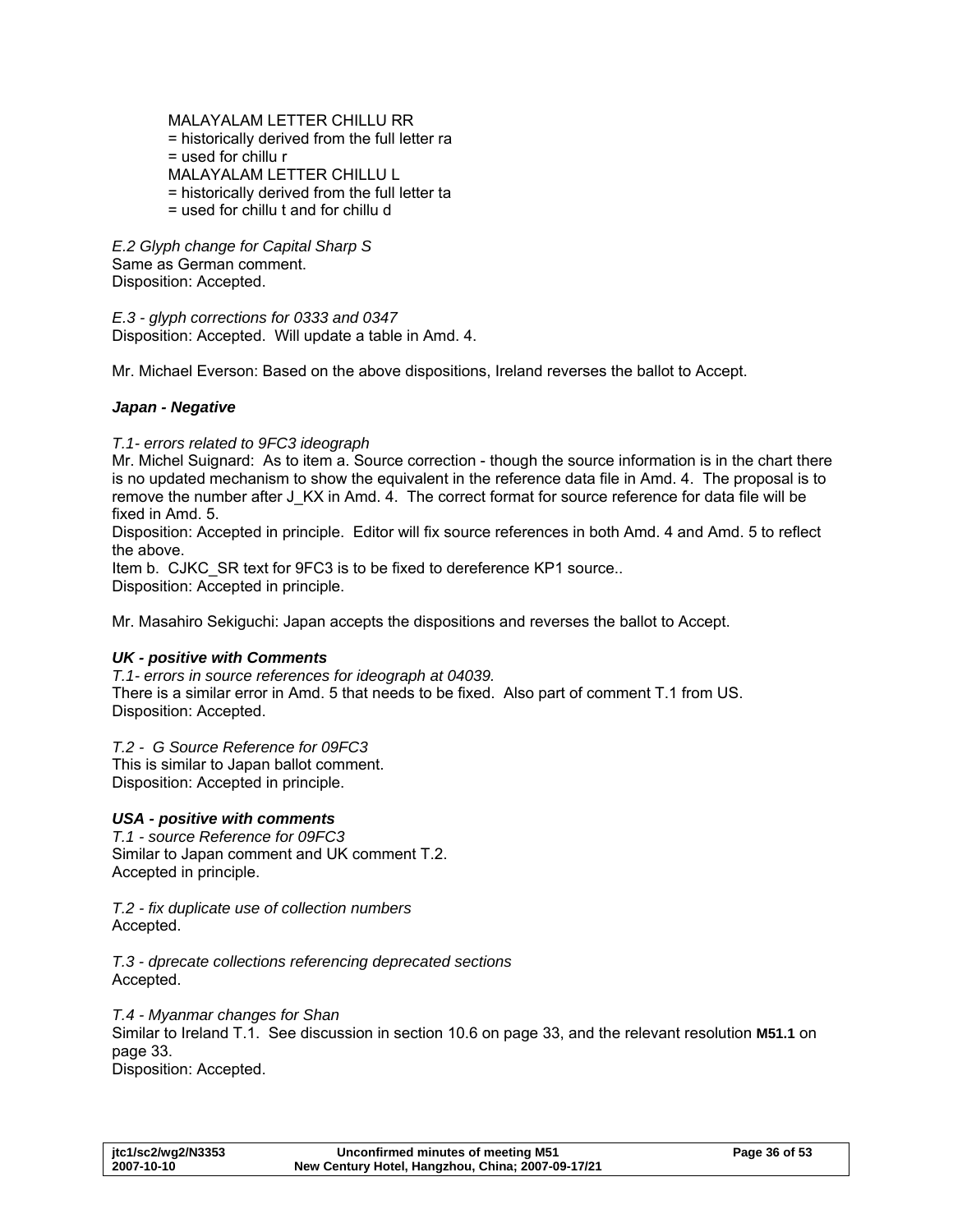<span id="page-36-0"></span>*T.5 - request not to change name of Malayalam Chillu RR*  Name change did not happen. Noted.

*T.6- request not to entertain lowercased Latin epigraphic characters*  No request was made. Noted.

### *T.7 - errors in mirrored characters introduced in Amd. 3.*

Instead of processing as an errata - US requests changes in Amd. 4 to undo what was changed in Amd. 3. Implementation experience exposed inconsistency between pre and post Amd. 3. Disposition: Accepted.

*E.1 to E.3 - minor editorials*  Disposition: Accepted.

*E.4 - fix the ASN.1 notation in note 4 on page 7* 

Mr. Michel Suignard: I need feedback on whether there is any error in the notation used. I am not an expert in ASN.1.

Mr. Masahiro Sekiguchi: From what I know of conventions of ASN.1 the change proposed looks OK. I can check with ASN.1 guru and get back.

Disposition: Accept proposed changes.

All negative ballots were resolved. Amd. 4 progresses to FDAM stage.

### **Relevant resolutions:**

### **M51.3 (Disposition of FPDAM4 ballot comments): Unanimous**

WG2 accepts the disposition of ballot comments on FPDAM4 in document N3344 and instructs its editor to prepare the final text of Amendment 4 incorporating the dispositions. The following changes are noted in particular:

a. Lanna script is moved out to Amendment 5 per resolution M51.2 above

- b. Improvement of the glyph for 1E9E
- c. Correction to the glyphs for 0333 and 0347
- d. Addition of annotations to MALAYALAM LETTER CHILLU RR and CHILLU L
- e. Changes in Myanmar Shan entries per resolution M51.1 above
- f. Rearrangement of characters in columns 2E2, 2E3 and 2E4 in the Supplemental Punctuation block per Irish ballot comment T.4 and accompanying modified chart on page 5 in document N3330
- g. Replacement of 'SWUNG DASH' with 'TILDE' in the names for 2E1B, 2E1E and 2E1F
- h. Corrections to several source reference errors for CJK
- i. Corrections to collection number allocations
- Removal of 2018--201F, 301D-301F from the BiDi mirrored list

### **M51.4 (Progression of Amendment 4): Unanimous**

WG2 resolves to include all the items accepted for inclusion in the standard noted in resolutions M51.1 and M51.2 into Amendment 4. WG2 instructs its project editor to forward the final text of Amendment 4 along with the disposition of comments document N3344 to the SC2 secretariat for an FDAM ballot. The final set of charts and names lists are in document N3348. The unchanged target starting date for FDAM4 is 2007-12.

### <span id="page-36-1"></span>*12.2 PDAM 5*

**Input documents:** 

**[3270](http://www.dkuug.dk/jtc1/sc2/wg2/docs/n3270.pdf) PDAM 5 - text; Michel Suignard, Project Editor; 2007-05-10** 

**[3325](http://www.dkuug.dk/jtc1/sc2/wg2/docs/n3325.pdf) Proposed Disposition of Comments – PDAM5; Michel Suignard; 2007-09-18** 

**[3331](http://www.dkuug.dk/jtc1/sc2/wg2/docs/n3331.pdf) PDAM5 Ballot Results; SC2 Secretariat, SC02 N3959; 2007-09-12** 

**[3336](http://www.dkuug.dk/jtc1/sc2/wg2/docs/n3336.pdf) Comments on the Avestan Separation Point; Deborah Anderson, Script Encoding Initiative, UC Berkeley; 2007-09-13** 

**Output document:** 

| 3345         | Final DoC PDAM5; Michel Suignard; 2007-09-20 |
|--------------|----------------------------------------------|
| <b>00.40</b> |                                              |

**[3349](http://www.dkuug.dk/jtc1/sc2/wg2/docs/n3349.pdf) Charts for FPDAM5; Everson; 2007-09-21** 

Mr. Mike Ksar: Amd. 5 draft disposition of comments were made available today. One of the reasons was the tight time for the PDAM ballot between the two meetings.

| jtc1/sc2/wg2/N3353 | Unconfirmed minutes of meeting M51                | Page 37 of 53 |
|--------------------|---------------------------------------------------|---------------|
| 2007-10-10         | New Century Hotel, Hangzhou, China; 2007-09-17/21 |               |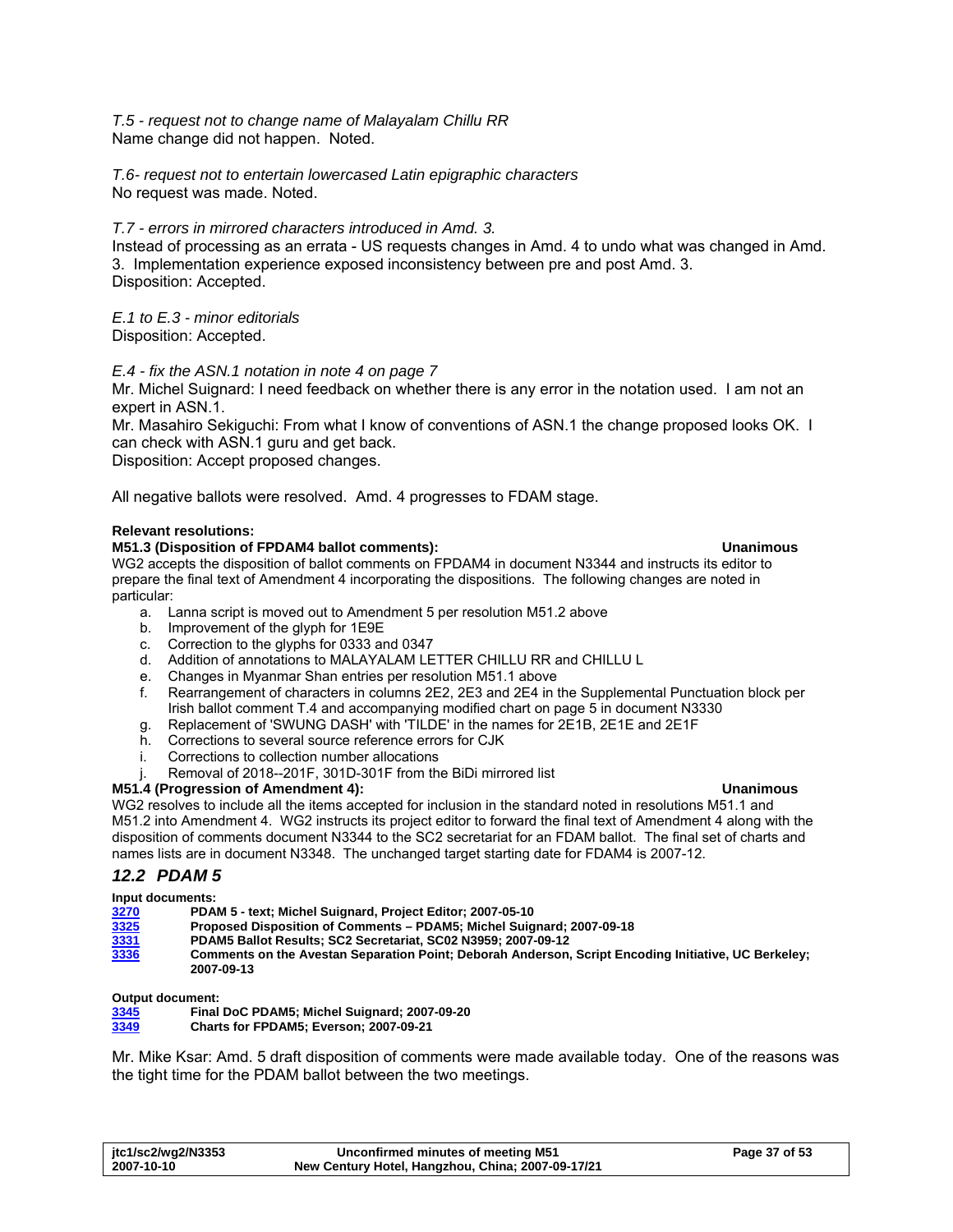### *China - positive with comments*

*T.1 CJK Ext. C - remove 63 characters. T.2 CJK Ext. C - remove T-sources for 4 characters*  IRG has 67 in their request in document N[3280.](http://www.dkuug.dk/jtc1/sc2/wg2/docs/n3280.zip) Japan, UK and USA have also requested these changes. If Chinese input is a subset of IRG it is acceptable. *Note: It was later determined that Chinese comment as written was correct and the IRG input was misinterpreted by the meeting!!*  See discussion under '*[CJK Ext. C follow up](#page-12-0)*' on page [13](#page-12-0). Disposition: Accepted. *Germany - Negative.* 

# *Technical - request Dandas be added to Meitei Mayek.*

Mr. Michel Suignard: Germany has noted both unification as well as separate ones for some minority scripts in terms of past encoding of Dandas. There are opposing positions on this. There are no principles about whether to unify or not. UK and Ireland have similar suggestions.

See discussion under section [10.4](#page-31-1) on page [32](#page-31-1) and relevant resolution **[M51.6](#page-31-2)** on page [32.](#page-31-2) Disposition: Noted. WG2 decided to remove the script out of Amd. 5.

Since it was decided to remove Meitei Mayek script from the amendment, and since Germany had this single technical comment, the German negative position will change to accept.

### *India - positive with comments*

### *Technical - block name for Meitei Mayek*

Proposes block name change for Meitei to recognize alternate spelling to 'Meetei/Meitei Mayek'. Mr. Michel Suignard: We cannot accept the proposal as is; since a slash in the block name as proposed is not allowed. However, we can add a note in the block name in figure 4 to recognize alternate spelling of Meitei.

Disposition: Acceptable in principle.

### *Iran - positive with comments*

Reaffirms need to keep Avestan Punctuations as presented in current Amd. 5 text.

### *Ireland - Negative.*

### *T.1 - Meitei Mayek Dandas*

. See discussion under section [10.4](#page-31-1) on page [32](#page-31-1) and relevant resolution **[M51.6](#page-31-2)** on page [32](#page-31-2) Ireland proposes to add Meitei Mayek Dandas. Rationale and backup information is provided. Disposition: Noted. WG2 decided to remove the script out of Amd. 5.

### *T.2 - support for request for removal of Bamum script*

. See discussion in section [10.3](#page-31-3) on page [32](#page-31-3) and relevant resolution **[M51.5](#page-31-4)** on page [32](#page-31-4) Disposition: Accepted.

### <span id="page-37-0"></span>*T.3 - keep 10B38 Avestan Separation Point*

Mr. Michel Suignard: There is a newly proposed Word Separator Dot (see discussion in section [10.5](#page-31-5) on page [32](#page-31-5)). Can it be used instead? Once the new character can be allowed to position where needed for Avestan it may be acceptable. My preference is to use the Word Separator Dot instead of the script specific Avestan Separation Point.

Discussion:

a. Mr. Michael Everson: We are in favour of adding Word Separator Dot for more generic uses. It was in the context of Samaritan that it was discussed. However, that does not satisfy the requirement of Avestan Separation Point. The dot in Avestan is not the same as the one for Samaritan. The original author of the script had the multiple dots. I have discussed with the experts as to the alternatives. One alternative was to annotate an existing character. Professor

| jtc1/sc2/wg2/N3353 | Unconfirmed minutes of meeting M51                | Page 38 of 53 |
|--------------------|---------------------------------------------------|---------------|
| 2007-10-10         | New Century Hotel, Hangzhou, China; 2007-09-17/21 |               |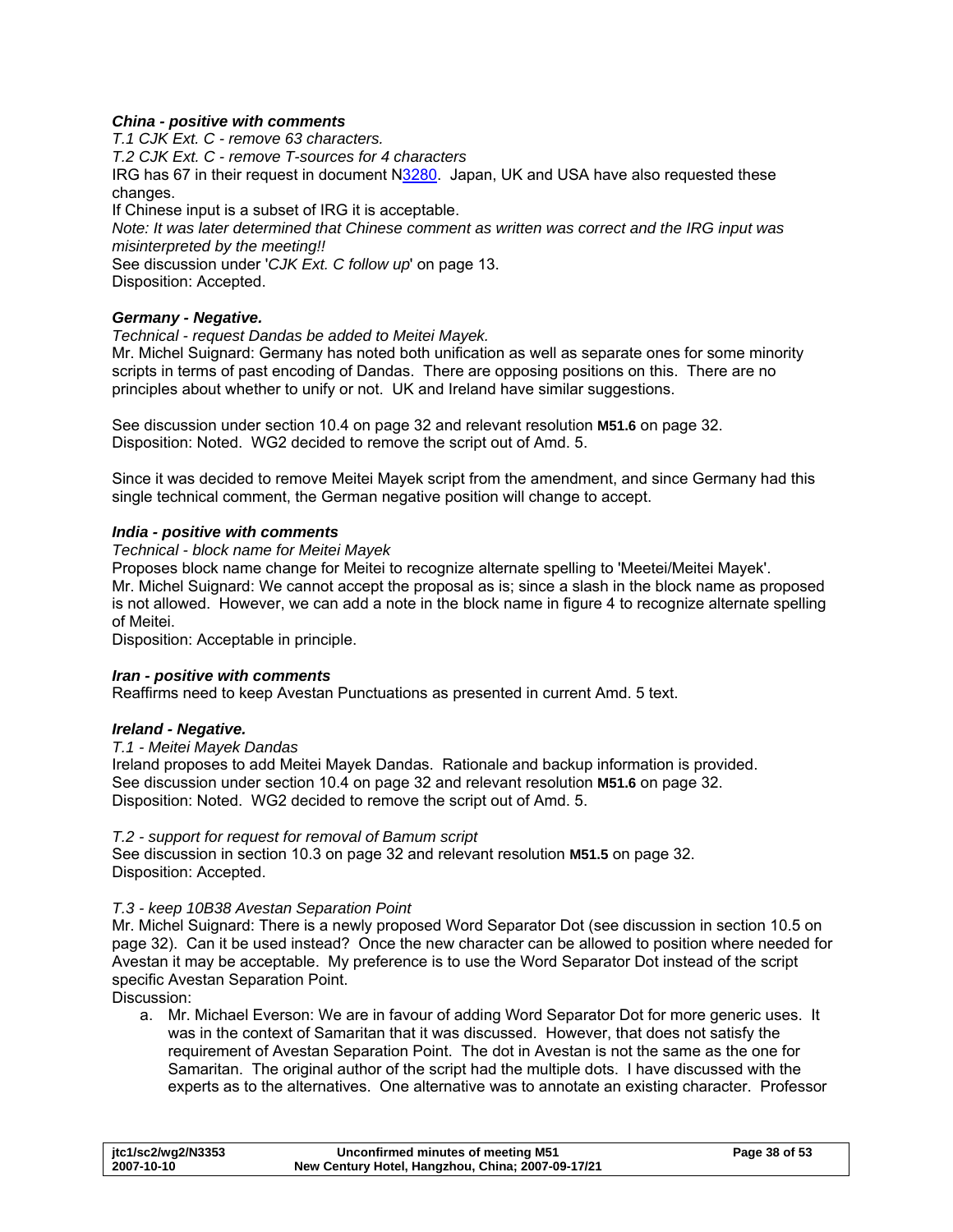Gippert does distinguish between these dots and full stop. Positioning of the Word Separator Dot is different as compared to the Avestan Dot.

- b. Mr. Peter Constable: The UTC has discussed the Word Separator Dot in the context of Avestan specifically. We want the Avestan dot be removed and replaced with Word Separator Dot.
- c. Ms. Deborah Anderson: The input is that there are too many dots already and we don't need yet another one.
- d. Mr. John Knightley: We did not have a comment on that -- since the character was already in the amendment. If it is removed, we may have to review the position. Not sure if the national body would consider this as a non-minor change.
- e. Mr. Michel Suignard: Please note that US has indicated that their comment on the Avestan Dot is not bound to their Negative ballot. I would suggest other national bodies to take a look at that way of indicating which technical comments are to be satisfied to reverse their negative ballot.
- f. Mr. Mike Ksar: The Ireland has negative vote based on comments on characters that are already there.

See also feedback on the topic from different experts in document [N3336.](http://www.dkuug.dk/jtc1/sc2/wg2/docs/n3336.pdf)

Disposition: Accepted Irish position.

### *T.4 through T.9 - are all on Egyptian Hieroglyphs.*

T.4 is removal of one character. T.5, T.6, T.7, T.8 and T.9 are for insertions of 9 new characters. Also proposes new rearranged charts for Amd. 5. Disposition: Accepted all.

Editorials - All editorial comments E.1 through E.5 were accepted.

Mr. Michael Everson: Based on the above dispositions, Ireland reverses its ballot to acceptance.

### *Japan - Negative*

*JP1 - change in the source referencing of G\_KX references.* 

Mr. Masahiro Sekiguchi: Even though we proposed dddd dddd format, after discussion a six digit dddddd is sufficient. It is already in Amd. 4 comment from UK.

Discussion:

- a. Mr. Michel Suignard: Someone has to prepare all the files containing the source references. Can I request IRG to provide the data files. In today's PDAM 5 some of the sources do have dual notation with and without Digits.
- b. Dr. Lu Qin: We are cleaning up the IRG data; it will take some time. The Kanji information can be prepared in the short time request. The rest of these will take more time.
- c. Mr. Masahiro Sekiguchi: If we are to replace the sources to include the digits also, I am not sure about the number of digits needed. For G\_KX six digits would be sufficient. But some Japanese experts have expressed concerns as to whether the 6 digits would be sufficient for other dictionaries.

d. Dr. Lu Qin: I cannot say at this time whether 6 digits would be sufficient. Disposition: Accepted in principle.

### **Action item:**

IRG is requested to replace all the G\_KX source information without the decimal values with the new format G\_KXdddddd. IRG is to assist the project editor in preparing the updated data file for Adm. 5 by 2007-10-15. IRG to also investigate and make recommendations on individual number of digits for other dictionary sources.

### *JP-2 - clarify what is normative and informative in the names list sub clause 34.2.*

Mr. Masahiro Sekiguchi: The normalization related part of the names list would not be normative within the context of names list. UAX 15 should be the one which gives normative nature for this. Discussion:

a. Mr. Michel Suignard: 'The Aliases' is more complicated. Given the names are unique, the aliases are informative.

| itc1/sc2/wg2/N3353 | Unconfirmed minutes of meeting M51                | Page 39 of 53 |
|--------------------|---------------------------------------------------|---------------|
| 2007-10-10         | New Century Hotel, Hangzhou, China; 2007-09-17/21 |               |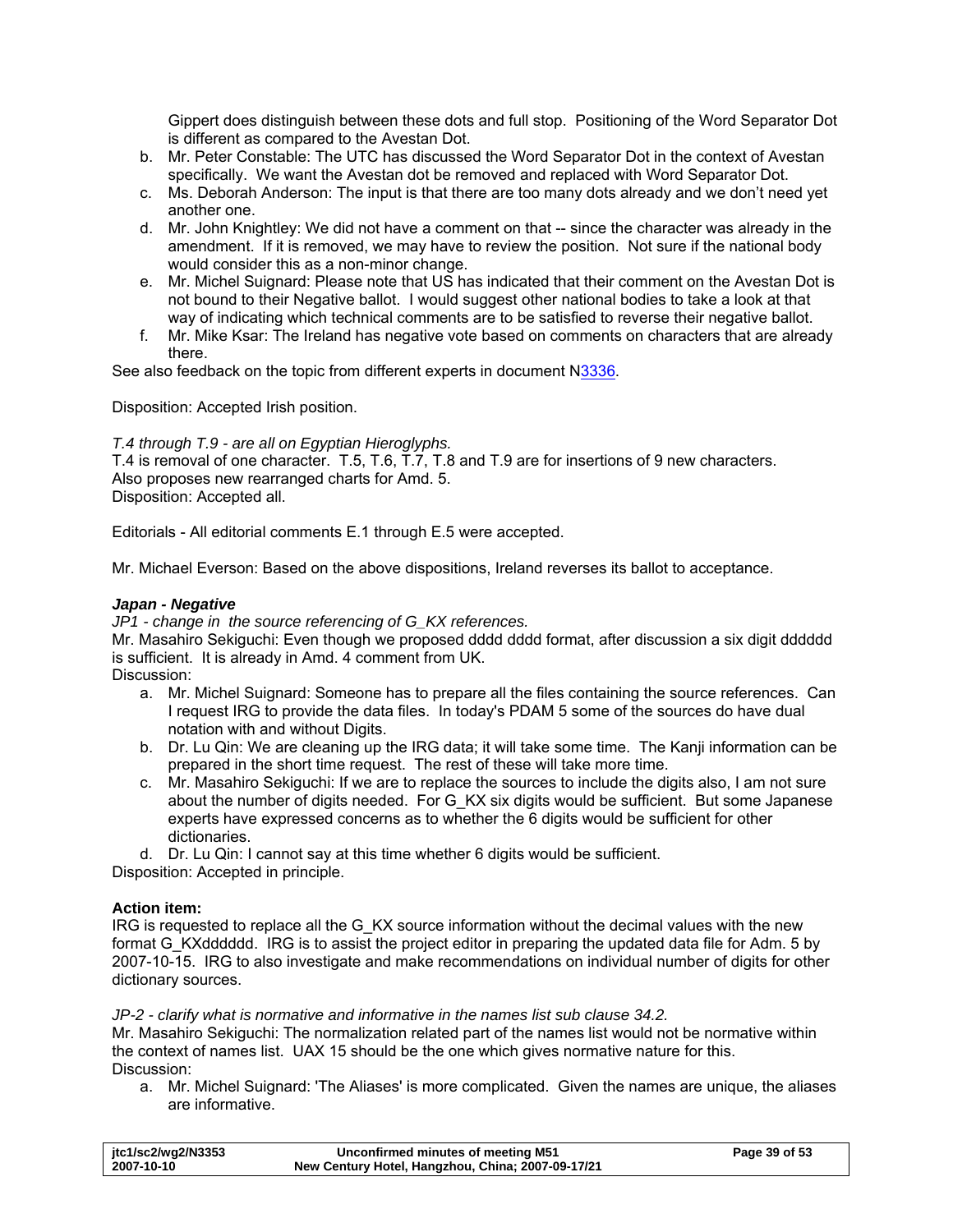b. Mr. Masahiro Sekiguchi: As long as this understanding is correct then we are OK. Disposition: Accept in principle. Also fix wording -- ' is normative' versus ' shall be normative' !!

*JP-3 - support for IRG request to update CJK Ext. C*  See discussion under '*[CJK Ext. C follow up](#page-12-0)*' on page [13](#page-12-0). Disposition: Accepted.

*JP-4 N[3279](http://www.dkuug.dk/jtc1/sc2/wg2/docs/n3279.pdf) - additional corrections to glyphs submitted earlier by Japan.*  Mr. Michel Suignard: This is a production issue. Correct glyph has to be given by Japan to the IRG editor to prepare the Amd. 5 charts. Disposition: Accepted.

*JP-5 - request for a note that names list format will be updated for all names in the next edition FCD.*  Disposition: Accepted in principle. Editor will add an appropriate note.

*JP-6 - request for six Japanese ideographs from document [N3318](http://www.dkuug.dk/jtc1/sc2/wg2/docs/n3318.pdf).*  See discussion under section [9.12](#page-21-1) on page [22](#page-21-1) and relevant resolution **[M51.10](#page-23-1)** on page [24.](#page-23-1) Disposition: Accepted.

Mr. Masahiro Sekiguchi: Japan reverses its ballot to Acceptance.

### *Korea - Negative*

*T.1 - Replace K5H with K5 in source referencing*  Disposition: Accept in principle; the charts have to be updated. **Action item:** IRG has to update the Amd. 5 charts and send to project editor.

### *T.2 - put a dash in source reference K5-dddd*

Mr. Michel Suignard: I could do the change in the files I have. Every other K source has four hex digits. We could move to hex notation.

Professor Kyongsok Kim: I would like to discuss the hexadecimal notation with IRG experts in Korea. I understand what is proposed. I will try to contact them before the end of this meeting.

Mr. Michel Suignard: The hexadecimal notation makes it more consistent with all the K sources. We could extend it to K5 also.

Mr. Mike Ksar: The disposition could be to accept the hex notation.

Disposition: Accepted; also update notation to hexadecimal.

**Action item:** IRG editor to work with project editor in producing the correct Amd. 5 charts.

*T.3 - Names list* 

Mr. Michel Suignard: The Korean feedback is on the synch issue between ISO/IEC 10646 and the Unicode standards. The format is being discussed. Disposition: Noted.

# *T.4 - Jamos are not combining.*

Mr. Michel Suignard: We have to somehow introduce the concept of conjoining. Discussion:

- a. Mr. Dae Hyuk Ahn: Korean is not proper terminology .. use Hangul instead. Because Korean language uses different scripts.
- b. Professor Kyongsok Kim: The descriptive title on page 10 .. top for example has ' Korean combining alphabet' .. it causes confusion versus Hangul Jamos etc.
- c. Mr. Michel Suignard: An explanation on how to read the names list is needed to avoid confusion. But making the names lists into groups, sub groups etc. is going too far. I am leery of changing the format of names list since it has to be synchronized with the Unicode editor as well. I agree that the title is confusing. It has to be clarified that the informative headers are just informative unlike block names.
- d. Professor Kyongsok Kim: I prefer that this title be deleted to avoid the confusion.

| jtc1/sc2/wg2/N3353 | Unconfirmed minutes of meeting M51                | Page 40 of 53 |
|--------------------|---------------------------------------------------|---------------|
| 2007-10-10         | New Century Hotel, Hangzhou, China; 2007-09-17/21 |               |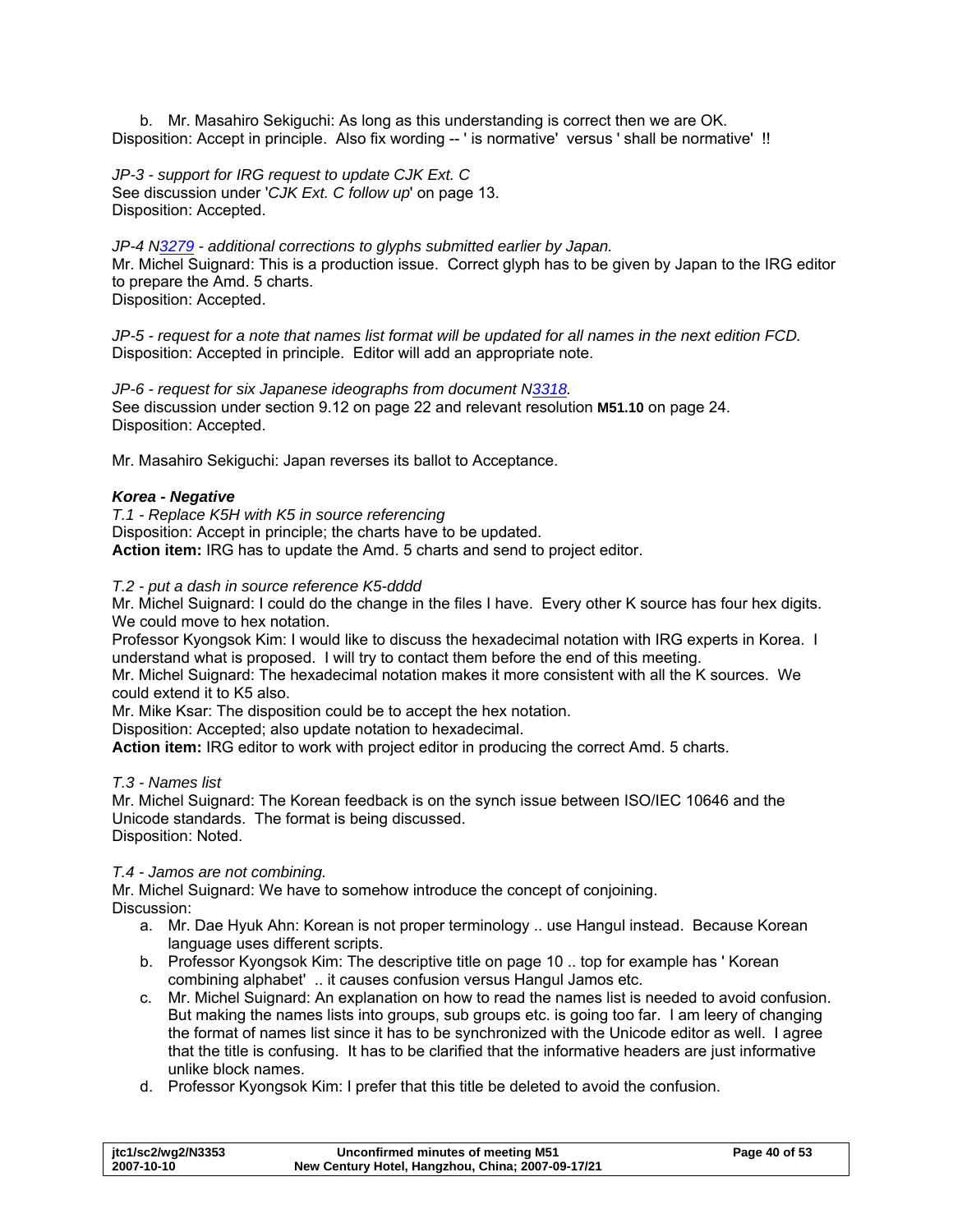- e. Mr. Michael Everson: We could delete the additional line 'Korean combining alphabet' .. similar to other scripts like Tagalog.
- f. Mr. Mike Ksar: Looks like this is an editorial comment .. not technical.
- g. Professor Kyongsok Kim: When we made the comment it was not clear that these titles are informative or not.
- h. Mr. Michel Suignard: I will delete the title, and work with Unicode names list editor.

Disposition: Agreed to delete the title 'Korean combining alphabet'. Also check and improve the text on how to read the names list to minimize the confusion about normativeness etc.

### *T.5 - terminology consistency on 'initial consonants' versus 'syllable-initial' etc.*

Mr. Michel Suignard: There is a need to synchronize / aliases of terminologies used between the two standards.

Discussion:

- a. Professor Kyongsok Kim: In principle I agree with you. If initial consonant is to be used there should be some explanation. We have been using syllable-initial etc. in ISO standard, we could add syllable-initial to the sub group name.
- b. Mr. Michel Suignard: As an editor, as long as the two subgroup names in the names lists are explained to be equivalent between ISO/IEC 10646 and Unicode names, I should have the freedom to use either terminology in the sub title.
- c. Mr. Dae Hyuk Ahn: Can we align the sub list names with the character names.
- d. Mr. Mike Ksar: We can take the comment editorially and work with the Unicode editor and see if we can get these in synchronization.
- e. Mr. Masahiro Sekiguchi: Being a WG2 matter national bodies can express their opinions even on editorial issues.
- f. Mr. Mike Ksar: The ISO/IEC 10646 editor will work with the Unicode editor for the names list and try to get the changes requested from national bodies introduced in the Unicode lists also.

Disposition: Accepted in principle; accommodated by listing the aliases. Project editor to work with Unicode editor and see how changes requested by Korea could be accommodated best.

### *T.6 - 'Old Hangul initial consonants'.*

Mr. Michel Suignard: Korea is right in pointing out that the ' initial consonants' does contain some Old Hangul consonants also. I could add a note.

Discussion:

- a. Professor Kyongsok Kim: If we want to really classify these we have to separate these as Modern and Old.
- b. Mr. Dae Hyuk Ahn: There is no need to have the Old versus New distinction.
- c. Mr. Michel Suignard: The code positions are to be in sequential order.

Disposition: Accepted in principle; delete the sub titles with 'Old Hangul'.

*T.7--T.15 - all are related to the names list entries* 

Some accepted in principle; some are accepted as proposed.

*T.16 - missing annotations for five Hangul characters*  Disposition: Accepted.

*T.17 - correct K source references to K5 source references for 405 CJK characters*  Disposition: Accepted.

*T.18 - Am5names.txt - request for reflecting comment 16.*  Disposition: Noted.

*T.19 - CJKU\_SR.txt - request reflecting comment 2.*  Disposition: Accepted.

Professor Kyongsok Kim: Korea reverses its ballot to Acceptance.

| itc1/sc2/wg2/N3353 | Unconfirmed minutes of meeting M51                | Page 41 of 53 |
|--------------------|---------------------------------------------------|---------------|
| 2007-10-10         | New Century Hotel, Hangzhou, China; 2007-09-17/21 |               |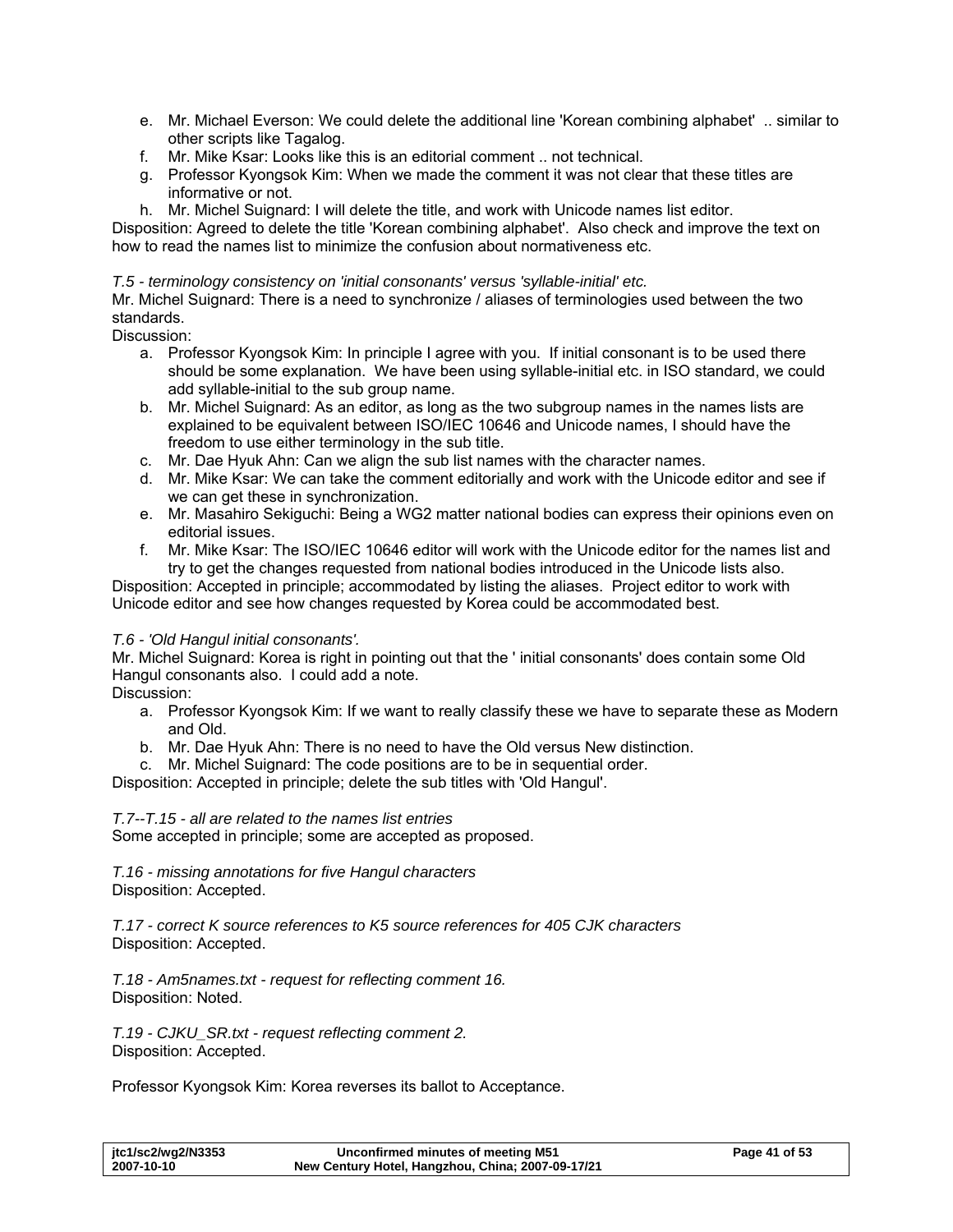### **UK - Negative**

*T.1a - support for IRG request for removal of 67 Ext. C ideographs.*  See discussion under '*[CJK Ext. C follow up](#page-12-0)*' on page [13](#page-12-0). Disposition: Accepted.

### *T.1b - 2AEEF can be unified with 24814*

Mr. John Knightley: 2AEEF - UK believed was that is needed separately. Now that we agree that it could be unified with 24814.

Discussion:

- a. Mr. Masahiro Sekiguchi: Japan is comfortable that these are unifiable within this table. One of the mistakes we did at WG2 Frankfurt meeting is discussing unification in WG2. We should have passed this on to IRG. I suggest that we should request IRG to give us a recommendation. I would suggest we remove the character with a hole in the slot till we get an IRG recommendation.
- b. Dr. Lu Qin: I thought we had enough evidence that these two characters should not be unified. I am prepared to put together a document.
- c. Mr. John Knightley: UK believes that it should not be in Extension C.
- d. Dr. Lu Qin: We can confirm at the next IRG whether these are to be unified or not.
- e. Mr. John Knightley: We could withdraw the comment on 2AEEF and get an IRG opinion during the ballot period.

**Action item:** IRG to verify 2AEEF versus 24814 can be unified or not, to address the UK comment.

### *T.2a - 14 glyph changes for CJK Ext. C in document N[3281](http://www.dkuug.dk/jtc1/sc2/wg2/docs/n3281.pdf) Disposition: Accepted.*

### *T.2b - Request for verification of glyphs for several Japan sourced ideographs*

Dr. Lu Qin: UK went through the submitted documents and IRG documents and requested a confirmation of changes to the glyphs.

Discussion:

- a. Mr. Masahiro Sekiguchi: UK has not proposed any changes. We can re-verify that the current shapes are correct and communicate to WG2 and to UK.
- b. Mr. John Knightley: The second comment is, if there are any changes required will it produce changes to T-source or J-source.
- c. Mr. Masahiro Sekiguchi: We strongly believe that the shapes are correct and with our reverification if we find some errors, we will propose dropping the character in a ballot comment.

Disposition: Noted. Japan verified the glyphs are correct. No resulting disunification as suspected by UK.

*T.3 - There is no KP column in the code charts, but we are providing KP-sources.* 

Mr. Michel Suignard: This is going to affect a future discussion on how we publish the CJK Unified in multicolumn format.

Disposition: A note will be added.

### *T.4 - Request to add Meitei Mayek Dandas*

See discussion under section [10.4](#page-31-1) on page [32](#page-31-1) and relevant resolution **[M51.6](#page-31-2)** on page [32.](#page-31-2) Mr. John Knightley: If the script is pulled out of Amd. 5 our vote on this will change. Disposition: Noted. WG2 decided to remove the script out of Amd. 5.

*T.5 - Two kinds of aliases in the names list - informal and fix for defective names.*  Disposition: Add explanatory text for the notation.

Editorial:

*E.1a, E.1b and E.1c* 

Disposition: Accepted. The editor will fix the cut and paste errors introduced in moving from Amd. 4 to Amd. 5.

Mr. John Knightley: Based on the above dispositions UK ballot reverses to Acceptance.

| jtc1/sc2/wg2/N3353 | Unconfirmed minutes of meeting M51                | Page 42 of 53 |
|--------------------|---------------------------------------------------|---------------|
| 2007-10-10         | New Century Hotel, Hangzhou, China; 2007-09-17/21 |               |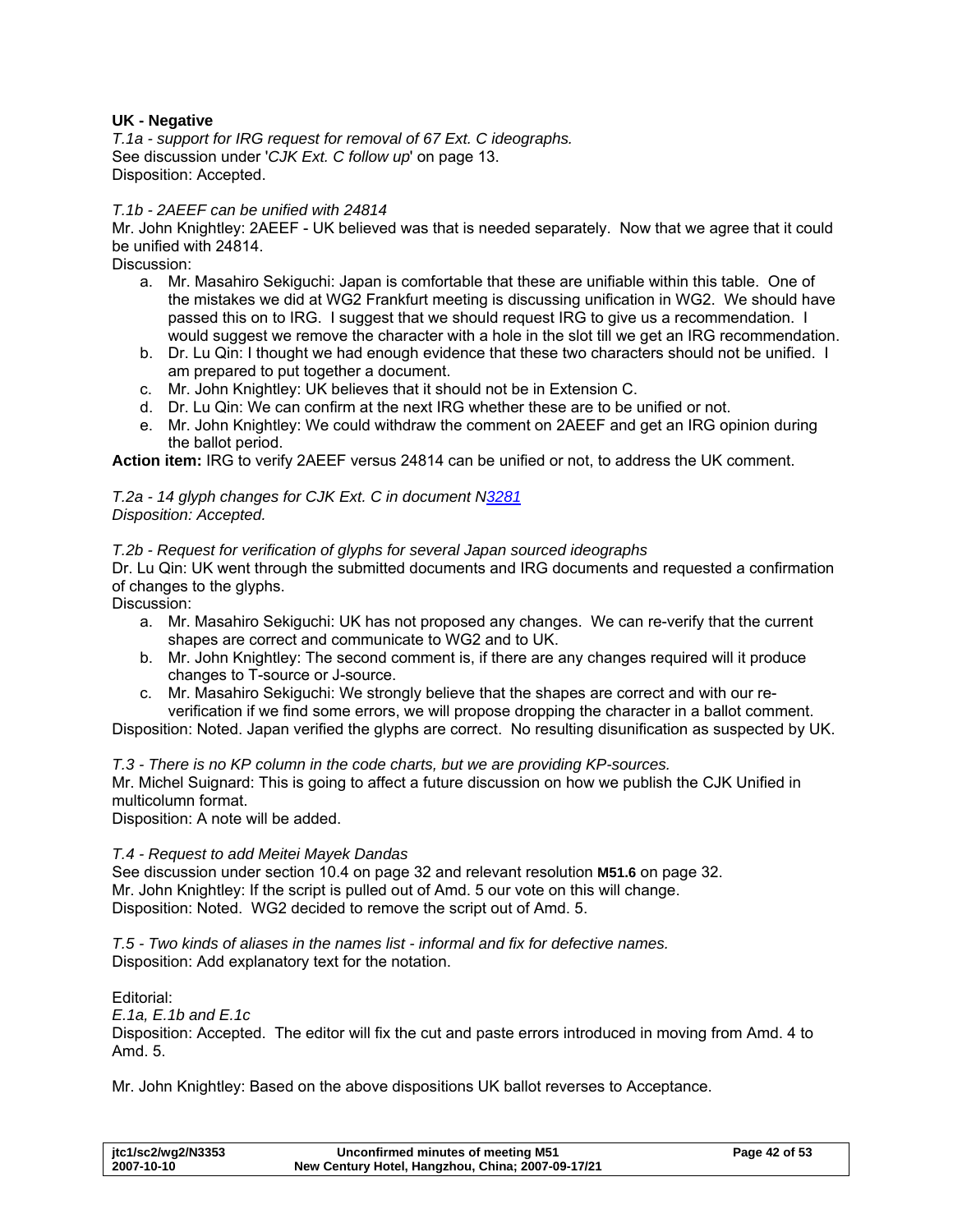### **USA - Negative**

*T.1 - rename code table to code charts.*  Eliminates table number problem. Disposition: Accepted.

*T.2 - collection number errors*  Disposition: Accepted in principle

*T.3 - mark the collection for Ext. C as ' fixed' once the holes are removed.*  Disposition: Accepted.

*T.4 - CJK Ext. C U source error and request to add to Ext. D.*  Disposition: Accepted in principle.

*T.5 - support for IRG recommendations on fixes to CJK Ext. C*  See discussion under '*[CJK Ext. C follow up](#page-12-0)*' on page [13](#page-12-0). Disposition: Accepted.

*T.6 - support for removal of Bamum script*  See discussion in section [10.3](#page-31-3) on page [32](#page-31-3). Disposition: Accepted.

T.7 - does not support adding Meitei Mayek Dandas See discussion under section [10.4](#page-31-1) on page [32](#page-31-1) and relevant resolution **[M51.6](#page-31-2)** on page [32.](#page-31-2) Disposition: Noted. WG2 decided to remove the script out of Amd. 5.

T.8 - does not support separate Avestan Middle Dot See discussion and disposition of related Irish comment *[T.3](#page-37-0)* on page [38.](#page-37-0) Disposition: Noted.

 $F$ .1- $F$ .3 Editorials E1 to E3 were all accepted. Errors were caused by production issues.

Mr. Michel Suignard: Based on the above dispositions, the USA position reverses to Acceptance.

Disposition:

All the comments were addressed and the negative ballots were all reversed to acceptance. Progress Amd. 5 to FPDAM 5 stage.

### **Relevant resolutions:**

### <span id="page-42-0"></span>**M51.11 (Disposition of PDAM5 ballot comments): Unanimous**  WG2 accepts the disposition of ballot comments on PDAM5 in document N3345 and instructs its editor to prepare the final text of Amendment 5 incorporating the dispositions. The following changes are noted in particular: a. Addition of Tai Pham script (also known as Lanna) per resolution M51.2 above b. Removal of Bamum script per resolution M51.5 above c. Removal of Meitei Mayek script per resolution M51.6 above d. Addition of 2E31 per resolution M51.8 above e. Updates to KP source reference per resolution M51.9 above f. Addition of 6 ideographs per resolution M51.10 above g. Removal of 67 CJK Ext. C unified ideographs (see also document N3280 from IRG) h. Corrections to 26 CJK Ext. C ideographs per ballot comments from Japan i. Corrections to glyphs for 14 CJK Ext. C unified ideographs (see also documents N3279 and N3281) Corrections to source references for several CJK Ext. C unified ideographs k. Deletion of 1 Egyptian hieroglyph at 130FB

- l. Addition of 9 Egyptian hieroglyphs
- m. Rearrangement of code chart for Egyptian hieroglyphs reflecting the above changes and removing any empty code positions

| jtc1/sc2/wg2/N3353 | Unconfirmed minutes of meeting M51                | Page 43 of 53 |
|--------------------|---------------------------------------------------|---------------|
| 2007-10-10         | New Century Hotel, Hangzhou, China; 2007-09-17/21 |               |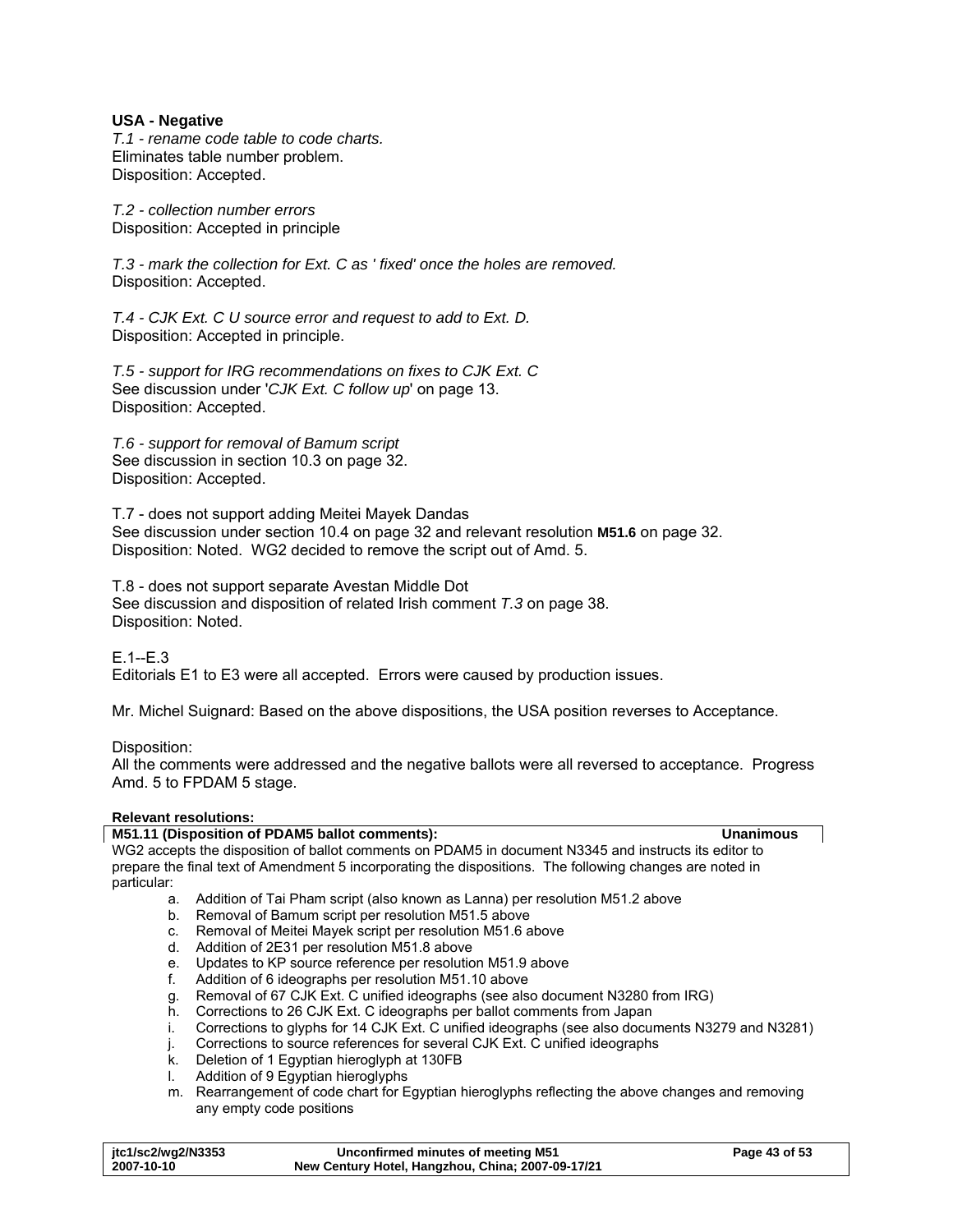- <span id="page-43-0"></span>n. Addition of missing annotations for Korean Hangul additions
- o. Cleanup of the source references along with IRG-provided G\_KX data and hex notation in RoK source references.
- p. Updates to the names list for Hangul Jamos to avoid confusion
- q. Corrections to collection number errors

### *Correction: Item g above should read:*

g. Removal of 63 CJK Ext. C unified ideographs and removal of T-source for 4 CJK Ex. C unified ideographs (per charts in document N3278 attachment A).

**Disposition of comments N3345 should also reflect this correction.** 

*(The running counts for Amd. 5 and the total have also been updated.)* 

### **M51.12 (Progression of Amendment 5): Unanimous**

WG2 instructs its project editor to forward the final text of Amendment 5 along with the disposition of comments document N3345 to the SC2 secretariat for an FPDAM ballot. The final set of charts and names lists are in document N3349. The unchanged starting dates for this work item are: FPDAM 2007-10-31, and FDAM 2008- 07.

# **13 Liaison reports**

### *13.1 Unicode Consortium*

**Input documents:** 

**[3361](http://www.dkuug.dk/jtc1/sc2/wg2/docs/n3361.pdf) Unicode Consortium Liaison Report – meeting 51; Unicode Consortium, Peter Constable; 2007-09-20** 

Mr. Michel Suignard: Document [N3361](http://www.dkuug.dk/jtc1/sc2/wg2/docs/n3361.pdf) contains the Unicode Consortium's liaison report. The consortium is keen on maintaining the synchronization with ISO/IEC 10646, for character encoding as well as the properties needed for implementations. Unicode 5.1 will be synchronized with up to Amd. 4. There is no decision yet as to what will happen with Amd. 5 or the next edition. There are some differences in the formats etc. that will be synchronized over time. The CLDR activity is another activity that has visibility. Delegates are encouraged to look at the content of CLDR and are invited to contribute to its development. It will be beneficial for all of us. If you have any questions you can talk to me. CLDR covers 139 languages and 145 territories, and it is the largest collection of its kind.

Mr. Mike Ksar: If you want to be added to the Unicode distribution lists you can let Mr. Michel Suignard or Ms. Deborah Anderson know.

# *13.2 SEI – UC Berkeley*

### **Input document:**

**[3328](http://www.dkuug.dk/jtc1/sc2/wg2/docs/n3328.pdf) Liaison Report from UC Berkeley (Script Encoding Initiative); Debbie Anderson , SEI Liaison Report, UC Berkeley; 2007-09-10** 

Ms. Deborah Anderson: Document N[3328](http://www.dkuug.dk/jtc1/sc2/wg2/docs/n3328.pdf) contains the liaison report from SEI. The SEI project is to help scholars and user communities with un-encoded scripts. Minority scripts - modern as well as extinct scripts. Our goal is to help collaboration among the experts through the process. I have listed some of the contributions that have been made and some on going work in my liaison report. Discussion:

- a. Mr. Peter Constable: I checked the UTC minutes on this topic. The rationale is not recorded. I suspect that since this is punctuation - it could be confused with the other Tildes.
- b. Mr. Tatsuo Kobayashi: Related to SEI, at the last WG2 meeting we received a letter from SEI informing of the activities and their contribution. SC2 secretariat and chair have submitted the letter to JTC1 and requesting their endorsement. I request the WG2 delegates to inform their national bodies to support the SEI activities.
- c. Mr. Mike Ksar: We encourage you to get your national bodies to send in supporting positions to JTC1 on the SEI initiatives with regard to the minority scripts.

# *13.3 TC46 Report*

**Input documents:** 

### **[3289](http://www.dkuug.dk/jtc1/sc2/wg2/docs/n3289.pdf) TC46 Report; Everson; 2007-07-23**

Mr. Michael Everson: Document [N3289](http://www.dkuug.dk/jtc1/sc2/wg2/docs/n3289.pdf) is for your information. TC46 is responsible for library standards including terminology. At one time they worked on coded character sets. They still hold on to a Cyrillic bibliographic standard. The script names standard ISO 15924 was developed there. Unicode consortium is the registration authority. IETF RFC 3066, CLDR etc. are users of that standard.

| jtc1/sc2/wg2/N3353 | Unconfirmed minutes of meeting M51                | Page 44 of 53 |
|--------------------|---------------------------------------------------|---------------|
| 2007-10-10         | New Century Hotel, Hangzhou, China; 2007-09-17/21 |               |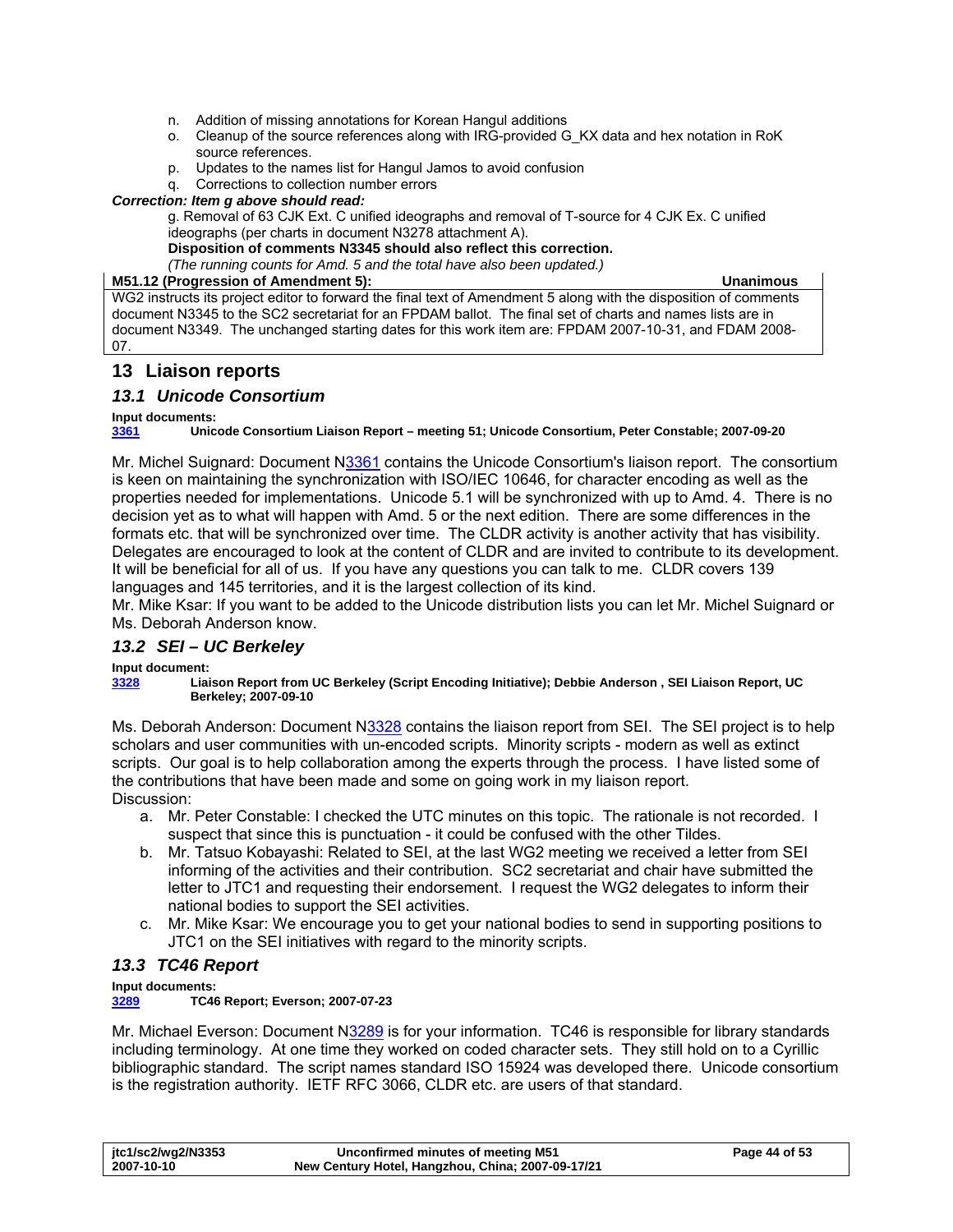# <span id="page-44-0"></span>**14 Other business**

# *14.1 Web Site*

There was no discussion at this meeting; continued support from dkuug is appreciated.

| <b>Relevant resolution:</b>                                                                                       |                       |
|-------------------------------------------------------------------------------------------------------------------|-----------------------|
| M51.42 (Appreciation to DKUUG for web site support):                                                              | <b>By Acclamation</b> |
| WG 2 thanks DKUUG and its staff, in particular Mr. Kristen Nielsen, for its continued support of the web site for |                       |
| WG 2 document distribution and the e-mail server.                                                                 |                       |

### *14.2 Future Meetings*

Meeting 52, along with SC2 plenary; 21-25 April 2008 – Redmond, WA; 25th will be SC2 plenary. The SC2 plenary was postponed from China meeting this week.

Mr. Michel Suignard: As the project editor, if the meeting dates are less than 6 months apart, it is difficult to manage the amendments. We need 6 months for dealing with FPDAMs. Mr. Mike Ksar: I am awaiting host for the future meetings. The backup will be US if no hosts are forthcoming.

Meeting 53 – Fall 2008 – seeking host; backup is San Jose, CA, US, pending confirmation. Meeting 54 – Spring 2009 – seeking host; candidate Korea (Republic of), pending confirmation. Meeting 55 – along with SC2 plenary; Fall 2009 – Tokushima (near Osaka), Japan, pending confirmation.

### **Relevant resolution:**

**M51.41 (Future meetings): Unanimous**  WG 2 meetings:

Meeting 52 - 2008-04-21/25, Redmond, WA, USA; SC2 plenary is planned for the 25th of April Meeting 53 - Fall 2008, seeking host; backup USA Meeting 54 - Spring 2008, Republic of Korea (pending confirmation); backup USA

Meeting 55 - Fall 2009 (along with SC2 plenary); Tokushima, Japan (pending confirmation); backup USA

# **15 Closing**

# *15.1 Approval of Resolutions of Meeting 51*

The draft resolutions prepared by the recording secretary with the assistance of the drafting committee were discussed and adopted one by one, some with changes. The final set of resolutions is in document [N3354.](http://www.dkuug.dk/jtc1/sc2/wg2/docs/N3354.doc)

A number of new scripts and characters that were accepted for encoding in the standard were progressed into a new amendment 6. A subdivision of the project was also accepted to be sent to SC2 for approval.

### **Relevant resolution:**

**M51.20 (Amendment 6 – subdivision and PDAM text):** 

### **USA - Abstention**

**Canada, China, Finland, Ireland, Japan, Korea (Republic of), Poland, and UK - Acceptance**  WG2 instructs its editor / convener to prepare a project sub division proposal (see document N3358) and PDAM text based on resolutions M51.13 to M51.19 above, and forward them to the SC2 secretariat for ballot. The proposed start dates for the progression of this work item are: PDAM 2007-11, FPDAM 2008-06, and FDAM 2008-11.

**Action item:** IRG convener and IRG editor have to prepare the relevant source-reference data for Amd. 4, Amd. 5 and Amd. 6, the Ext. C charts for Amd. 5, and the multi-column unified CJK charts for the CD of the second edition, respecting the schedules adopted in the relevant resolutions at this meeting.

| jtc1/sc2/wg2/N3353 | Unconfirmed minutes of meeting M51                | Page 45 of 53 |
|--------------------|---------------------------------------------------|---------------|
| 2007-10-10         | New Century Hotel, Hangzhou, China; 2007-09-17/21 |               |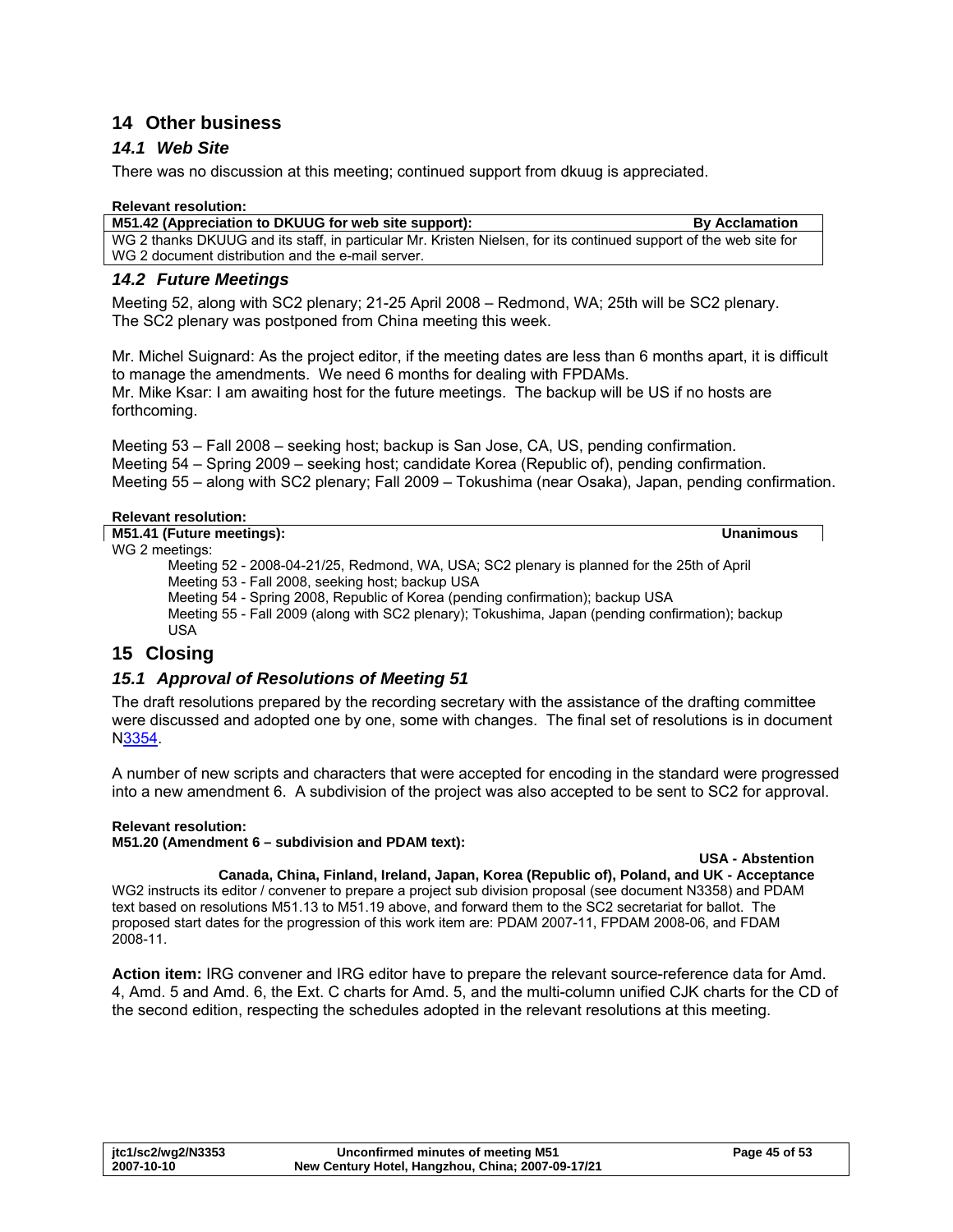<span id="page-45-0"></span>WG 2 thanks the Chinese national body (CESI), in particular Mr. Chen Zhuang, Ms. Huang Shanshan, Ms. Wang Li and Mr. He Zheng-an, for hosting the meeting, for providing excellent meeting facilities, and their kind hospitality.

### *15.2 Adjournment*

The meeting was adjourned at 12:01h on Friday 2007-09-21.

# **16 Action items**

All the action items recorded in the minutes of the previous meetings from M25 to M47, and M49, have been either completed or dropped. Status of outstanding action items from earlier meetings M48 and M50, and new action items from the last meeting M51 are listed in the tables that follow.

| Meeting 25, 1994-04-18/22, Antalya, Turkey (document N1033)             |
|-------------------------------------------------------------------------|
| Meeting 26, 1994-10-10/14, San Francisco, CA, USA (document N1117)      |
| Meeting 27, 1995-04-03/07, Geneva, Switzerland (document N1203)         |
| Meeting 28, 1995-06-22/26, Helsinki, Finland (document N1253)           |
| Meeting 29, 1995-11-06/10, Tokyo, Japan (document N1303)                |
| Meeting 30, 1996-04-22/26, Copenhagen, Denmark (document N1353)         |
| Meeting 31, 1996-08-12/16, Québec City, Canada (document N1453)         |
| Meeting 32, 1997-01-20/24, Singapore (document N1503)                   |
| Meeting 33, 1997-06-30/07-04, Heraklion, Crete, Greece (document N1603) |
| Meeting 34, 1998-03-16/20, Redmond, WA, USA (document N1703)            |
| Meeting 35, 1998-09-21/25, London, UK (document N1903)                  |
| Meeting 36, 1999-03-09/15, Fukuoka, Japan (document N2003)              |
| Meeting 37, 1999-09-17/21, Copenhagen, Denmark (document N2103)         |
| Meeting 38, 2000-07-18/21, Beijing, China (document N2203)              |
| Meeting 39, 2000-10-08/11, Vouliagmeni, Athens, Greece (document N2253) |
| Meeting 40, 2001-04-02/05, Mountain View, CA, USA (document N2353), and |
| Meeting 41, 2001-10-15/18, Singapore (document 2403)                    |
| Meeting 42, 2002-05-20/23, Dublin, Ireland (document N2453)             |
| Meeting 43, 2003-12-09/12, Tokyo, Japan (document N2553)                |
| Meeting 44, 2003-10-20/23, Mountain View, CA, USA (document N2653)      |
| Meeting 45, 2004-06-21/24, Markham, Ontario, Canada (document N2753)    |
| Meeting 46, 2005-01-24/28, Xiamen, China (document N2903)               |
| Meeting 47, 2005-09-12/15, Sophia Antipolis, France (document N3103)    |
| Meeting 49, 2006-09-25/29, Tokyo, Japan; 2006-09-25/29 (document N3153) |
|                                                                         |

### *16.1 Outstanding action items from meeting 48, 2006-04-24/27, Mountain View, CA, USA*

| <b>Item</b> | Assigned to / action (Reference resolutions in document N3104, and<br>unconfirmed minutes in document N3103 for meeting 48 - with any corrections<br>noted in section 3 of document N3153 from meeting 49). | <b>Status</b> |
|-------------|-------------------------------------------------------------------------------------------------------------------------------------------------------------------------------------------------------------|---------------|
| AI-48-7     | US national body (Asmus Freytag)                                                                                                                                                                            |               |
|             | b.   To prepare updated Arabic Math proposal(s) based on documents N3085 to N3089.                                                                                                                          | In progress.  |
|             | M48, M49, M50, M51 - in progress.                                                                                                                                                                           |               |

### *16.2 Outstanding action items from meeting 50, 2007-04-23/27, Frankfurt-Am-Main, Germany*

| <b>Item</b> | Assigned to / action (Reference resolutions in document N3254, and<br>unconfirmed minutes in document $N3253$ for meeting 50 - - with any corrections<br>noted in section 3 in the minutes of meeting 51 in document N3353). | <b>Status</b> |
|-------------|------------------------------------------------------------------------------------------------------------------------------------------------------------------------------------------------------------------------------|---------------|
| AI-50-5     | Ad hoc group on principles and procedures (lead - Dr. V.S. UMAmaheswaran)                                                                                                                                                    |               |
|             | To take note of and act upon the following items.                                                                                                                                                                            |               |
|             | a. Check and propose any updates to the P&P document arising from adopting the<br>combined code table and enhanced names list format per document N3214.<br>M51 - in progress.                                               | In progress.  |

| itc1/sc2/wg2/N3353 | Unconfirmed minutes of meeting M51                | Page 46 of 53 |
|--------------------|---------------------------------------------------|---------------|
| 2007-10-10         | New Century Hotel, Hangzhou, China; 2007-09-17/21 |               |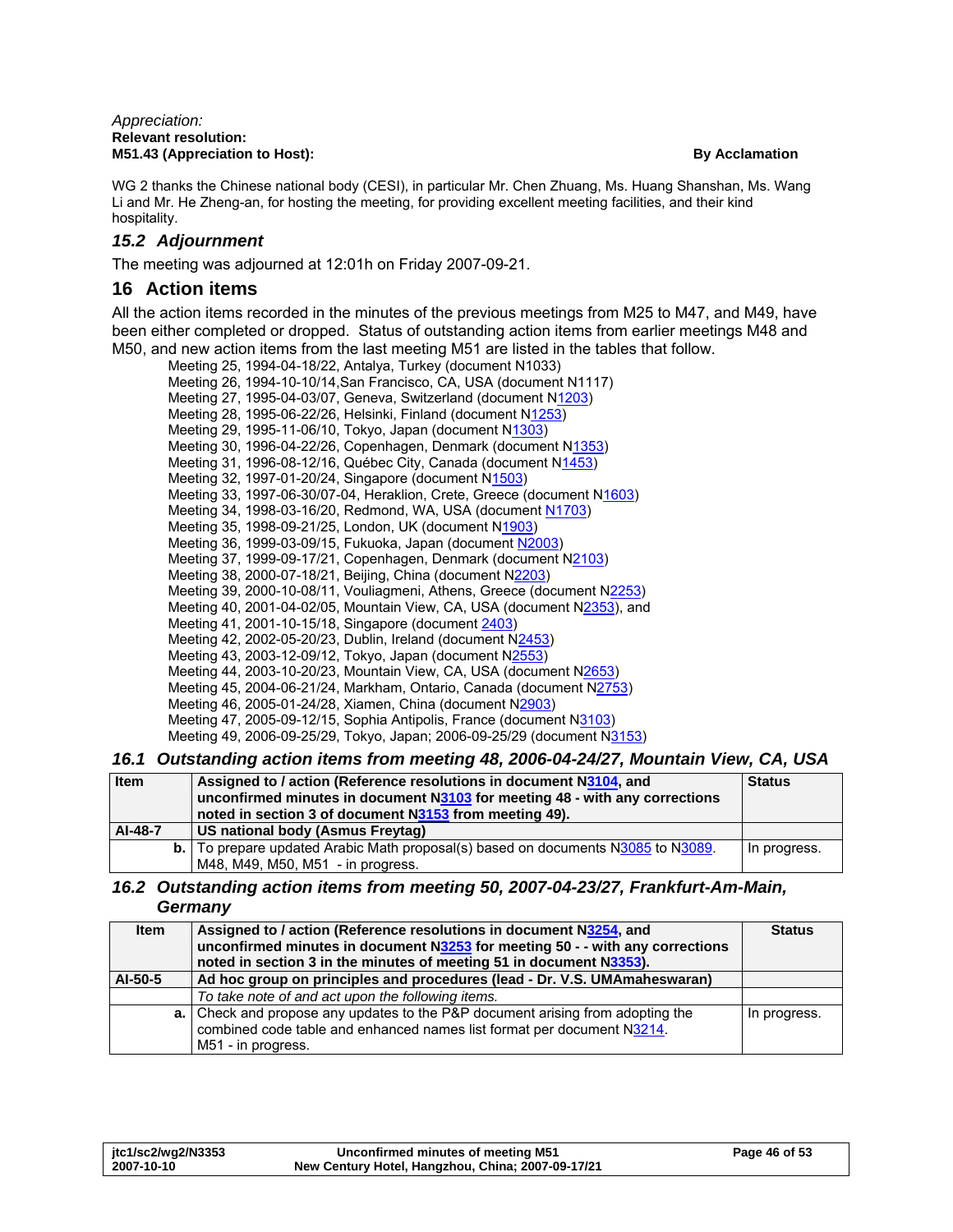# <span id="page-46-0"></span>*16.3 New action items from meeting 51, 2007-09-17/21, Hangzhou, China*

| <b>Item</b>   | Assigned to / action (Reference resolutions in document N3354, and                      |  |
|---------------|-----------------------------------------------------------------------------------------|--|
|               | unconfirmed minutes in document N3353 for meeting 51 - this document you are            |  |
|               | reading)                                                                                |  |
| AI-51-1       | Recording Secretary - Dr. V.S. UMAmaheswaran                                            |  |
| а.            | To finalize the document N3354 containing the adopted meeting resolutions and send      |  |
|               | it to the convener as soon as possible.                                                 |  |
| b.            | To finalize the document N3353 containing the unconfirmed meeting minutes and send      |  |
|               | it to the convener as soon as possible.                                                 |  |
| AI-51-2       | Convener - Mr. Mike Ksar                                                                |  |
|               | To take note of and act upon the following items.                                       |  |
| a.            | M51.40 (Roadmap snapshot): WG2 instructs its convener to post the updated               |  |
|               | snapshot of the roadmaps (in document N3306) to the WG2 web site.                       |  |
| b.            | M51.34 (Concern on delay in FDAM 3 progression): WG2 instructs its convener to          |  |
|               | communicate to ITTF via SC2 secretariat and SC2 chair its concern on the delay by       |  |
|               | ITTF in processing FDAM3 to ISO/IEC 10646: 2003 with a request for expediting its       |  |
|               | processing.                                                                             |  |
| c.            | To add the following carried forward scripts to next meeting agenda, if any updates are |  |
|               | available: Vedic Sanskrit (N3290), Old Yi (N3288) and Batak (N3320)                     |  |
| $AI-51-3$     | Editor of ISO/IEC 10646: (Mr. Michel Suignard with assistance from contributing         |  |
|               | editors)                                                                                |  |
|               | To prepare the appropriate amendment texts, sub-division proposals, collection of       |  |
|               | editorial text for the next edition, corrigendum text, or entries in collections of     |  |
|               | characters for future coding, with assistance from other identified parties, in         |  |
|               | accordance with the following:                                                          |  |
| a.            | M51.1 (Myanmar changes): With reference to document N3277, WG2 accepts the              |  |
|               | rearranged code chart for Myanmar block including the following changes (in the new     |  |
|               | code positions):                                                                        |  |
|               | Change the glyphs for 107A MYANMAR LETTER SHAN NYA<br>a.                                |  |
|               | Change the name for 108C to MYANMAR SIGN SHAN COUNCIL TONE-3,<br>b.                     |  |
|               | and adjust the base line for the glyph                                                  |  |
|               | c. Add the following 17 characters:                                                     |  |
|               | 1077 MYANMAR LETTER SHAN GA<br>1094 MYANMAR SHAN DIGIT FOUR                             |  |
|               | 1079 MYANMAR LETTER SHAN ZA<br>1095 MYANMAR SHAN DIGIT FIVE                             |  |
|               | 107B MYANMAR LETTER SHAN DA<br>1096 MYANMAR SHAN DIGIT SIX                              |  |
|               | 107F MYANMAR LETTER SHAN BA<br>1097 MYANMAR SHAN DIGIT SEVEN                            |  |
|               | 108B MYANMAR SIGN SHAN<br>1098 MYANMAR SHAN DIGIT EIGHT                                 |  |
|               | <b>COUNCIL TONE-2</b><br>1099 MYANMAR SHAN DIGIT NINE                                   |  |
|               | 1090 MYANMAR SHAN DIGIT ZERO<br>109E MYANMAR SYMBOL SHAN ONE                            |  |
|               | 1091 MYANMAR SHAN DIGIT ONE<br>109F MYANMAR SYMBOL SHAN                                 |  |
|               | 1092 MYANMAR SHAN DIGIT TWO<br><b>EXCLAMATION</b>                                       |  |
|               | 1093 MYANMAR SHAN DIGIT THREE                                                           |  |
|               | Remove the tiny dot in the glyph for 1040 MYANMAR DIGIT ZERO<br>d.                      |  |
|               | The rearranged code chart and names list are shown on page 7 of document N3277          |  |
|               | as updated in this meeting.                                                             |  |
| $\mathbf b$ . | M51.2 (Lanna script): With reference to the ad hoc report on Lanna script in document   |  |
|               | N3346, and based on disposition of ballot comments on FPDAM4 at the meeting, WG2        |  |
|               | resolves to move all the changes introduced for Lanna script (block 1A20--1AAF) from    |  |
|               | Amendment 4 to Amendment 5, incorporating the following changes:                        |  |
|               | Ensure the correct glyphs and associated names are used to produce the<br>a.            |  |
|               | charts correcting the previous production error                                         |  |
|               | Replace LANNA with TAI THAM in the script name, the block name and all<br>b.            |  |
|               | the character names                                                                     |  |
|               | Add an annotation that the script is also known as LANNA (similar to TAI<br>C.          |  |
|               | LUE)                                                                                    |  |
|               | Insert a new character 1A5A TAI THAM SIGN LOLA HOY KONGNOT<br>d.                        |  |
|               | Move the characters in 1A5A to 1A5E down one position<br>е.                             |  |
|               | f.<br>Move the character in 1A5F to 1A7E.                                               |  |
|               | Further the Chinese national body and other experts are invited to discuss and resolve  |  |
|               | all outstanding concerns from document N3346 for consideration at the next WG2          |  |
|               | meeting.                                                                                |  |

| jtc1/sc2/wg2/N3353 | Unconfirmed minutes of meeting M51                | Page 47 of 53 |
|--------------------|---------------------------------------------------|---------------|
| 2007-10-10         | New Century Hotel, Hangzhou, China; 2007-09-17/21 |               |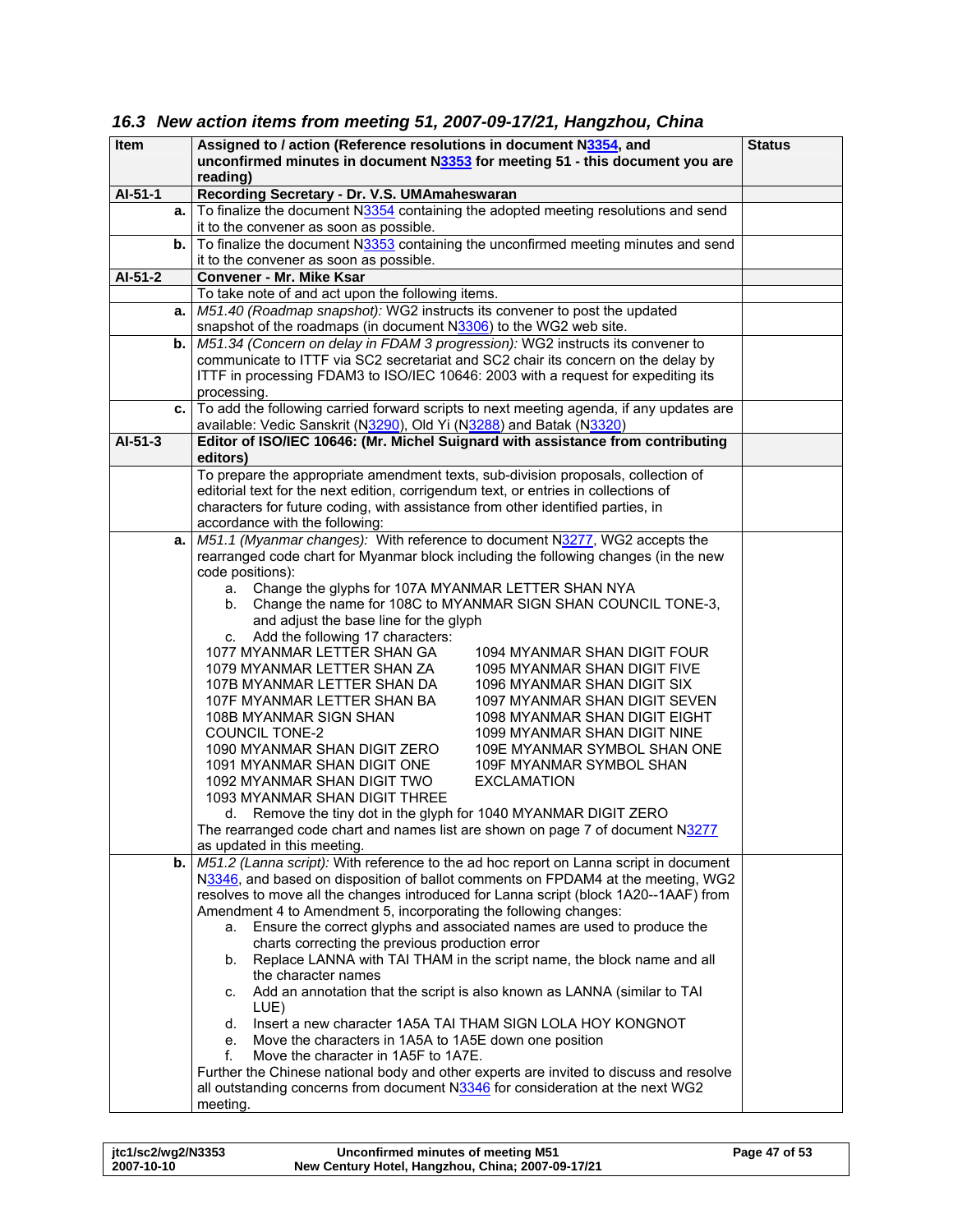| c. | M51.3 (Disposition of FPDAM4 ballot comments): WG2 accepts the disposition of                                                                                      |  |
|----|--------------------------------------------------------------------------------------------------------------------------------------------------------------------|--|
|    | ballot comments on FPDAM4 in document N3344 and instructs its editor to prepare the                                                                                |  |
|    | final text of Amendment 4 incorporating the dispositions. The following changes are                                                                                |  |
|    | noted in particular:                                                                                                                                               |  |
|    | Lanna script is moved out to Amendment 5 per resolution M51.2 above<br>a.                                                                                          |  |
|    | Improvement of the glyph for 1E9E<br>b.                                                                                                                            |  |
|    | Correction to the glyphs for 0333 and 0347<br>C.                                                                                                                   |  |
|    | Addition of annotations to MALAYALAM LETTER CHILLU RR and CHILLU L<br>d.                                                                                           |  |
|    | Changes in Myanmar Shan entries per resolution M51.1 above<br>е.                                                                                                   |  |
|    | Rearrangement of characters in columns 2E2, 2E3 and 2E4 in the<br>f.                                                                                               |  |
|    | Supplemental Punctuation block per Irish ballot comment T.4 and                                                                                                    |  |
|    | accompanying modified chart on page 5 in document N3330                                                                                                            |  |
|    | Replacement of 'SWUNG DASH' with 'TILDE' in the names for 2E1B, 2E1E<br>g.                                                                                         |  |
|    | and 2E1F                                                                                                                                                           |  |
|    | Corrections to several source reference errors for CJK<br>h.                                                                                                       |  |
|    | Corrections to collection number allocations<br>i.                                                                                                                 |  |
|    | Removal of 2018--201F, 301D-301F from the BiDi mirrored list                                                                                                       |  |
| d. | M51.4 (Progression of Amendment 4): WG2 resolves to include all the items accepted                                                                                 |  |
|    | for inclusion in the standard noted in resolutions M51.1 and M51.2 into Amendment 4.                                                                               |  |
|    | WG2 instructs its project editor to forward the final text of Amendment 4 along with the                                                                           |  |
|    | disposition of comments document N3344 to the SC2 secretariat for an FDAM ballot.                                                                                  |  |
|    | The final set of charts and names lists are in document N3348. The unchanged target                                                                                |  |
|    | starting date for FDAM4 is 2007-12.                                                                                                                                |  |
| e. | M51.5 (Removal of Bamum script from Amd. 5): With reference to document N3298,                                                                                     |  |
|    | and supportive technical comments in PDAM5 ballot response document N3331, WG2                                                                                     |  |
|    | resolves to remove all changes introduced for Bamum script (block 1C80--1CCF) from                                                                                 |  |
|    | Amendment 5, awaiting further input from the Bamum user community before further                                                                                   |  |
| f. | processing.                                                                                                                                                        |  |
|    | M51.6 (Removal of Meitei Mayek script from Amd. 5): With reference to document                                                                                     |  |
|    | N3327, and based on discussion of PDAM 5 ballot comments on Meitei Dandas at the<br>meeting, WG2 resolves to remove all changes introduced for Meitei Mayek script |  |
|    | (block A6A0--A6FF) from Amendment 5, until the question about script-specific                                                                                      |  |
|    | Dandas is resolved (see resolution M51.7 below).                                                                                                                   |  |
| g. | M51.8 (Word Separator Middle Dot): With reference to documents N3347 and Irish                                                                                     |  |
|    | ballot comment T.3 on PDAM 5 in document N3331, WG2 accepts to encode                                                                                              |  |
|    | 2E31 WORD SEPARATOR MIDDLE DOT                                                                                                                                     |  |
|    | with its glyph as shown in document N3349.                                                                                                                         |  |
| h. | M51.9 (Update to 11 KP source references): WG2 accepts to update the KP1 source                                                                                    |  |
|    | reference mapping for 11 code points per document N3285.                                                                                                           |  |
| i. | M51.10 (Japanese ARIB ideographs): With reference to document N3318, WG2                                                                                           |  |
|    | accepts to encode the following:                                                                                                                                   |  |
|    | 2 CJK unified ideograph characters: 9FC4 (ARIB ID 47), 9FC5 (ARIB ID 95),                                                                                          |  |
|    | and                                                                                                                                                                |  |
|    | 4 CJK Compatibility ideograph characters: FA6B (ARIB ID 39), FA6C (ARIB                                                                                            |  |
|    | ID 67), FA6D (ARIB ID 93), and FA6E (ARIB ID 105)                                                                                                                  |  |
|    | with their glyphs and compatibility mappings as shown in Table 7-11 in document                                                                                    |  |
|    | N3318.                                                                                                                                                             |  |
|    | Further, WG2 requests IRG to review and provide feedback on the above at its                                                                                       |  |
|    | November 2007 meeting.                                                                                                                                             |  |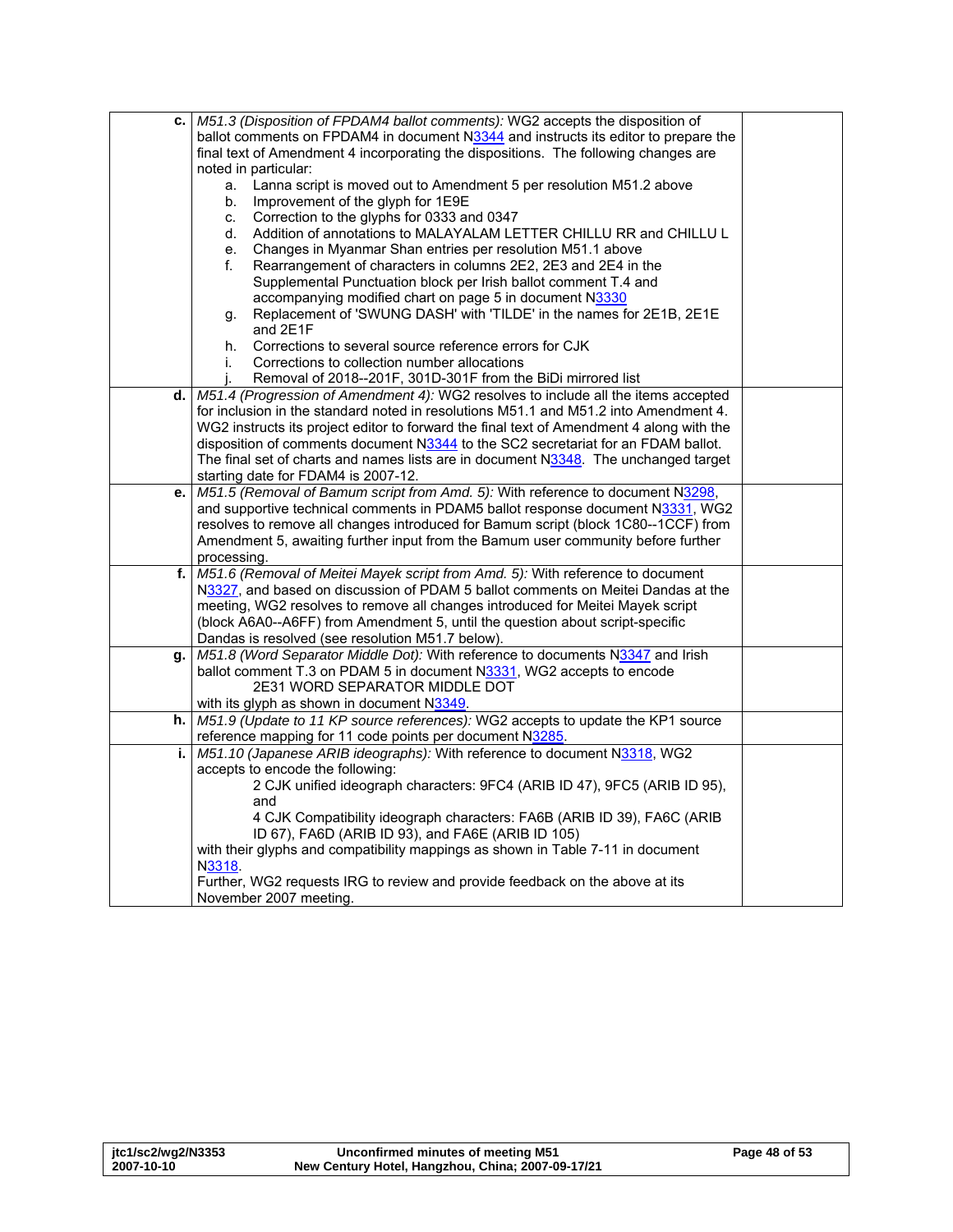|      | M51.11 (Disposition of PDAM5 ballot comments): WG2 accepts the disposition of                                          |  |
|------|------------------------------------------------------------------------------------------------------------------------|--|
|      | ballot comments on PDAM5 in document N3345 and instructs its editor to prepare the                                     |  |
|      | final text of Amendment 5 incorporating the dispositions. The following changes are                                    |  |
|      | noted in particular:                                                                                                   |  |
|      | a. Addition of Tai Pham script (also known as Lanna) per resolution M51.2                                              |  |
|      | above                                                                                                                  |  |
|      | Removal of Bamum script.per resolution M51.5 above<br>b.                                                               |  |
|      | Removal of Meitei Mayek script per resolution M51.6 above<br>C.                                                        |  |
|      | Addition of 2E31 per resolution M51.8 above<br>d.                                                                      |  |
|      | Updates to KP source reference per resolution M51.9 above<br>е.                                                        |  |
|      | Addition of 6 ideographs per resolution M51.10 above<br>f.                                                             |  |
|      | Removal of 67 CJK Ext. C unified ideographs (see also document N3280<br>g.                                             |  |
|      | from IRG)                                                                                                              |  |
|      | Corrections to 26 CJK Ext. C ideographs per ballot comments from Japan<br>h.                                           |  |
|      | Corrections to glyphs for 14 CJK Ext. C unified ideographs (see also<br>İ.                                             |  |
|      | documents N3279 and N3281)                                                                                             |  |
|      | Corrections to source references for several CJK Ext. C unified ideographs<br>j.                                       |  |
|      | Deletion of 1 Egyptian hieroglyph at 130FB<br>k.                                                                       |  |
|      | Addition of 9 Egyptian hieroglyphs<br>L.                                                                               |  |
|      | m. Rearrangement of code chart for Egyptian hieroglyphs reflecting the above                                           |  |
|      | changes and removing any empty code positions                                                                          |  |
|      | Addition of missing annotations for Korean Hangul additions<br>n.                                                      |  |
|      | Cleanup of the source references along with IRG-provided G_KX data and<br>о.<br>hex notation in RoK source references. |  |
|      | Updates to the names list for Hangul Jamos to avoid confusion                                                          |  |
|      | p.<br>Corrections to collection number errors                                                                          |  |
|      | q.<br>Correction: Item g above should read:                                                                            |  |
|      | Removal of 63 CJK Ext. C unified ideographs and removal of T-source for 4 CJK                                          |  |
|      | Ex. C unified ideographs (per charts in document N3278 attachment A).                                                  |  |
|      | Disposition of comments N3345 should also reflect this correction.                                                     |  |
| k. I | M51.12 (Progression of Amendment 5): WG2 instructs its project editor to forward the                                   |  |
|      | final text of Amendment 5 along with the disposition of comments document N3345 to                                     |  |
|      | the SC2 secretariat for an FPDAM ballot. The final set of charts and names lists are in                                |  |
|      | document N3349. The unchanged starting dates for this work item are: FPDAM 2007-                                       |  |
|      | 10-31, and FDAM 2008-07.                                                                                               |  |
| ı.   | M51.13 (Imperial Aramaic script): WG2 accepts to encode in the standard 31                                             |  |
|      | characters in code positions 10840 to 10855 and 10857 to 1085F, in a new block                                         |  |
|      | 10840 to 1085F named Imperial Aramaic, with their names and glyphs as shown in                                         |  |
|      | document N3339.                                                                                                        |  |
| m.   | M51.14 (Phoenician numbers): With reference to document N3284, WG2 accepts to<br>encode the following 2 characters:    |  |
|      | 1091A PHOENICIAN NUMBER TWO                                                                                            |  |
|      | <b>1091B PHOENICIAN NUMBER THREE</b>                                                                                   |  |
|      | with their glyphs as shown on page 5 in document N3284.                                                                |  |
| n.   | M51.15 (Inscriptional Parthian): WG2 accepts to encode in the standard 30 characters                                   |  |
|      | in code positions 10B40 to 10B55 and 10B58 to 10B5F, in a new block 10B40 to                                           |  |
|      | 10B5F named Inscriptional Parthian, with their names and glyphs as shown on page                                       |  |
|      | 18 in document N3286.                                                                                                  |  |
| о.   | M51.16 (Inscriptional Pahlavi): WG2 accepts to encode in the standard 27 characters                                    |  |
|      | in code positions 10B60 to 10B72 and 10B78 to 10B7F, in a new block 10B60 to                                           |  |
|      | 10B7F named Inscriptional Pahlavi, with their names and glyphs as shown on page 19                                     |  |
|      | in document N3286.                                                                                                     |  |
| p.   | M51.17 (Common Indic Number Forms): With reference to documents N3312, N3334                                           |  |
|      | and N3316, WG2 accepts to encode 10 characters in code positions A830 to A839 in a                                     |  |
|      | new block A830 to A83F called Common Indic Number Forms with glyphs as shown on                                        |  |
|      | page 14 of document N3316.                                                                                             |  |
| q.   | M51.18 (Bengali Ganda Currency mark): With reference to document N3311, WG2                                            |  |
|      | accepts to encode:                                                                                                     |  |
|      | 09FB BENGALI GANDA MARK                                                                                                |  |
|      | with its glyph as shown in document N3311.                                                                             |  |

| jtc1/sc2/wg2/N3353 | Unconfirmed minutes of meeting M51                | Page 49 of 53 |
|--------------------|---------------------------------------------------|---------------|
| 2007-10-10         | New Century Hotel, Hangzhou, China; 2007-09-17/21 |               |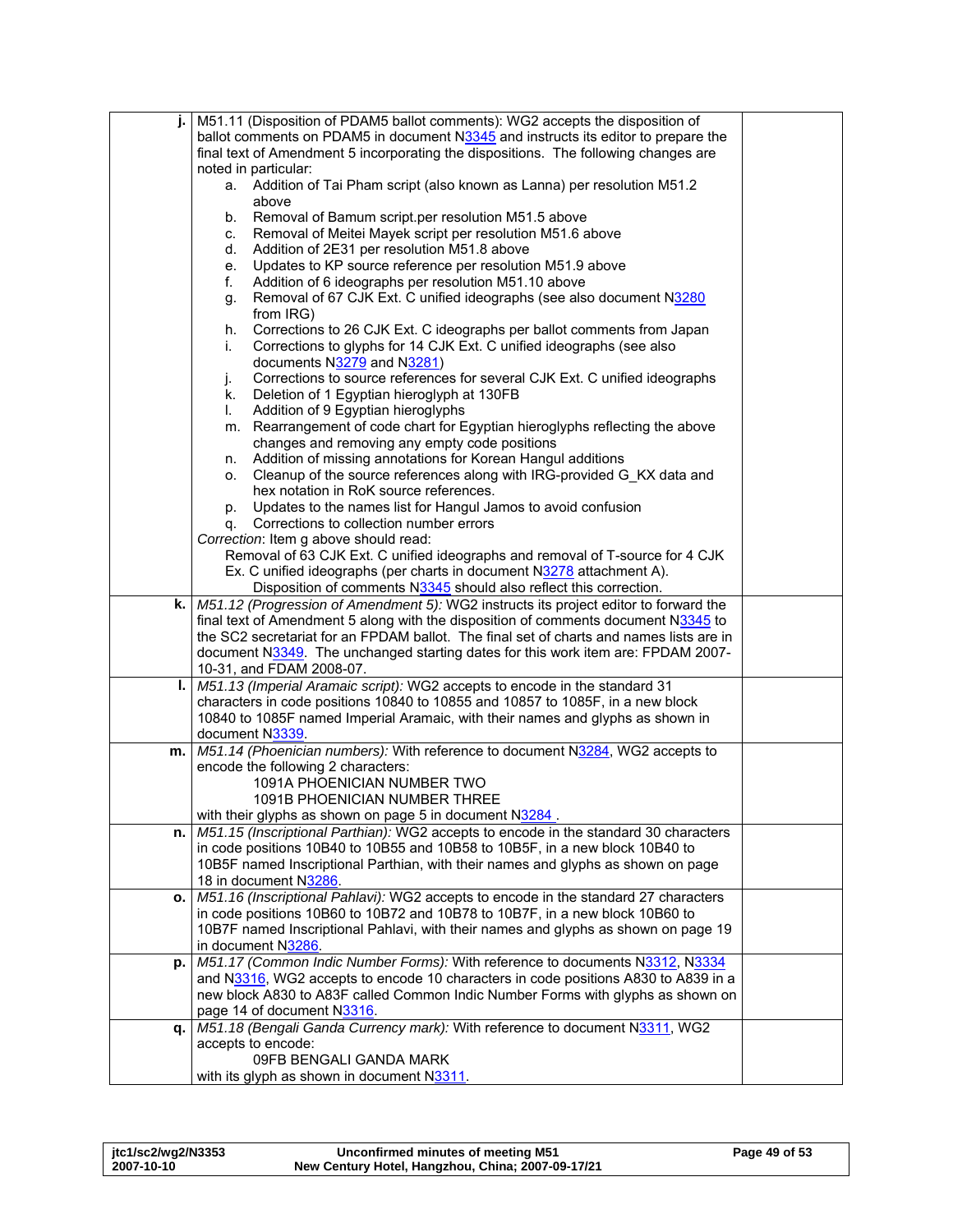|         | r.   M51.19 (Tibetan Religious symbols): With reference to document N3268, WG2           |  |
|---------|------------------------------------------------------------------------------------------|--|
|         | accepts to encode the following 4 characters:                                            |  |
|         | 0FD5 TIBETAN SYMBOL GYUNG DRUNG NANG - KHOR                                              |  |
|         | 0FD6 TIBETAN SYMBOL GYUNG DRUNG PHYI-KHOR                                                |  |
|         | 0FD7 TIBETAN SYMBOL GYUNG DRUNG NANG-KHOR BZHI MIG CAN                                   |  |
|         | 0FD8 TIBETAN SYMBOL GYUNG DRUNG PHYI-KHOR BZHI MIG CAN                                   |  |
|         | with their glyphs as shown on page 1 in document N3268.                                  |  |
| s.      | M51.20 (Amendment 6 - subdivision and PDAM text): WG2 instructs its editor /             |  |
|         | convener to prepare a project sub division proposal (see document N3358) and PDAM        |  |
|         | text based on resolutions M51.13 to M51.19 above, and forward them to the SC2            |  |
|         | secretariat for ballot. The proposed start dates for the progression of this work item   |  |
|         | are: PDAM 2007-11, FPDAM 2008-06, and FDAM 2008-11.                                      |  |
|         | M51.21 (FCD of next edition): With reference to documents N3274, N3275 and N3276,        |  |
| t.      | WG2 instructs its editor / convener to prepare:                                          |  |
|         |                                                                                          |  |
|         | a subdivision proposal for the next edition of the standard (see document<br>a.          |  |
|         | N3360)                                                                                   |  |
|         | text for the next edition of the standard incorporating the texts of Amendments<br>b.    |  |
|         | 1 through Amendment 5                                                                    |  |
|         | and submit the above along with the updated rationale document N3362 to SC2 for          |  |
|         | registration and balloting, with the following schedule: FCD: 2008-03 and FDIS: 2008-    |  |
|         | 11.                                                                                      |  |
| AI-51-4 | IRG Convenor and IRG Editor (Dr. Lu Qin)                                                 |  |
|         | To act on the resolution below.                                                          |  |
| a.      | M51.35 (IRG Principles and Procedures): With reference to item 3 in document N3283,      |  |
|         | WG2 invites IRG to develop a set of principles and procedures to guide their work, with  |  |
|         | due considerations for the current WG2 Principles and Procedures.                        |  |
| b.      | M51.36 (IRG Annex S Review): WG2 endorses the IRG activity to review and feedback        |  |
|         | on Annex S of ISO/IEC 10646: 2003, without impacting already unified ideographs in       |  |
|         | the standard, taking into consideration the FCD ballot progression which starts in 2008- |  |
|         | 03.                                                                                      |  |
| c.      | M51.38 (IRG ideographs for Names): With reference to item 8 in document N3283,           |  |
|         | WG2 endorses the IRG activity to investigate and report back to WG2 on the issues        |  |
|         | and recommendations on ideographs for names of persons, places and the like.             |  |
| d.      | M51.39 (IRG Urgent-Need ideographs): With reference to item 10 in document N3283,        |  |
|         | WG2 requests the IRG to report back to WG2 with a more complete plan related to the      |  |
|         | identified 12000 'urgent need' ideographs, along with a prioritization of this work with |  |
|         | respect to other existing IRG work items.                                                |  |
| е.      | M51.10 (Japanese ARIB ideographs): With reference to document N3318, WG2                 |  |
|         | accepts to encode the following:                                                         |  |
|         | 2 CJK unified ideograph characters: 9FC4 (ARIB ID 47), 9FC5 (ARIB ID 95),                |  |
|         | and                                                                                      |  |
|         | 4 CJK Compatibility ideograph characters: FA6B (ARIB ID 39), FA6C (ARIB                  |  |
|         | ID 67), FA6D (ARIB ID 93), and FA6E (ARIB ID 105)                                        |  |
|         | with their glyphs and compatibility mappings as shown in Table 7-11 in document          |  |
|         | N3318.                                                                                   |  |
|         | Further, WG2 requests IRG to review and provide feedback on the above at its             |  |
|         | November 2007 meeting.                                                                   |  |
| f.      | With reference to disposition of comment JP-1 from Japan on PDAM 5 ballot, IRG is        |  |
|         | requested to replace all the G KX source information without the decimal values with     |  |
|         | the new format G KXdddddd. IRG is to assist the project editor in preparing the          |  |
|         | updated data file for Adm. 5 by 2007-10-15. IRG to also investigate and make             |  |
|         | recommendations on individual number of digits for other dictionary sources.             |  |
| g.      | With reference to disposition of comment T.2 from Republic of Korea on PDAM 5 ballot     |  |
|         | the IRG is to work with the project editor in producing the updated charts for the K5    |  |
|         | sources with hexadecimal notation.                                                       |  |
| h.      | IRG is to verify whether ideographs 2AEEFand 24814 can be unified or not, to address     |  |
|         | the UK ballot comment T.1b on PDAM 5.                                                    |  |
| i.      | IRG convener and IRG editor to assist the project editor in preparing the relevant       |  |
|         | source-reference data for Amd. 4, Amd. 5 and Amd. 6, the Ext. C charts for Amd. 5,       |  |
|         | and the multi-column unified CJK charts for the text of the second edition, respecting   |  |
|         | the schedules adopted in the relevant resolutions at this meeting.                       |  |
|         |                                                                                          |  |

| itc1/sc2/wg2/N3353 | Unconfirmed minutes of meeting M51                | Page 50 of 53 |
|--------------------|---------------------------------------------------|---------------|
| 2007-10-10         | New Century Hotel, Hangzhou, China; 2007-09-17/21 |               |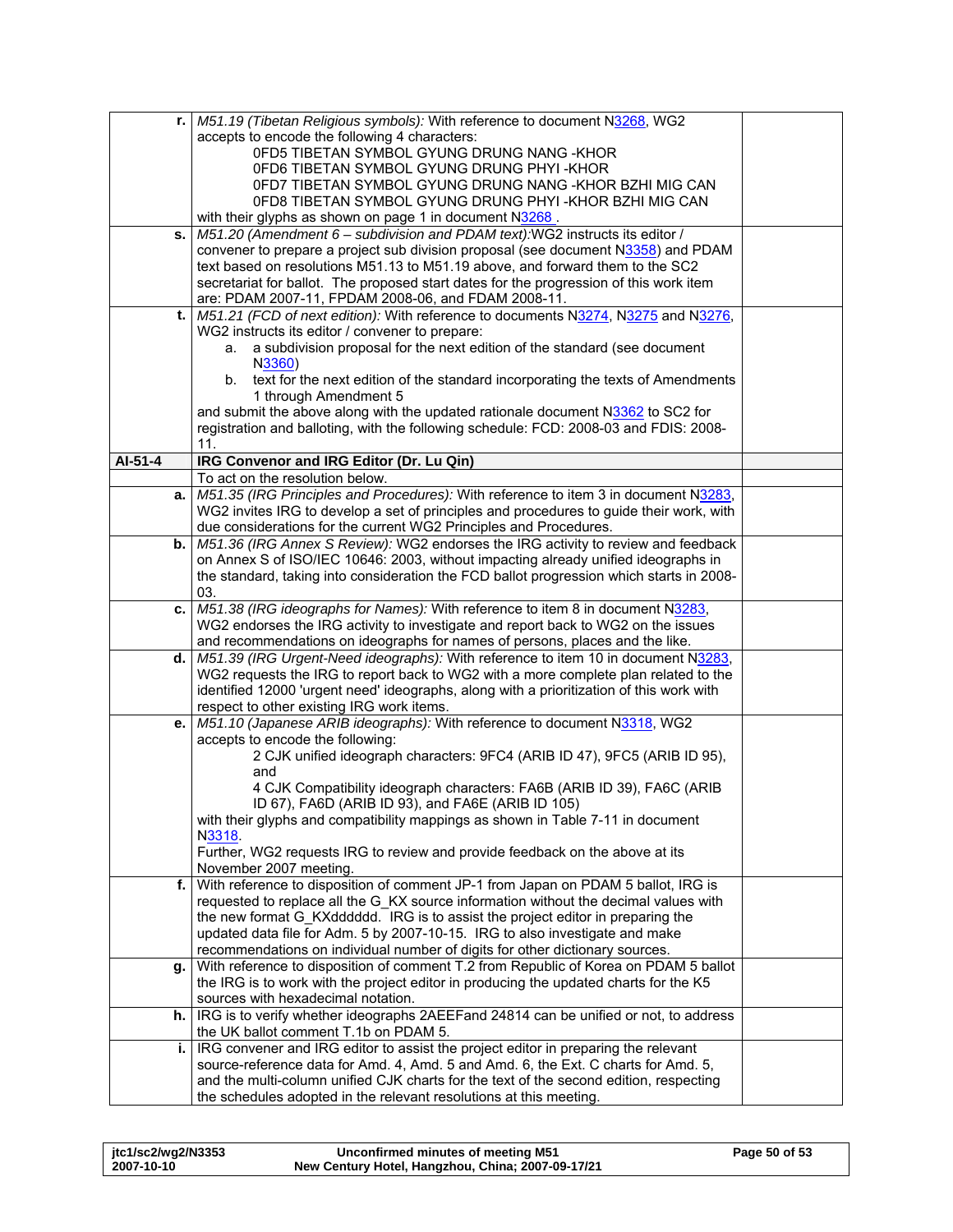| $AI-51-5$ | National bodies of Germany, India, Ireland, UK and USA (Mr. Michael Everson,                                                                                             |  |
|-----------|--------------------------------------------------------------------------------------------------------------------------------------------------------------------------|--|
|           | Ms. Deborah Anderson)                                                                                                                                                    |  |
|           | To act on the resolution below.                                                                                                                                          |  |
| a.        | M51.7 (Criteria for script-specific Dandas): WG2 invites the German, Indian, Irish, UK                                                                                   |  |
|           | and US national bodies in consultation with other experts, to formulate 'definitive                                                                                      |  |
|           | criteria for script-specific Dandas' for consideration at the next WG2 meeting for                                                                                       |  |
|           | inclusion in the WG2 Principles and Procedures.                                                                                                                          |  |
| $AI-51-6$ | China (Mr. Chen Zhuang)                                                                                                                                                  |  |
|           | To take note of and act upon the following items.                                                                                                                        |  |
| a.        | M51.22 (Nüshu script): With reference to documents N3287, N3322, N3337 and                                                                                               |  |
|           | N3340 on Nüshu script, WG2 invites national bodies and liaison organizations to                                                                                          |  |
|           | review and provide feedback to China and invites the Chinese national body to submit                                                                                     |  |
|           | a revised proposal incorporating the feedback for consideration at WG2 meeting 52.                                                                                       |  |
| b.        | M51.30 (Old Lisu script): With reference to documents N3317, N3323 and N3326 on<br>Old Lisu script, WG2 invites national bodies and liaison organizations to review and  |  |
|           | provide feedback to China and invites the Chinese national body to submit a revised                                                                                      |  |
|           | proposal incorporating the feedback for consideration at WG2 meeting 52.                                                                                                 |  |
| c.        | M51.31 (Simple Miao script): With reference to document N3335 on Simple Miao                                                                                             |  |
|           | script, WG2 invites national bodies and liaison organizations to review and provide                                                                                      |  |
|           | feedback to China and invites the Chinese national body to submit a revised proposal                                                                                     |  |
|           | incorporating the feedback for consideration at WG2 meeting 52.                                                                                                          |  |
| d.        | M51.2 (Lanna script): With reference to the ad hoc report on Lanna script in document                                                                                    |  |
|           | N3346, and based on disposition of ballot comments on FPDAM4 at the meeting, WG2                                                                                         |  |
|           | resolves to move all the changes introduced for Lanna script (block 1A20--1AAF) from                                                                                     |  |
|           | Amendment 4 to Amendment 5, incorporating the following changes:                                                                                                         |  |
|           | Ensure the correct glyphs and associated names are used to produce the<br>a.                                                                                             |  |
|           | charts correcting the previous production error                                                                                                                          |  |
|           | Replace LANNA with TAI THAM in the script name, the block name and all<br>b.                                                                                             |  |
|           | the character names                                                                                                                                                      |  |
|           | Add an annotation that the script is also known as LANNA (similar to TAI<br>C.                                                                                           |  |
|           | LUE)                                                                                                                                                                     |  |
|           | Insert a new character 1A5A TAI THAM SIGN LOLA HOY KONGNOT<br>d.                                                                                                         |  |
|           | Move the characters in 1A5A to 1A5E down one position<br>$e_{\cdot}$                                                                                                     |  |
|           | Move the character in 1A5F to 1A7E.<br>f.                                                                                                                                |  |
|           | Further the Chinese national body and other experts are invited to discuss and resolve<br>all outstanding concerns from document N3346 for consideration at the next WG2 |  |
|           | meeting.                                                                                                                                                                 |  |
| Al-51-7   | Ireland (Mr. Michael Everson)                                                                                                                                            |  |
|           | To take note of and act upon the following items.                                                                                                                        |  |
| a.        | M51.23 (Samaritan alphabet): With reference to document N3291 on Samaritan                                                                                               |  |
|           | alphabet, WG2 invites national bodies and liaison organizations to review and provide                                                                                    |  |
|           | feedback to Ireland and invites the Irish national body to submit a revised proposal                                                                                     |  |
|           | incorporating the feedback for consideration at WG2 meeting 52.                                                                                                          |  |
| b.        | M51.24 (Javanese script): With reference to documents N3292, N3319 and N3329 on                                                                                          |  |
|           | Javanese script, WG2 invites national bodies and liaison organizations to review and                                                                                     |  |
|           | provide feedback to Ireland and invites the Irish national body to submit a revised                                                                                      |  |
|           | proposal incorporating the feedback for consideration at WG2 meeting 52.                                                                                                 |  |
| c.        | M51.25 (Psalter Pahlavi script): With reference to document N3286 containing a                                                                                           |  |
|           | proposal on Psalter Pahlavi script, WG2 invites national bodies and liaison                                                                                              |  |
|           | organizations to review and provide feedback on Psalter Pahlavi script to Ireland and                                                                                    |  |
|           | invites the Irish national body to submit a revised proposal incorporating the feedback                                                                                  |  |
|           | for consideration at WG2 meeting 52.                                                                                                                                     |  |
| d.        | M51.26 (Book Pahlavi script): With reference to document N3294 on Book Pahlavi                                                                                           |  |
|           | script, WG2 invites national bodies and liaison organizations to review and provide                                                                                      |  |
|           | feedback to Ireland and invites the Irish national body to submit a revised proposal                                                                                     |  |
|           | incorporating the feedback for consideration at WG2 meeting 52.                                                                                                          |  |
| e.        | M51.32 (3 Malayalam characters): With reference to document N3295 on 3 Malayalam                                                                                         |  |
|           | archaic characters, WG2 invites national bodies and liaison organizations to review                                                                                      |  |
|           | and provide feedback to Ireland and invites the Irish national body to submit a revised                                                                                  |  |
| $AI-51-8$ | proposal incorporating the feedback for consideration at WG2 meeting 52.<br><b>USA (Mr. Michel Suignard)</b>                                                             |  |
|           |                                                                                                                                                                          |  |

| itc1/sc2/wg2/N3353 | Unconfirmed minutes of meeting M51                | Page 51 of 53 |
|--------------------|---------------------------------------------------|---------------|
| 2007-10-10         | New Century Hotel, Hangzhou, China; 2007-09-17/21 |               |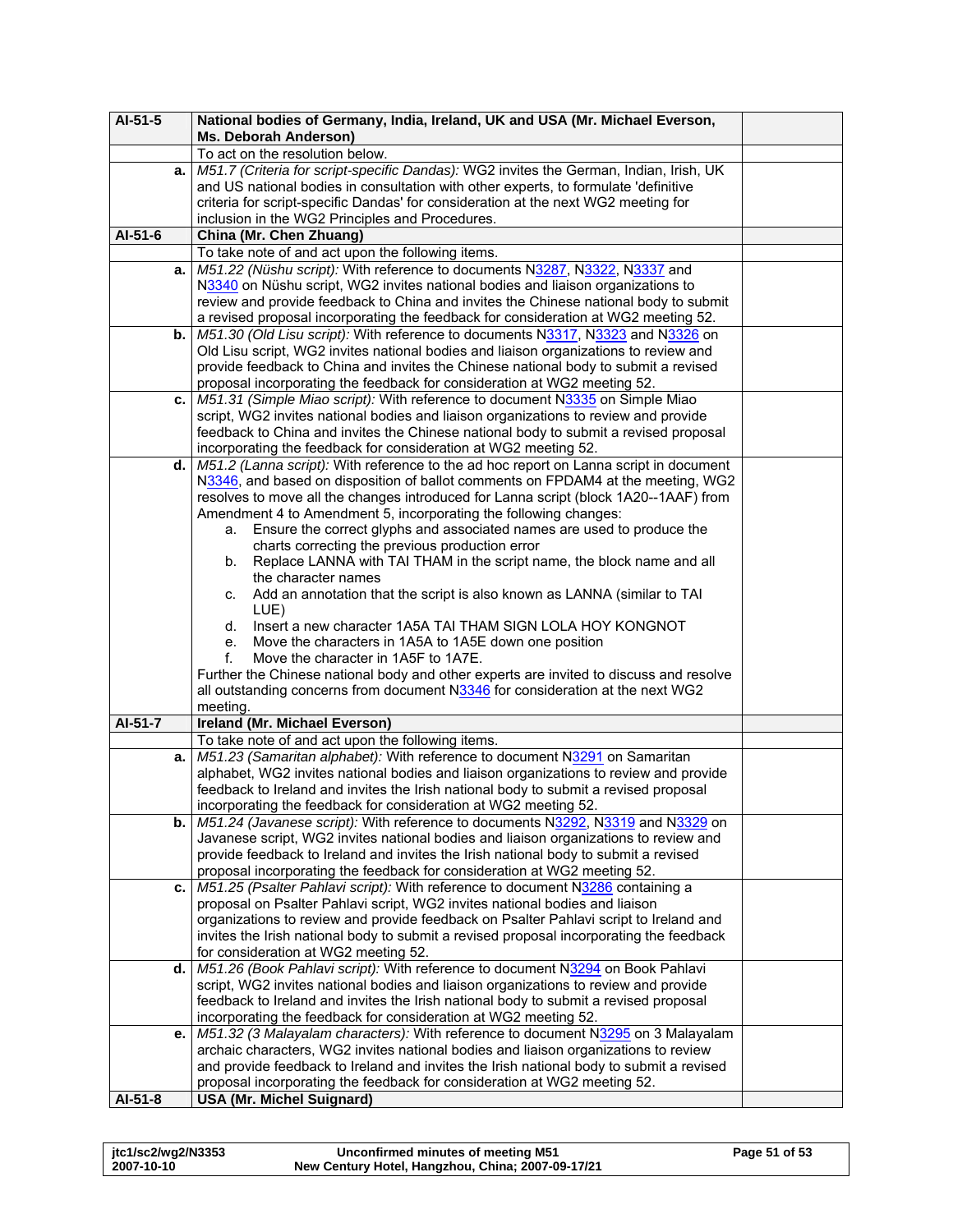|              | To take note of and act upon the following items.                                                                                   |  |
|--------------|-------------------------------------------------------------------------------------------------------------------------------------|--|
| а.           | M51.27 (Old South Arabian script): With reference to documents N3296 and N3309 on                                                   |  |
|              | Old South Arabian script, WG2 invites national bodies and liaison organizations to                                                  |  |
|              | review and provide feedback to Ireland and invites the Irish national body to work with                                             |  |
|              | the US national body and submit a revised proposal incorporating the feedback for                                                   |  |
|              | consideration at WG2 meeting 52.                                                                                                    |  |
| b.           | M51.28 (Tangut script): With reference to documents N3297, N3307, N3333 and                                                         |  |
|              | N3343 on Tangut script (also known as Xi Xia script), WG2 invites national bodies and                                               |  |
|              | liaison organizations to review and provide feedback to the US national body and                                                    |  |
|              | invites the US national body to work with Chinese, Irish and UK national bodies and                                                 |  |
|              | invited experts and submit a revised proposal incorporating the feedback for                                                        |  |
|              | consideration at WG2 meeting 52.                                                                                                    |  |
| c.           | M51.33 (Japanese TV Symbols): With reference to document N3341 on Japanese TV                                                       |  |
|              | symbols, WG2 invites national bodies and liaison organizations to review and provide                                                |  |
|              | feedback to US national body and invites the US national body to submit a revised                                                   |  |
|              | proposal incorporating the feedback for consideration at WG2 meeting 52.                                                            |  |
| AI-51-9      | SEI - UC Berkeley (Ms. Deborah Anderson)                                                                                            |  |
|              | To take note of and act upon the following items.<br>M51.29 (Old Turkic script): With reference to documents N3299 and N3357 on Old |  |
| a.           | Turkic script (also known as Orkhun script), WG2 invites national bodies and liaison                                                |  |
|              | organizations to review and provide feedback to SEI and invites SEI to work with the                                                |  |
|              | Chinese national body and submit a revised proposal incorporating the feedback for                                                  |  |
|              | consideration at WG2 meeting 52.                                                                                                    |  |
| AI-51-10     | All national bodies and liaison organizations                                                                                       |  |
|              | To take note of and act upon the following items.                                                                                   |  |
| а.           | M51.22 (Nüshu script): With reference to documents N3287, N3322, N3337 and                                                          |  |
|              | N3340 on Nüshu script, WG2 invites national bodies and liaison organizations to                                                     |  |
|              | review and provide feedback to China and invites the Chinese national body to submit                                                |  |
|              | a revised proposal incorporating the feedback for consideration at WG2 meeting 52.                                                  |  |
| b.           | M51.23 (Samaritan alphabet): With reference to document N3291 on Samaritan                                                          |  |
|              | alphabet, WG2 invites national bodies and liaison organizations to review and provide                                               |  |
|              | feedback to Ireland and invites the Irish national body to submit a revised proposal                                                |  |
|              | incorporating the feedback for consideration at WG2 meeting 52.                                                                     |  |
| c.           | M51.24 (Javanese script): With reference to documents N3292, N3319 and N3329 on                                                     |  |
|              | Javanese script, WG2 invites national bodies and liaison organizations to review and                                                |  |
|              | provide feedback to Ireland and invites the Irish national body to submit a revised                                                 |  |
|              | proposal incorporating the feedback for consideration at WG2 meeting 52.                                                            |  |
| d. I         | M51.25 (Psalter Pahlavi script): With reference to document N3286 containing a                                                      |  |
|              | proposal on Psalter Pahlavi script, WG2 invites national bodies and liaison                                                         |  |
|              | organizations to review and provide feedback on Psalter Pahlavi script to Ireland and                                               |  |
|              | invites the Irish national body to submit a revised proposal incorporating the feedback                                             |  |
|              | for consideration at WG2 meeting 52.                                                                                                |  |
|              | M51.26 (Book Pahlavi script): With reference to document N3294 on Book Pahlavi                                                      |  |
|              | script, WG2 invites national bodies and liaison organizations to review and provide                                                 |  |
|              | feedback to Ireland and invites the Irish national body to submit a revised proposal                                                |  |
|              | incorporating the feedback for consideration at WG2 meeting 52.                                                                     |  |
| $f_{\rm{r}}$ | M51.27 (Old South Arabian script): With reference to documents N3296 and N3309 on                                                   |  |
|              | Old South Arabian script, WG2 invites national bodies and liaison organizations to                                                  |  |
|              | review and provide feedback to Ireland and invites the Irish national body to work with                                             |  |
|              | the US national body and submit a revised proposal incorporating the feedback for<br>consideration at WG2 meeting 52.               |  |
|              | M51.28 (Tangut script): With reference to documents N3297, N3307, N3333 and                                                         |  |
| g.           | N3343 on Tangut script (also known as Xi Xia script), WG2 invites national bodies and                                               |  |
|              | liaison organizations to review and provide feedback to the US national body and                                                    |  |
|              | invites the US national body to work with Chinese, Irish and UK national bodies and                                                 |  |
|              | invited experts and submit a revised proposal incorporating the feedback for                                                        |  |
|              | consideration at WG2 meeting 52.                                                                                                    |  |